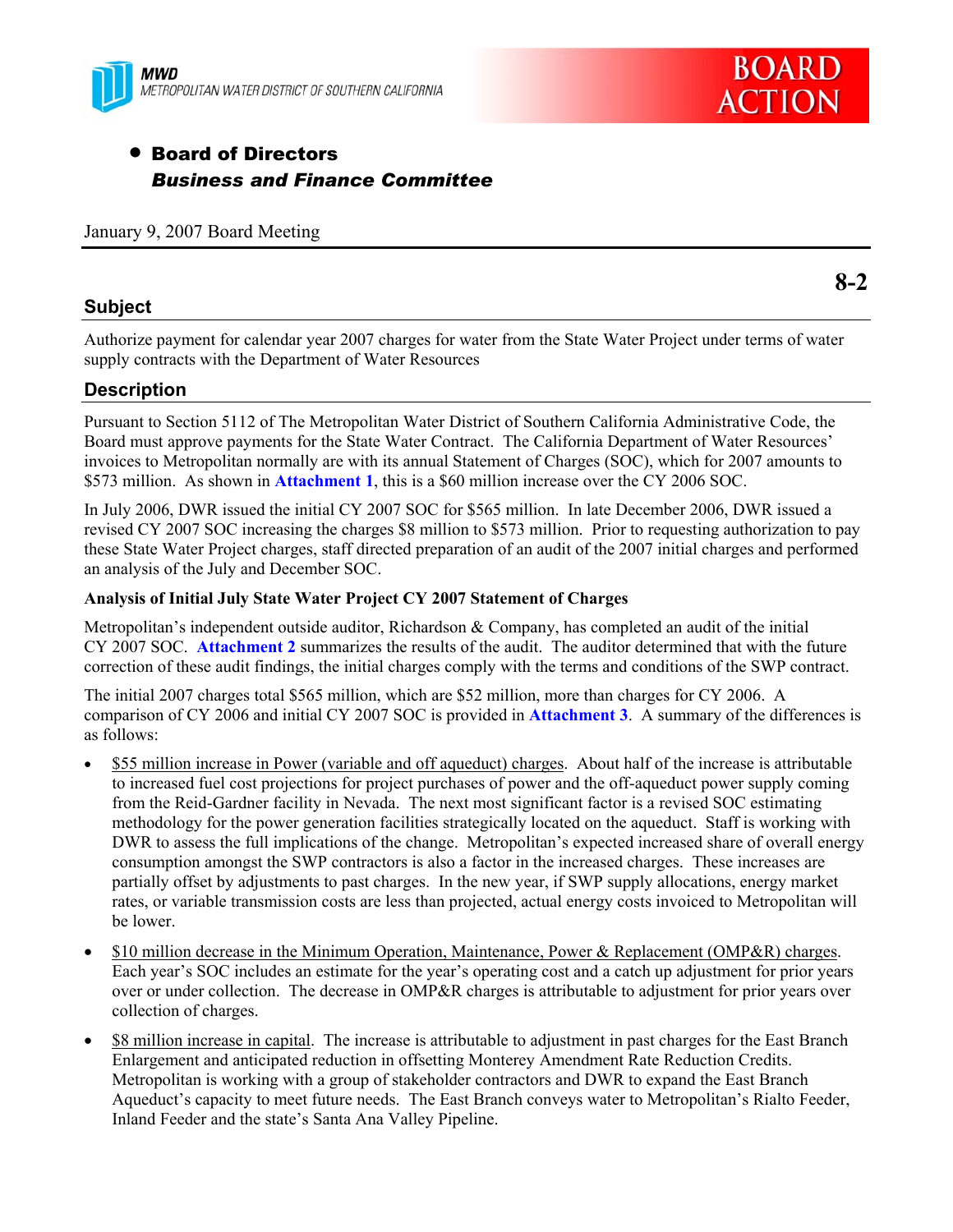### **Analysis of December Revision to the Statement of Charges**

In December, DWR announced revisions to the SOC increasing the initial charges by \$8 million to \$573 million. A comparison of the initial CY 2007 and the December revision is provided in **Attachment 4** and a summary as follows:

- \$2 million increase in Power (variable) charges. This adjustment corrects errors identified in the calculation of variable power charges incurred in CY 2005 water deliveries.
- \$6 million increase in Capital charges. DWR provided Rate Reduction Credits in the initial SOC that offset capital charges. DWR no longer expects to have unencumbered funds available in 2007 for Rate Reduction Credits and is therefore eliminating the credits, which now increases Metropolitan's capital charges by \$7 million. This increase is partially offset by a \$1 million reduction in the Water Revenue Bond Surcharge. The reduction in the surcharge complies with prior audit reports and Protest Letter item that identified that DWR was inappropriately charging contractors for the portion of project facilities that is allocated to recreation and fish and wildlife enhancement. These are the first of a series of adjustments staff anticipates that DWR will be making to the charges related to recreation and fish and wildlife enhancement costs.

### **March 2007 Revision to the Statement of Charges**

• DWR, as part of their broader initiative to resolve the financing for the recreation and fish and wildlife enhancement portion of project charges, is undertaking a comprehensive review of cost allocation methods related to recreation in the Bay-Delta. The review will correct errors or inconsistencies in past charges to the contractors for recreation costs. DWR has indicated a subsequent revision to the 2007 SOC will occur sometime around March. Adjustments are anticipated to the Delta capital and maintenance charges, Water Revenue Bond Surcharge, and power charges. The magnitude of the adjustments and whether Metropolitan's overall charges will decrease or increase is currently unknown. Richardson & Company, as part of their audit, will review the revisions.

### **Protest of Statement of Charges**

To protect its legal position, and to pursue corrections of errors identified during the Richardson & Company audit, Metropolitan formally protested the 2006 SOC. DWR and Metropolitan management and staff are currently working to resolve as many of the protested invoice issues as possible through an administrative process instead of litigation. As part of that process, DWR agreed to defer the contractual requirement to submit Protest Letters concerning the 2007 SOC until at least 30 days after Metropolitan receives the final revised statement, which DWR anticipates issuing in March of 2007. If necessary, staff will file a protest at that time.

### **Efforts to Manage Power Cost**

As a response to Metropolitan's and other State Water Project contractors' requests for a long-term energy plan, the Department of Water Resources has initiated strategic planning for power acquisition and related project management functions. As part of Metropolitan's and the other water contractors' efforts to work with DWR to manage power costs, DWR expanded its gas-hedging program to achieve greater cost certainty on power generated in natural gas plants.

### **FY 2006/07 Budget**

Metropolitan's 2006/07 budget for SWP costs was based on DWR's 2006 SOC, Metropolitan's estimates of the cost of power and Metropolitan's expectation that it would not recall the transfer of 100 TAF of Table A from Desert and Coachella. The budget totals \$396 million. Based on invoices received for the first four months of the year and projections for the remaining eight months, it is anticipated that Metropolitan's actual costs will be \$23 million higher, mainly due to higher than projected power costs. Final Metropolitan expenditures in 2006/07 will depend on the amount of water received (if Metropolitan takes less water than projected, power charges will be lower). Another important factor is that Metropolitan receives refunds and credits that typically range between \$40 million and \$60 million annually that reduce each year's charges. Estimates of these refunds and credits are incorporated into the budget, and actual credits may be higher or lower than estimated.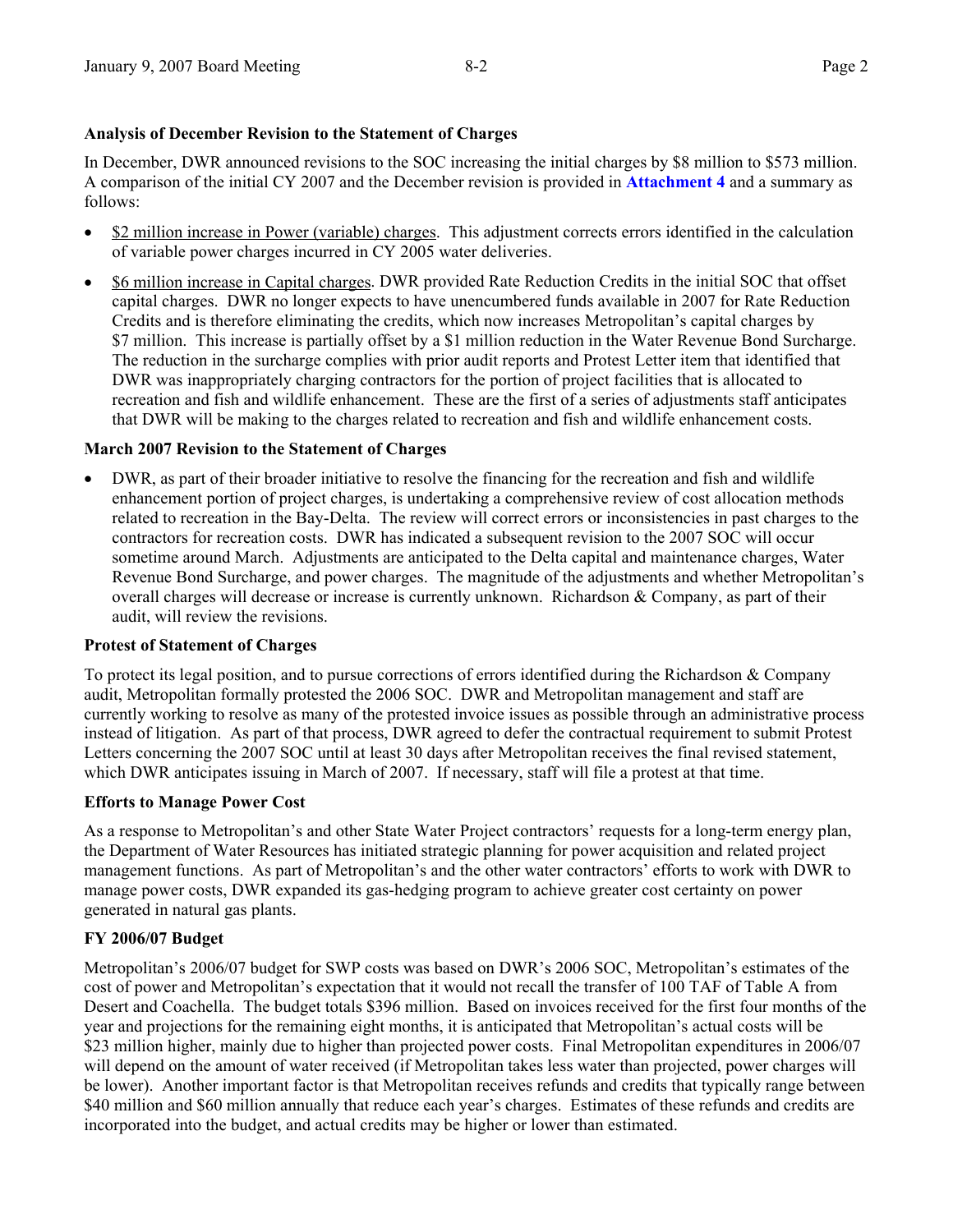### **Policy**

Metropolitan Water District Administrative Code Section 5112: State Water Contract Payments

## **California Environmental Quality Act (CEQA)**

CEQA determination for Staff Recommendation:

The proposed action is not defined as a project under CEQA because it involves continuing administrative activities, such as general policy and procedure making (Section 15378(b)(2) of the State CEQA Guidelines). In addition, the proposed action is not subject to CEQA because it involves other government fiscal activities, which do not involve any commitment to any specific project, which may result in a potentially significant physical impact on the environment (Section 15378(b)(4) of the State CEQA Guidelines).

The CEQA determination is: Determine that the proposed action is not subject to CEQA pursuant to Sections 15378(b)(2) and 15378(b)(4) of the State CEQA Guidelines.

### **Staff Recommendation**

Adopt the CEQA determination and authorize payments up to a total of \$573 million to the Department of Water Resources.

**Fiscal Impact:** Maximum payments in CY 2007 of up to a total of \$573 million. Net calendar year payments should be lower because of credits, refunds, and adjustments that are not included in the annual SOC. Payments will also vary with actual energy costs.

**Business Analysis**: The State Water Project provides approximately 60 percent of Metropolitan's water supply. Under terms of the water supply contracts, Metropolitan's delay in paying the annual charges could result in the suspension of water deliveries and imposition of interest on unpaid amounts. Further, the state may seek to compel the collection of property taxes or assessments in Metropolitan's service area for unpaid charges.

12/21/2006 *Stephen N. Arakawa Date* 

*Manager, Water Resource Management* 

12/21/2006 *Jeffrey Kightlinger General Manager Date* 

**Attachment 1 – Comparison of Metropolitan's CY 2006 and December Revised CY 2007 Statement of Charges** 

- **Attachment 2 Summary Report on the Audit of the 2007 Statement of Charges**
- **Attachment 3 Comparison of Metropolitan's CY 2006 and Initial CY 2007 Statement of Charges**
- **Attachment 4 Comparison of Metropolitan's Initial and December Revised Statement of Charges for CY 2007**

BLA #4684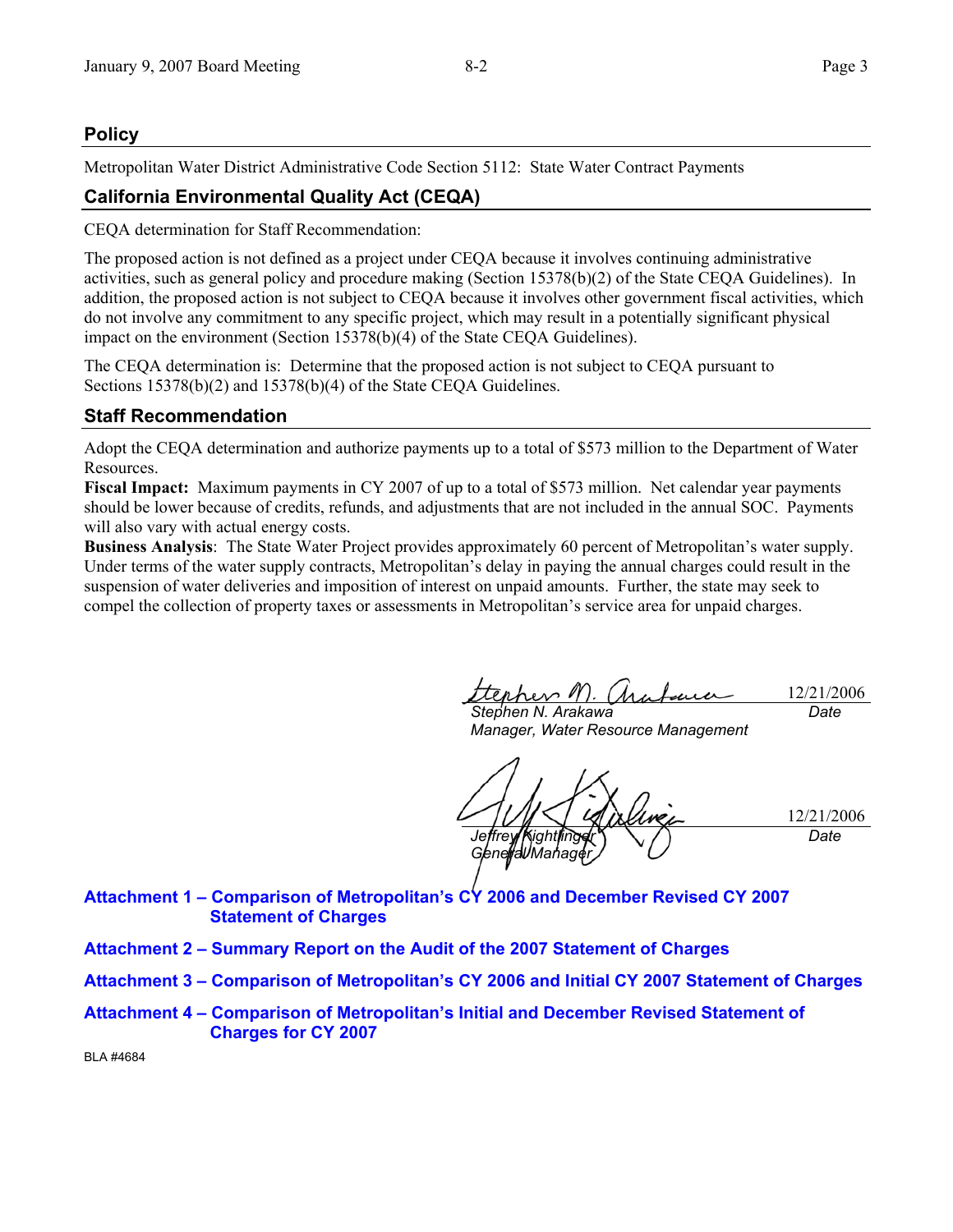| <b>Comparison of Metropolitan's CY 2006 and December Revised CY 2007 Statement of</b><br><b>Charges</b><br>(\$ millions) |                    |                                      |          |  |  |
|--------------------------------------------------------------------------------------------------------------------------|--------------------|--------------------------------------|----------|--|--|
|                                                                                                                          | <b>CY 2006 SOC</b> | <b>Revised CY 2007</b><br><b>SOC</b> | Change*  |  |  |
| <b>Total Power</b>                                                                                                       | 257<br>S           | 314                                  | 57<br>\$ |  |  |
| <b>Total Min OMP&amp;R</b>                                                                                               | 117                | 106                                  | (11)     |  |  |
| <b>Total Capital</b>                                                                                                     | 139                | 153                                  | 14       |  |  |
| <b>Total SWP Charges</b>                                                                                                 | S<br>513           | 573<br>S                             | \$<br>60 |  |  |
|                                                                                                                          |                    |                                      |          |  |  |

\* Increase (Decrease)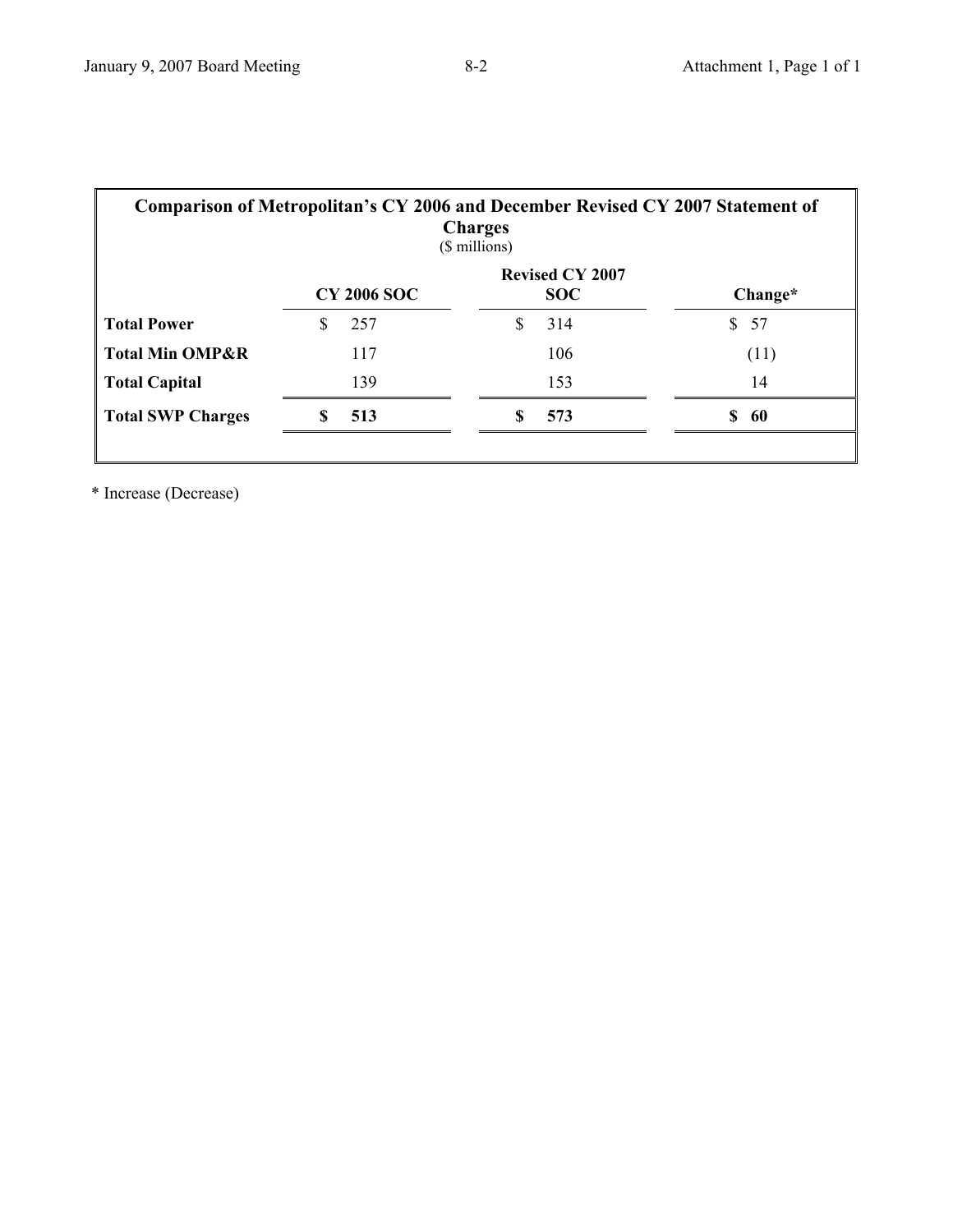# **Summary Report on the Audit of the California Department of Water Resources (Initial) CY 2007 State Water Project Statement of Charges**

# **Summary**

The Metropolitan Water District of Southern California's independent auditor completed an audit of the California Department of Water Resources CY 2007 State Water Project charges and reviewed anticipated credits and adjustments. The initial charges total \$565 million. The auditor determined that with the future correction of audit findings the initial charges materially conform to Metropolitan's State Water Project water supply contracts. A request has been prepared for Metropolitan's Board to authorize payment of the 2007 charges.

At staff's direction, Richardson & Company, Metropolitan's independent auditor, completed an audit of Metropolitan's initial \$565 million Statement of Charges for expected charges through the end of CY 2007 and determined that the charges materially conform to Metropolitan's State Water Project and Devil Canyon-Castaic Contracts. The auditor's complete opinion is on page one of the attached report. Copies of the full detailed audit report will be available from the Executive Secretary**.** The annual audit is an important phase in the annual Statement of Charges review process.

The auditor identified the following errors:

- Errors totaling \$1 million that resulted in net reductions to the 2007 Statement of Charges (see detail in Table A of the Summary Report).
- Errors totaling \$5.4 million that were identified during this audit that are projected to result in net reductions in future Statement of Charges (see detail in Table B of the Summary Report).

The auditor estimated credits that will be returned to Metropolitan. The estimated credits and adjustments would be reflected in Metropolitan's future annual budgets:

• Credits refunds, or adjustments that will decrease Metropolitan's charges by \$14 million (see detail in Table C of the Summary Report).

As part of their annual audit, Richardson & Company reviews any revisions to the prior Statement of Charges and correction of errors.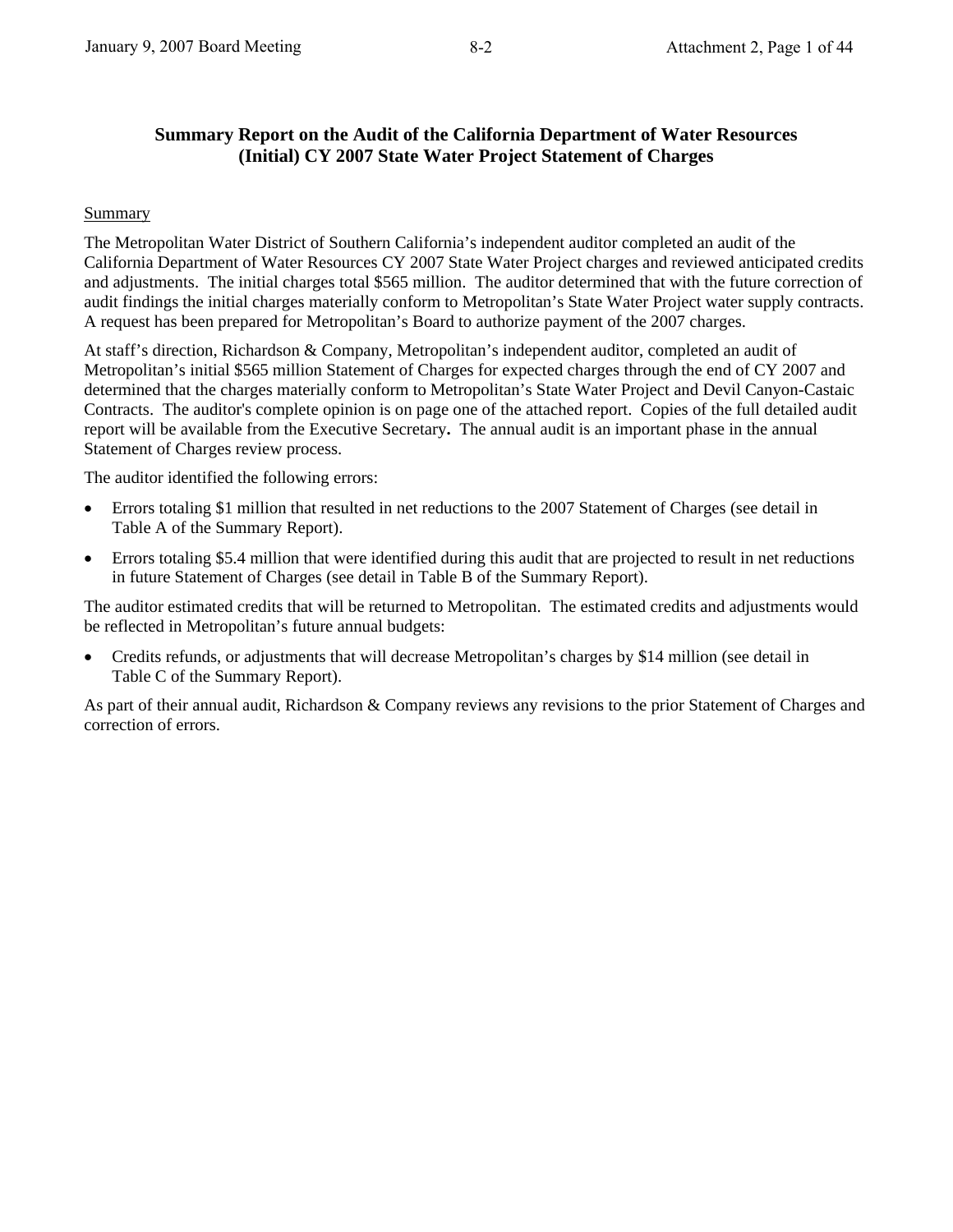# **THE METROPOLITAN WATER DISTRICT OF SOUTHERN CALIFORNIA**

### **SUMMARY REPORT ON THE AUDIT OF THE 2007 STATEMENT OF CHARGES**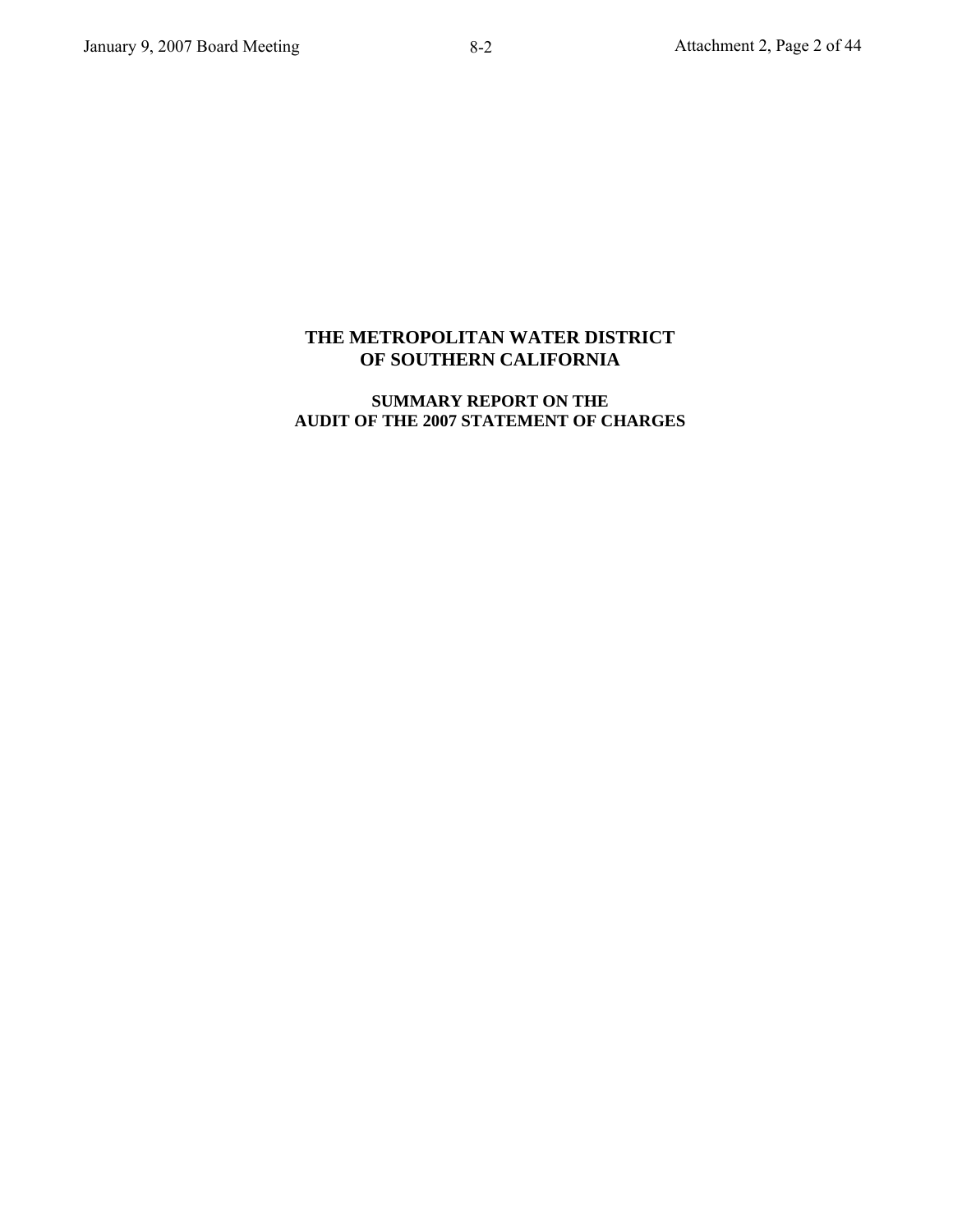### THE METROPOLITAN WATER DISTRICT OF SOUTHERN CALIFORNIA

### SUMMARY REPORT ON THE AUDIT OF THE 2007 STATEMENT OF CHARGES

| STATEMENT OF CHARGES TRENDS                                              |  |
|--------------------------------------------------------------------------|--|
|                                                                          |  |
| Comparison of the Previously Estimated 2007 Statement of Charges         |  |
|                                                                          |  |
| UNRESOLVED ISSUES RELATED TO THE 2007                                    |  |
| TABLE A--Summary of Settled Audit Findings Resulting in Changes to the   |  |
| TABLE B--Summary of Audit Findings Projected to Result in Changes to the |  |
| TABLE C--Summary of Audit Findings Resulting in Credits, Refunds and     |  |
| DISCUSSION OF OUR SERVICES, AUDIT FINDINGS,                              |  |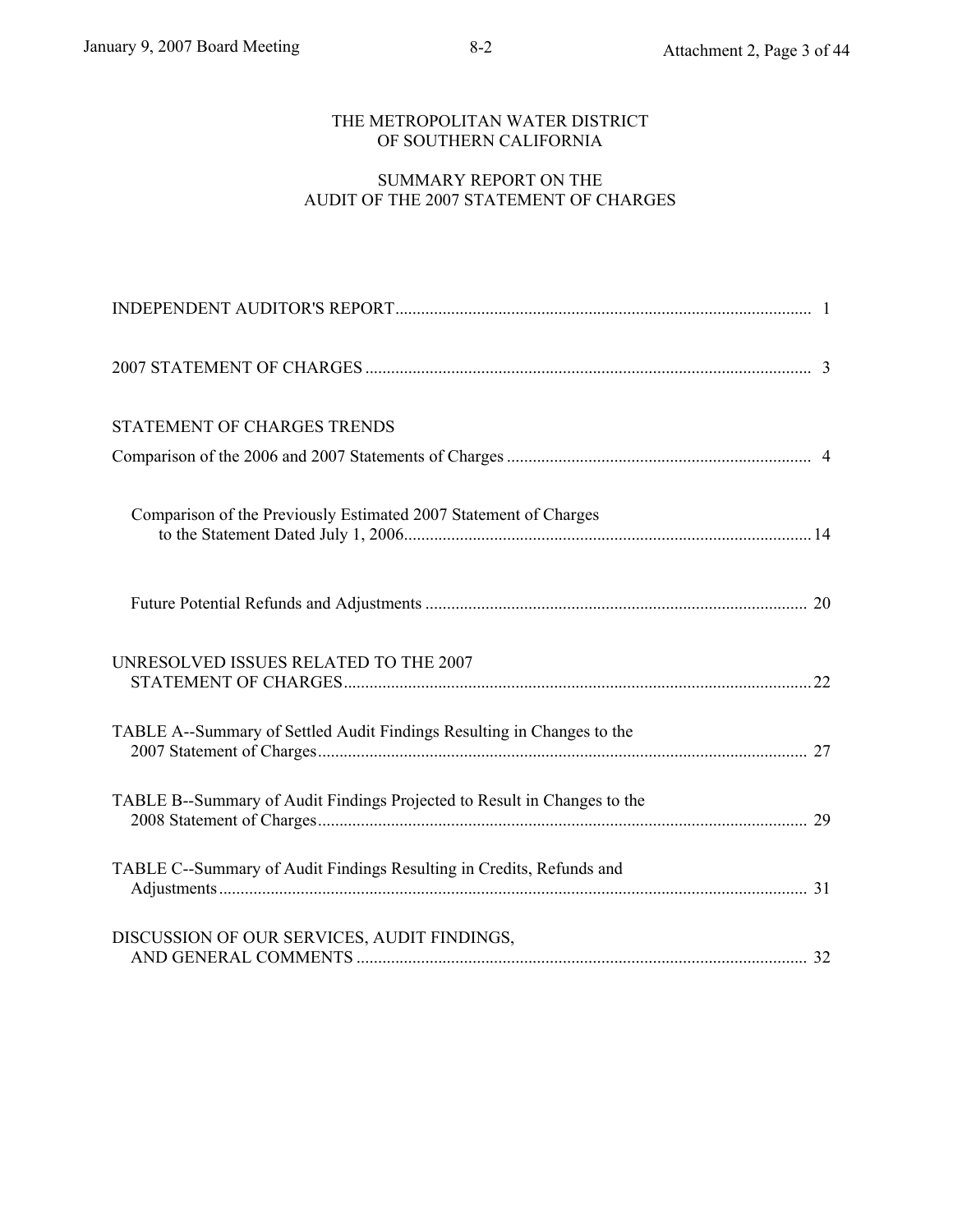# Richardson & Company 550 Howe Avenue, Suite 210

Sacramento, California 95825

Telephone: (916) 564-8727 FAX: (916) 564-8728

### INDEPENDENT AUDITOR'S REPORT

The Metropolitan Water District of Southern California Los Angeles, California

We have audited the accompanying 2007 Statement of Charges submitted to the Metropolitan Water District of Southern California (Metropolitan) by the State of California Department of Water Resources (Department). This Statement of Charges is the responsibility of the Department's management. Our responsibility is to express an opinion on this Statement of Charges based on our audit.

Except as described in the following paragraph, we conducted our audit in accordance with generally accepted auditing standards. Those standards require that we plan and perform the audit to obtain reasonable assurance about whether the Statement of Charges is free of material misstatement. An audit includes examining, on a test basis, evidence supporting the amounts in the Statement of Charges. An audit also includes assessing the accounting practices used and significant estimates made by the Department's management for conformity with our understanding of Metropolitan's Water Supply Contract. The audit also includes evaluating the overall Statement of Charges presentation. We believe that our audit provides a reasonable basis for our opinion.

In conformity with the requirements of Metropolitan's Water Supply Contract with the Department, a significant portion of the Statement of Charges is based on current estimates of future costs which are not susceptible to audit verification. The Statement is also based on interpretations made by the Department's management relating to various provisions of the Water Supply Contract. Many of these interpretations are the subject of ongoing negotiations. In addition, Metropolitan's contract provides that any overpayment or underpayment, by reason of error in computation or other causes, shall be adjusted in the next succeeding year. Accordingly, the Statement of Charges issued to Metropolitan is a tentative billing which is subject to adjustment when final costs are known and when resolution of unsettled issues such as described in our reports and others are agreed upon.

In our opinion, except for the effects of such adjustments, if any, as might have been determined to be necessary if the matters described in the preceding paragraph were susceptible to audit verification, the 2007 Statement of Charges referred to in the first paragraph is fairly presented, in all material respects, in conformity with the provisions of Metropolitan's Water Supply Contract as we understand them.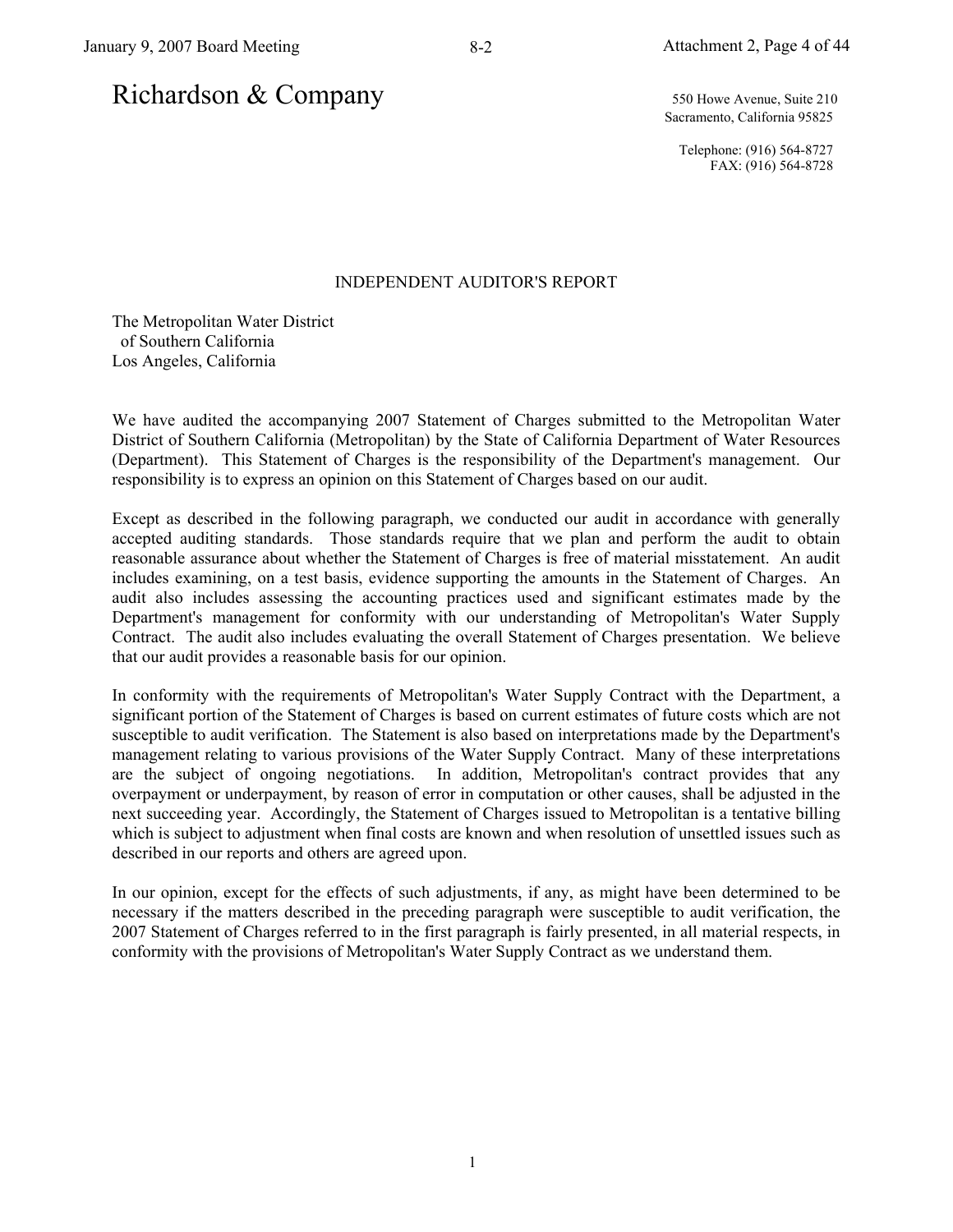The Metropolitan Water District of Southern California

This report is intended solely for the information and use of Metropolitan and the Department and is not intended to be and should not be used by anyone other than these specified parties.

Richardson & Company

October 31, 2006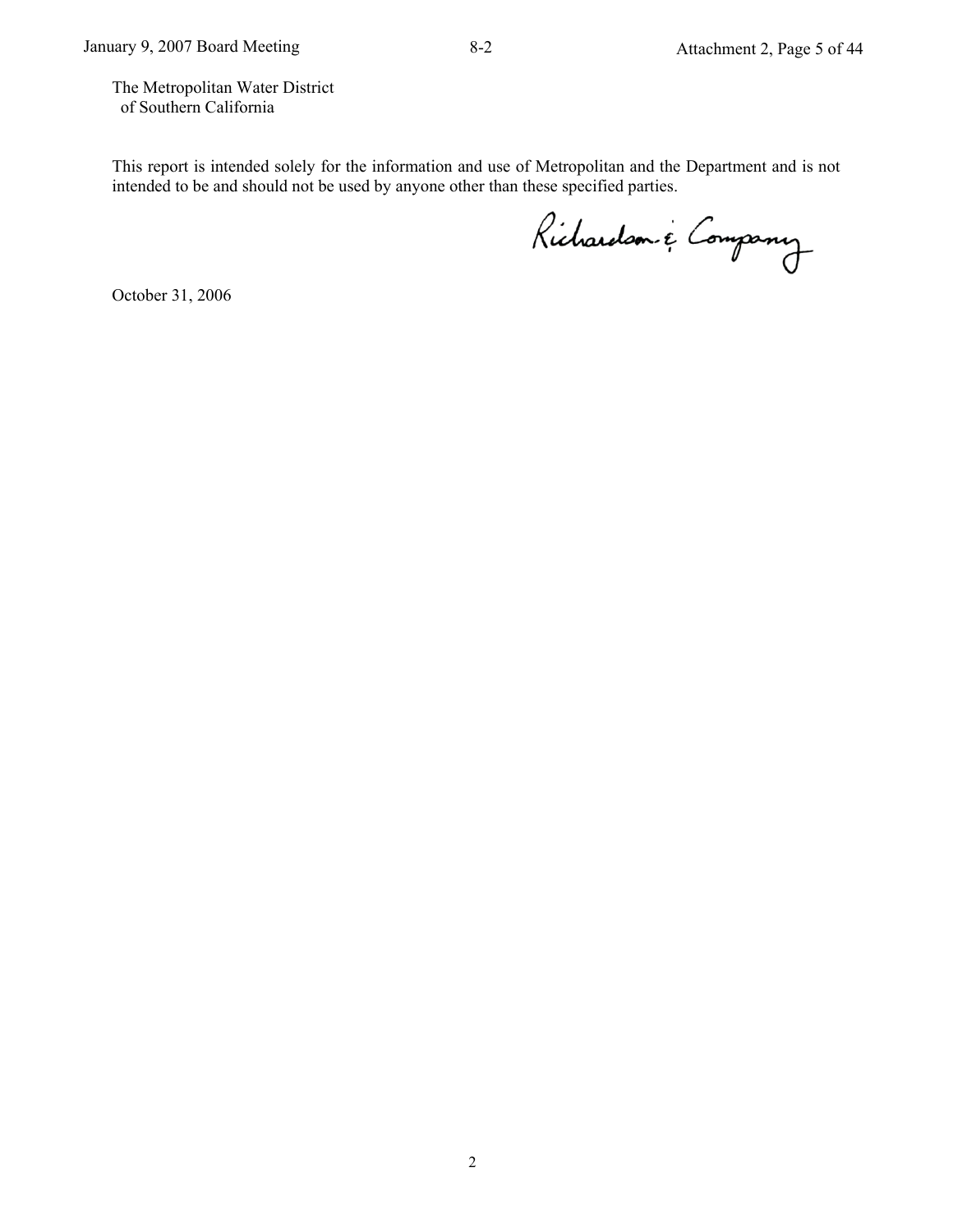### THE METROPOLITAN WATER DISTRICT OF SOUTHERN CALIFORNIA

### 2007 STATEMENT OF CHARGES

| <b>Cost Components</b>                   |               |              |              |                     |  |  |  |  |
|------------------------------------------|---------------|--------------|--------------|---------------------|--|--|--|--|
| WATER SUPPLY CONTRACT                    | Variable 1/   | Minimum      | Capital      | Total               |  |  |  |  |
|                                          |               |              |              |                     |  |  |  |  |
| <b>Transportation Charge</b>             | \$220,944,307 | \$71,077,628 | \$53,211,293 | \$345,233,228<br>2/ |  |  |  |  |
| Off-Aqueduct Power                       |               |              |              |                     |  |  |  |  |
| Facilities Charge 1/                     |               | 90,906,983   |              | 90,906,983          |  |  |  |  |
|                                          |               |              |              |                     |  |  |  |  |
| Delta Water Charge                       |               | 26,501,045   | 20,913,210   | 2/<br>47,414,255    |  |  |  |  |
| East Branch Enlargement                  |               | 4,321,833    | 31,199,400   | 35,521,233          |  |  |  |  |
|                                          |               |              |              |                     |  |  |  |  |
| Water System Revenue Bond                |               |              |              |                     |  |  |  |  |
| Surcharge                                |               |              | 34,579,696   | 34,579,696          |  |  |  |  |
| Tehachapi Second Afterbay                |               |              |              |                     |  |  |  |  |
| Facilities                               |               |              | 207,636      | 207,636             |  |  |  |  |
|                                          |               |              |              |                     |  |  |  |  |
| <b>DEVIL CANYON - CASTAIC CONTRACT</b>   |               |              |              |                     |  |  |  |  |
| Operations and maintenance - Article     |               | 4,239,281    |              | 4,239,281           |  |  |  |  |
| 17(b)                                    |               |              |              |                     |  |  |  |  |
|                                          |               |              |              |                     |  |  |  |  |
| Debt service on bonds – Article<br>17(a) |               |              | 7,359,575    | 7,359,525           |  |  |  |  |
|                                          |               |              |              |                     |  |  |  |  |
|                                          |               |              | TOTAL 3/     | \$565,461,837       |  |  |  |  |

The accompanying report is an integral part of our presentation of the Statement of Charges.

1/ Based on a water delivery schedule of 1,711,500 acre-feet.

2/ Amounts include Urban Rate Reduction credits of \$4,814,245 in the Transportation Charge and \$2,324,345 in the Delta Water Charge as stated under Article 51 of the Monterey Amendment.

3/ Metropolitan pays the capital cost component in semiannual payments and the minimum and variable cost components in monthly payments.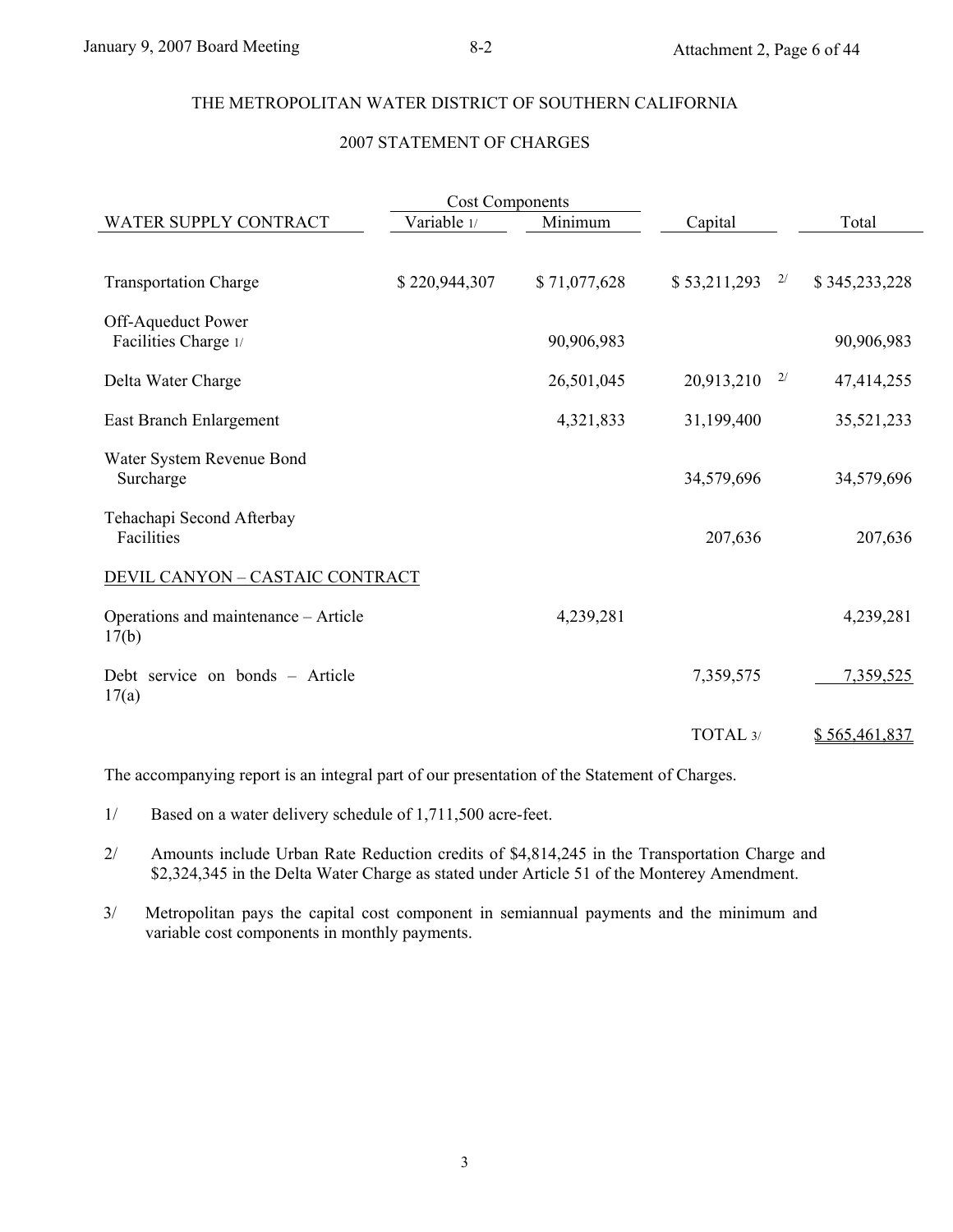### THE METROPOLITAN WATER DISTRICT OF SOUTHERN CALIFORNIA

### COMPARISON OF THE 2006 AND 2007 STATEMENTS OF CHARGES

|                                                                  |                |           | <b>Transportation Charge</b> |           |                | Delta Water Charge |          | East Branch Enlargement | Water                      |                 |
|------------------------------------------------------------------|----------------|-----------|------------------------------|-----------|----------------|--------------------|----------|-------------------------|----------------------------|-----------------|
|                                                                  | Capital        | Minimum   | Off-<br>Aqueduct<br>Minimum  | Variable  | Capital        | Minimum            | Capital  | Minimum                 | System<br>Revenue<br>Bonds | Total           |
| Rebill of the 2006 Statement of Charges dated<br>October 23,2006 | \$57,291       | \$84,102  | \$71,443                     | \$185,978 | \$19,439       | \$28,166           | \$27,823 | \$4,317                 | \$34,565                   | \$513,124       |
| Increase (decrease) due to<br>charges in:                        |                |           |                              |           |                |                    |          |                         |                            |                 |
| <b>Estimated costs</b>                                           | 545            | 1,366     | 12,235                       | 30,579    | 66             | (977)              |          | 599                     |                            | 44,413          |
| Past cost adjustments                                            | (130)          | (10, 151) |                              | (10, 346) | (60)           |                    | 3,352    | (594)                   |                            | (17, 929)       |
| Change in debt service                                           |                |           | 8                            |           |                |                    | 24       |                         | 15                         | 47              |
| Power sales                                                      |                |           |                              | (6, 591)  |                |                    |          |                         |                            | (6, 591)        |
| Recovery generation credit                                       |                |           |                              | 21,324    |                | (688)              |          |                         |                            | 20,636          |
| Allocations among contractors                                    |                |           | 7,221                        |           |                |                    |          |                         |                            | 7,221           |
| Rebates under Monterey Amendment<br><b>NET CHANGE</b>            | 3,073<br>3,488 | (8,785)   | 19,464                       | 34,966    | 1,468<br>1,474 | (1,665)            | 3,376    |                         | 15                         | 4,541<br>52,338 |
| 2007 Statement of Charges dated July 1, 2006                     | \$60,779       | \$75,317  | \$90,907                     | \$220,944 | \$ 20,913      | \$ 26,501          | \$31,199 | \$4,322                 | \$ 34,580                  | \$565,462       |

Note: The Transportation Capital and Minimum Charges include charges relating to the Devil Canyon-Castaic Contract.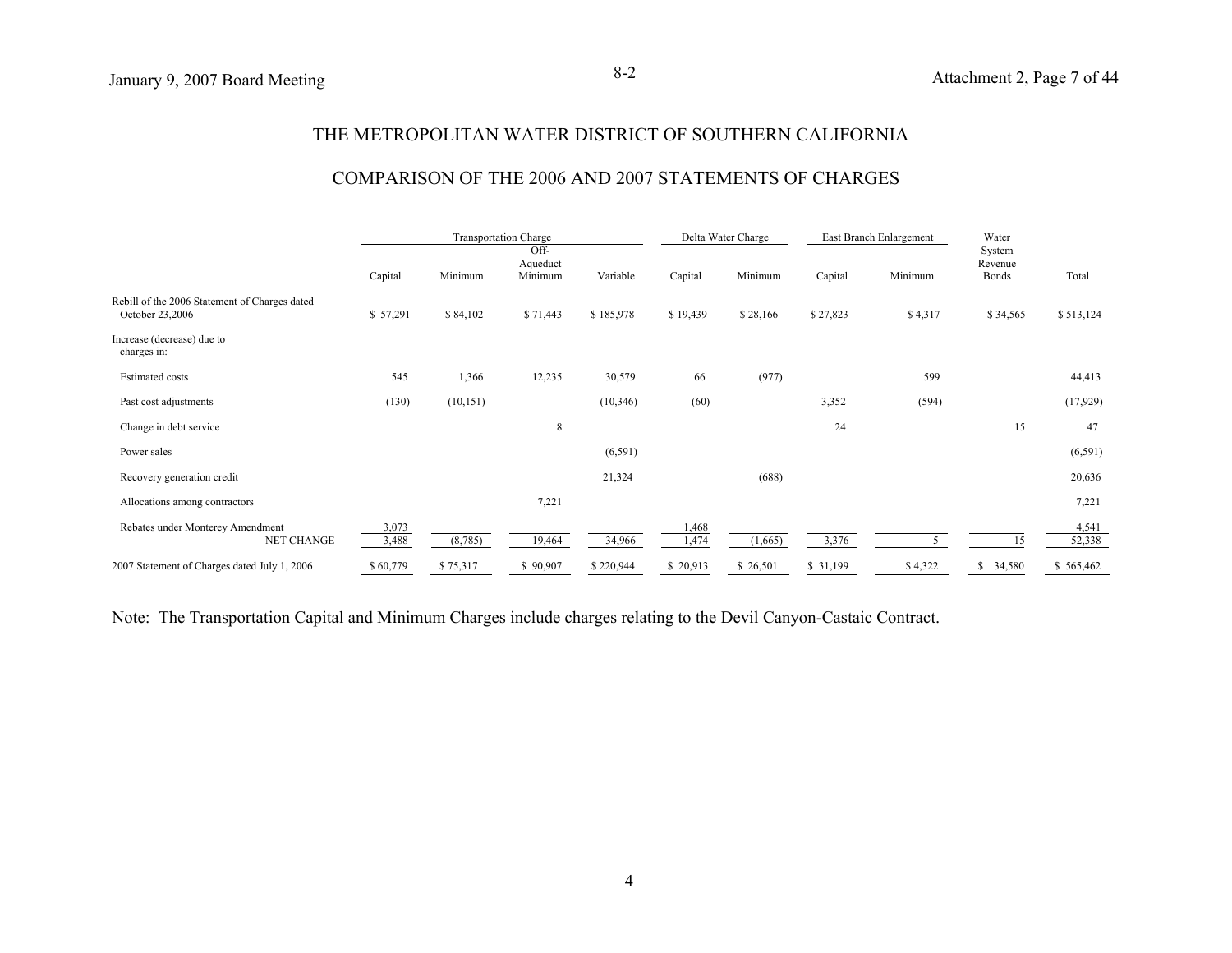### **Comparison of the 2006 and 2007 Statements of Charges**

As shown on the previous page, Metropolitan's 2007 charges increased by \$60.9 million compared to the rebill of the 2006 Statement of Charges. The more significant of these changes are the result of the following items:

Transportation Variable: The variable component increased by \$35.0 million between 2006 and 2007. This increase results from a \$30.6 million increase in power costs and a \$21.3 million decrease in the recovery generation credit. These increases are partially offset by decreases due to a \$10.3 million decrease in the past cost adjustment and a \$6.6 million increase in power sales.

The increase in estimated costs is due primarily to an increase in the estimated mill rate for both long term and intermediate power purchases from an average of 53 mills per kilowatt-hour to an average of 65 mills per kilowatt-hour. This increase in the estimated mill rate is offset by an estimated decrease in intermediate power purchases of 1.094 gigawatt-hours as a result of a 571,870 acre-foot decrease in Table A water deliveries. The Department is also anticipating an additional \$3 million of power costs related to an ancillary services agreement with CalISO. An increase also results from the fact that Metropolitan's share of energy costs increased from 62% to 69% due to Metropolitan decreasing their water deliveries by 200,000 acre-feet compared to other contractors decreasing their water deliveries by 371,870 acre-feet. The decrease in the recovery generation credit appears to be the result of the Department correcting a discrepancy discussed in our prior year report where the recovery generation amount included as a power use in the calculation of the Statement of Charges was approximately \$23.3 million less than the amount included as power credits in the calculation. This error occurred only in the estimating process for the Statement of Charges and does not affect the invoicing rate used by the Department for 2006. We noted that the amounts shown as costs and credits are the same in the estimate of the 2007 charges. The power sales credit increased primarily due to the Department including \$13 million in anticipated revenues for CalISO ancillary services revenue, which reduces the need for the more expensive on-peak energy purchases.

The past cost adjustment decreased by \$10.3 million primarily due to the following:

- Metropolitan's calculated component for 2004 decreased \$1.4 million due to the correction of the recording of power costs and sales transactions and payment amounts.
- Metropolitan's 2005 variable charges decreased by \$6.6 million primarily as a result of replacing estimated cost and payment amounts with actual cost and payments amounts. Metropolitan's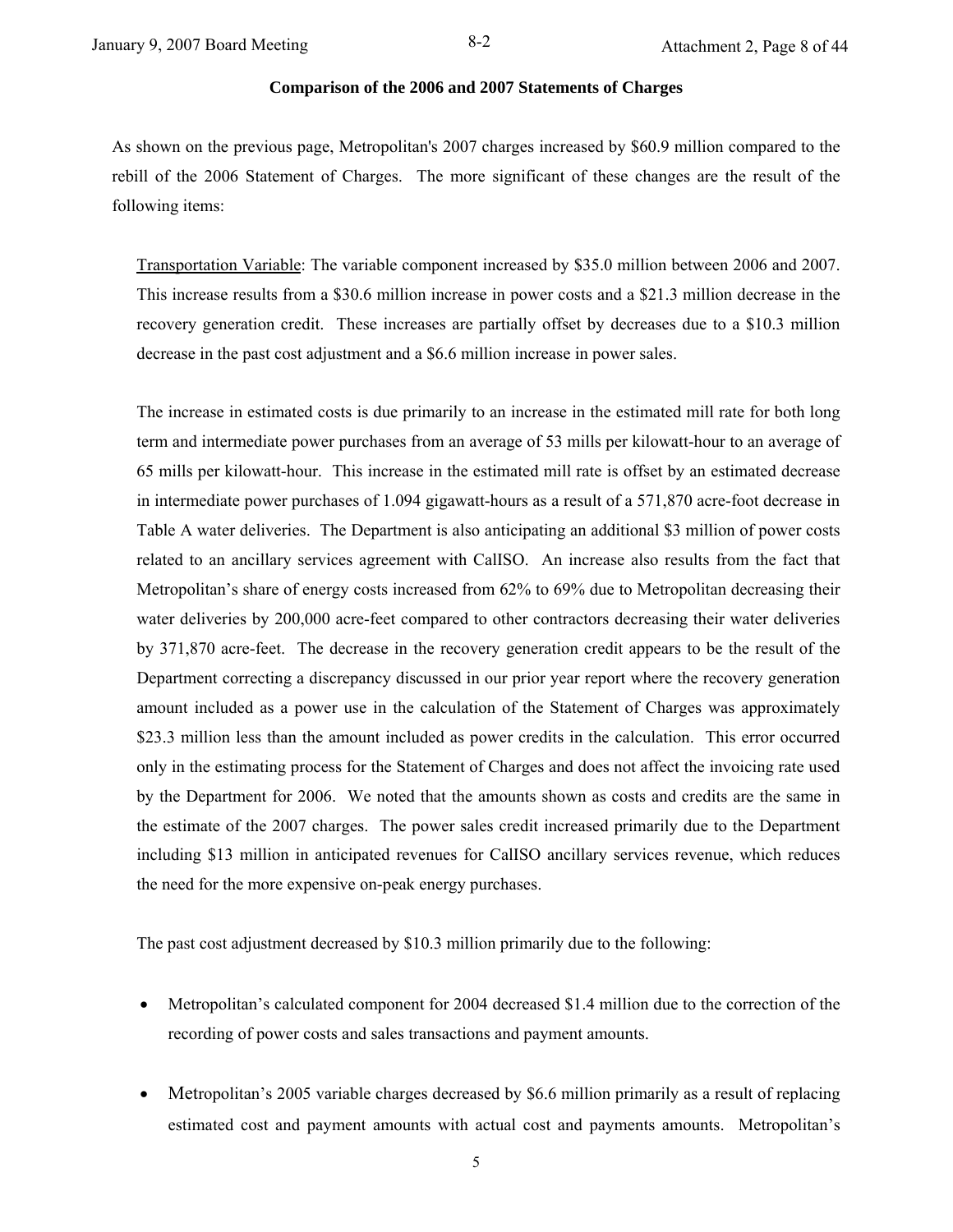2005 payment amount was adjusted to actual, which results in an increase of \$52.0 million in the variable component. The 2005 calculated component decreased \$58.5 million, thereby reducing the variable charges. This decrease in the calculated component is due primarily to a decrease of \$24.4 million as a result of the actual power costs being lower than the amount estimated in the prior year and a reduction in the amount of energy required by the pumping plants by 1.515 gigawatt- hours, the sale of excess energy at an average of 70 mills per kilowatt-hour compared to last year's estimate of 57 mills per kilowatt-hour, and increased revenue from the ISO's for ancillary services of \$25 million. Metropolitan's calculated component was further reduced by \$34.1 million as a result of Metropolitan's actual water deliveries for 2005 being 242,365 acrefeet less than the amount estimated in the prior year.

- The 2006 payments were more than the calculated component as a result of prior cost adjustments, which decreased the past cost adjustment by \$1.4 million.
- The past cost adjustment decreased \$.9 million due to an additional year of interest on this overpayment.

In our prior year report, we reported that we encountered difficulties in our analysis of estimated energy costs that we had not encountered in the past. We were unable to reconcile the amounts in the 2006 Net Pumping Power Costs projection to the power costs included in Table B-3 of Bulletin 132- 05 and in the Statement of Charges. It appears that the Department has corrected this issue by revising the 2006 net pumping power costs projection.

Off-Aqueduct Minimum: The \$19.5 million increase in Metropolitan's off-aqueduct minimum component is due primarily to a \$12.2 million increase in Metropolitan's share of the Reid Gardner Power Plant O&M and coal costs. The 2007 O&M estimate is based on revised estimates of 2006 costs, which were escalated by 30% due to a planned increase in heavy plant maintenance scheduled for 2007. The coal cost increase is due to an expected increase in coal costs from \$40 per ton to \$53 per ton and an increase in coal consumption of 50,000 tons due to an increase in the plant capacity factor from 70% to 75%. In addition to these cost increases, decreases in other contractor water deliveries of 371,870 acre-feet resulted in an increase in costs allocated to Metropolitan of \$7.2 million, even though Metropolitan decreased their requested estimated water delivery by 200,000 acre-feet in 2007. The decrease in the other contractors' water deliveries caused Metropolitan's overall percentage of the costs to increase more than 5%.

Transportation Capital: The increase of \$3.5 million in the transportation capital component is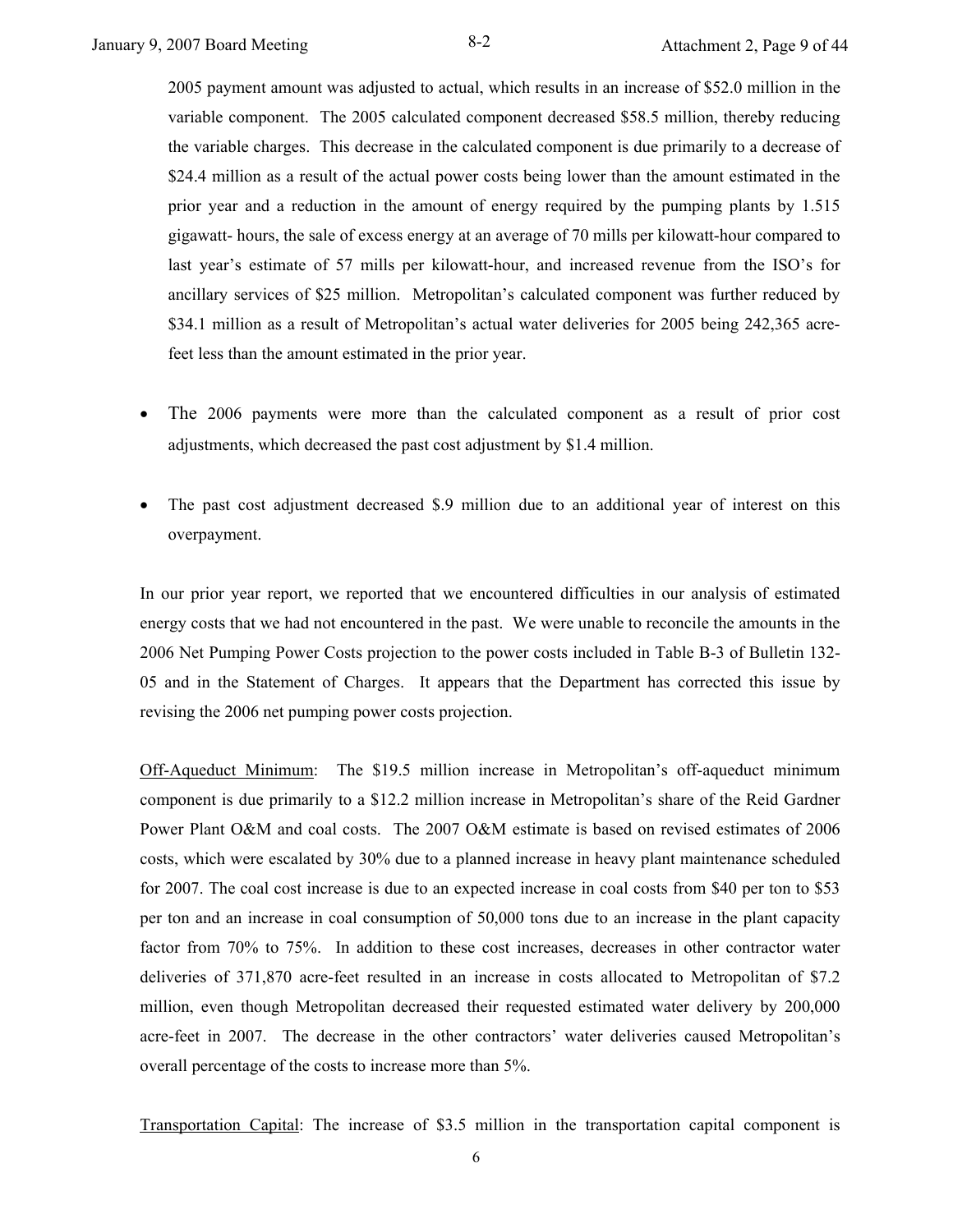primarily due to a decrease of \$3.1 million in the rate reduction credit under the Monterey Amendment. In addition, Metropolitan's 2005 payment amount included in the past cost adjustment was reduced by \$6.3 million, at the request of Metropolitan, to reflect the 100,000 acre-feet of water that Metropolitan transferred to Coachella and Desert Water Agencies under terms of the 2003 Exchange Agreements effective January 1, 2006 instead of January 1, 2005. The Department reduced Metropolitan's 2005 payment amount used to calculate the past cost adjustment in the 2007 Statement of Charges and instead reflected this payment as if it had been made by Desert and Coachella. Metropolitan's transportation capital component decreased by \$.4 million as a result of the amortization of this change. The remaining increase in the transportation capital component is due to an increase in estimated costs related to the following items: the pump replacement project at Edmonston Pumping Plant, which is expected to cost \$18 million through fiscal year 2009; work on the Pearblossom Administration building, which is expected to cost \$4.5 million through fiscal year 2008; seismic retrofit work on the East Branch bridges, which is expected to cost \$5 million through fiscal year 2008; Santa Ana Valley pipeline repairs, which are expected to cost \$6.1 million through fiscal year 2007; initial phase of the Perris Dam remediation, which is expected to cost \$79.2 million through fiscal year 2009; Castaic Dam and spillway analysis and repair and Castaic intake tower design and construction, which is expected to cost \$27.3 million through fiscal year 2009; the SWP communications system replacement, which is expected to cost \$14.7 million through fiscal year 2009; and special engineering analysis, which is expected to cost \$4 to \$4.5 million per year.

East Branch Capital: The East Branch Enlargement capital component increased by \$3.4 million due to a decrease in the past cost adjustment credit. The prior year charges included a past cost adjustment credit of \$4.2 million, which was due to revisions to the debt service schedules. The current year past cost adjustment credit is \$.9 million, resulting in a \$3.4 million increase in the East Branch Enlargement capital charges.

Delta Water Charge Capital: The increase of \$1.5 million in the Delta Water Charge capital component is primarily due to a decrease in the Monterey Agreement rebate of \$1.5 million in the 2007 Statement of Charges due to the reduced cash flow of the Department in the Systems Revenue Account compared to 2006.

The Delta Water Charge increased as a result of increases in estimated costs due to the addition of or increase in estimated costs for the following projects: temporary rock barriers cost increases of \$12.3 million, Delta Facilities planning cost increases of \$7.1 million, special engineering activities cost increases of \$4.8 million, the addition of cost estimates for the replacement of the Hyatt Powerplant spare draft tube stop logs and hoists totaling \$1.2 million, communication system replacement costs

7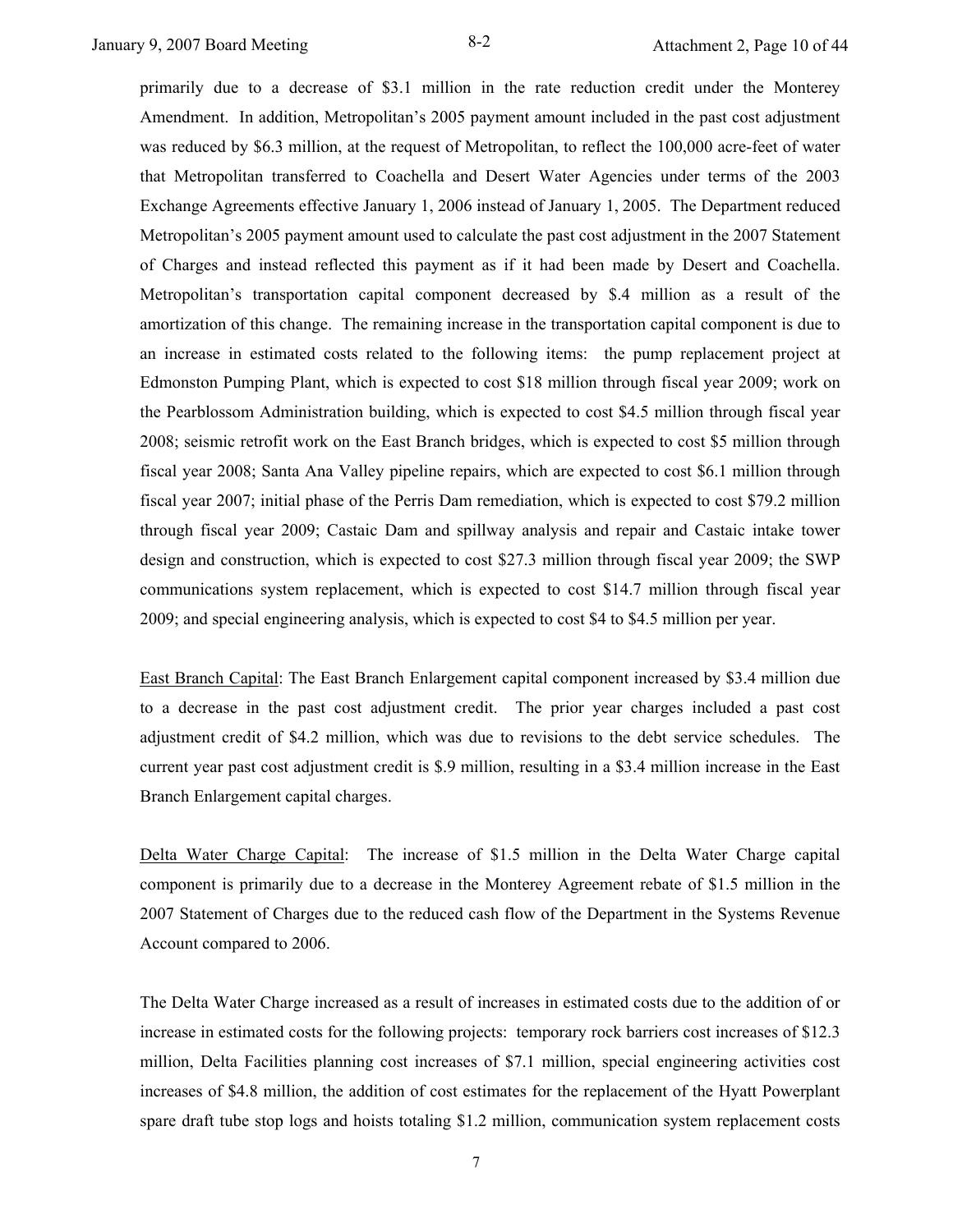of \$1.0 million, pipeline relocation and liner repair costs of \$.6 million and the addition of estimated costs for stabilization work on the Bank Pumping Plant access road of \$.4 million. These increases were partially offset by a decrease in Delta Facilities design costs of \$1.1 million.

The decrease in the Delta Water Charge related to the past cost adjustment is due to the actual costs being lower than what was projected for 2005 in the 2006 Statement of Charges. The reason for the lower costs is partially due to a change in classification of \$21.4 million from the capital to the minimum component for costs that are not funded by bonds. In addition, actual costs for 2005 for Delta Facilities design were lower than what was estimated by \$1.9 million. These decreases were partially offset by actual costs for 2005 exceeding estimated costs for the construction of temporary rock barriers by \$1.4 million.

These increases are partially offset by decreases due to the following:

Delta Water Charge Minimum: The decrease of \$1.7 million in the Delta Water Charge minimum component is primarily due to the following:

- Because it was decided that bonds would be issued for costs related to the refurbishment of Hyatt Thermalito Units 2, 4 and 6 and that these costs, along with those for Units 1, 3 and 5, would be recovered through the variable component, a RAS conservation rate was not included in the 2007 Delta Water Charge. The 2006 Delta Water Charge included \$8.6 million of cost estimates for this refurbishment work. The exclusion of the RAS conservation rate results in a decrease of \$4 million in Metropolitan's 2007 Delta Water Charge.
- Recovery generation credits are projected to increase by \$12.3 million for 2006 through 2008 due to the Department revising their estimates for Hyatt-Thermalito O&M and FERC relicensing costs to include the costs associated with the contractors agreement with the City of Oroville to develop a Supplemental Benefit Fund to pay for local projects, which results in a \$.5 million decrease in Metropolitan's Delta Water Charge.
- Decreases in estimates for the aqueduct control system and centralized operations migration
- project, the water accounting system and automated modeling tools for 2006 through 2008, as described further on page 11, resulted in a decrease in conservation minimum costs totaling \$6.7 million, which resulted in a decrease in Metropolitan's 2007 Delta Water Charge by \$.2 million.
- In our prior year audit, we noted that the Department had incorrectly included \$11.2 million of conservation replacements costs for 2005 to 2007 in the 2006 Delta Water Rate calculation,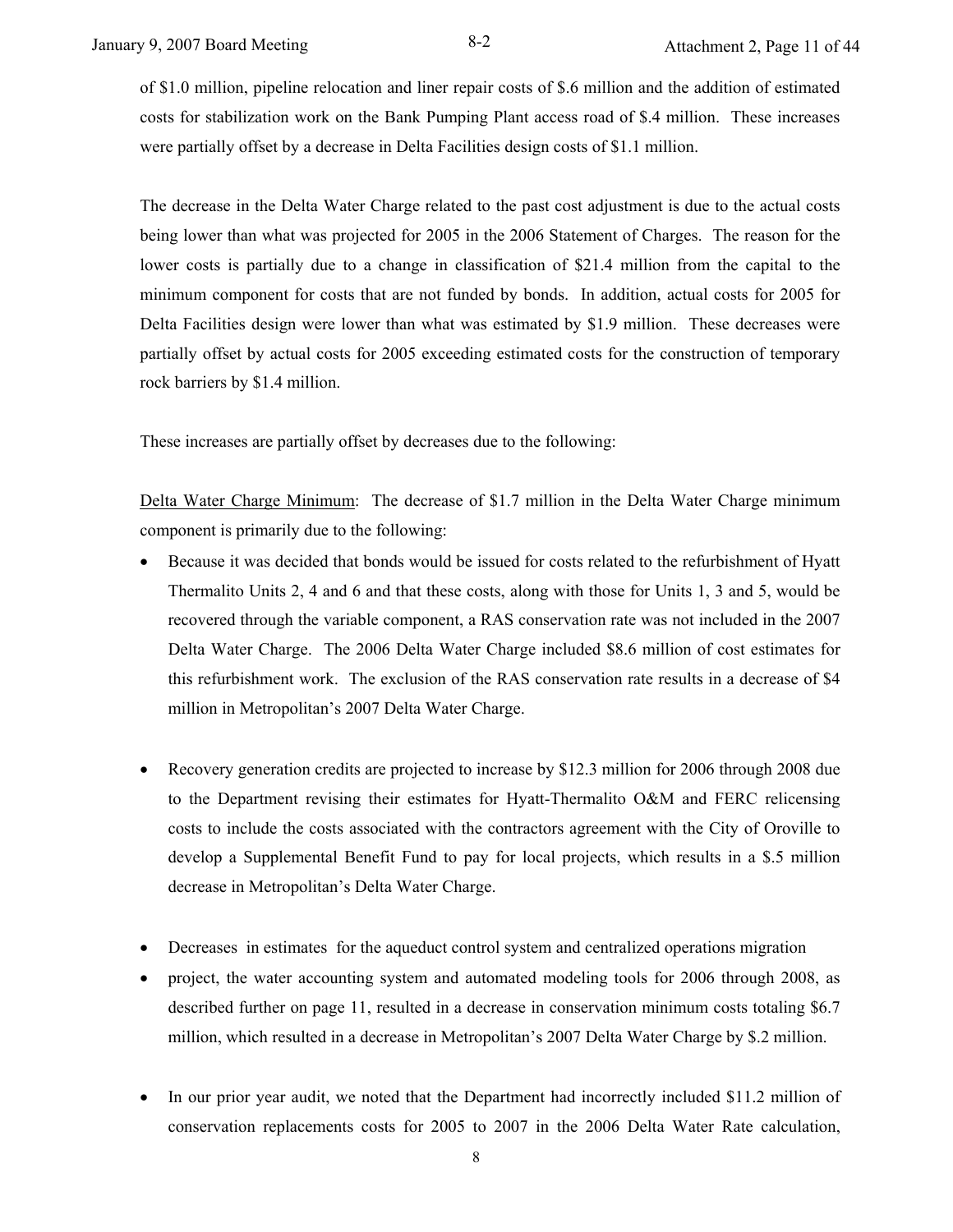which resulted in these costs being billed twice because these costs were already billed through the separate RAS conservation rate. These costs have been properly excluded from the 2007 Delta Water Rate calculation, resulting in a \$.2 million decrease in Metropolitan's Delta Water Charge in the 2007 Statement of Charges.

- Changes in reservoir storage assumptions resulted in an increase of \$ 673,000 in 2006 and 2007 due to revisions in the estimated amount of reservoir drawdown at San Luis Reservoir and an increase of \$1.5 million in 2008 due to a change in the assumption from a drawdown in the prior year to a storage increase at San Luis Reservoir in the current year estimates resulted in an increase in Metropolitan's Delta Water Charge by \$.1 million.
- The Department decreased its estimates for 2006 through 2008 for Oroville control system refurbishment from \$3.4 million to \$3.2 million, and included estimates for the Bidwell Bar Bridge repair for the same period of \$2.5 million. These changes resulted in a \$.1 million increase in Metropolitan's Delta Water Charge.
- The inclusion of estimates in 2006 through 2008 to re-roof Oroville Facilities buildings and to seal and pave roads of \$3.5 million resulted in a \$.1 million increase in Metropolitan's Delta Water Charge.
- As a result of changes in the allocation of State pro-rata costs, the SWP is being allocated more of these costs, as described further on page 61. The portion of these costs allocated to the conservation component increased by \$5.1 million for 2006 through 2008. This change resulted in an increase of \$.2 million in Metropolitan's Delta Water Charge.
- An increase in estimated costs for 2008 for the replacement of butterfly valves at the Gianelli Pumping and Generating Plant from \$2.0 million to \$7.1 million, resulted in an increase in Metropolitan's Delta Water Charge by \$.2 million.
- In our prior year audit, we noted that the Department had incorrectly omitted FERC relicensing cost estimates from the 2006 Delta Water Charge calculation. The Department has included estimates in the 2007 Statement of Charges for 2006 through 2008 of \$9.2 million, resulting in an increase in Metropolitan's Delta Water Charge of \$.3 million.
- O&M cost estimates for 2006 through 2008 were increased as a result of the increase in the average of historical costs for the last three years, upon which these estimates are based, resulting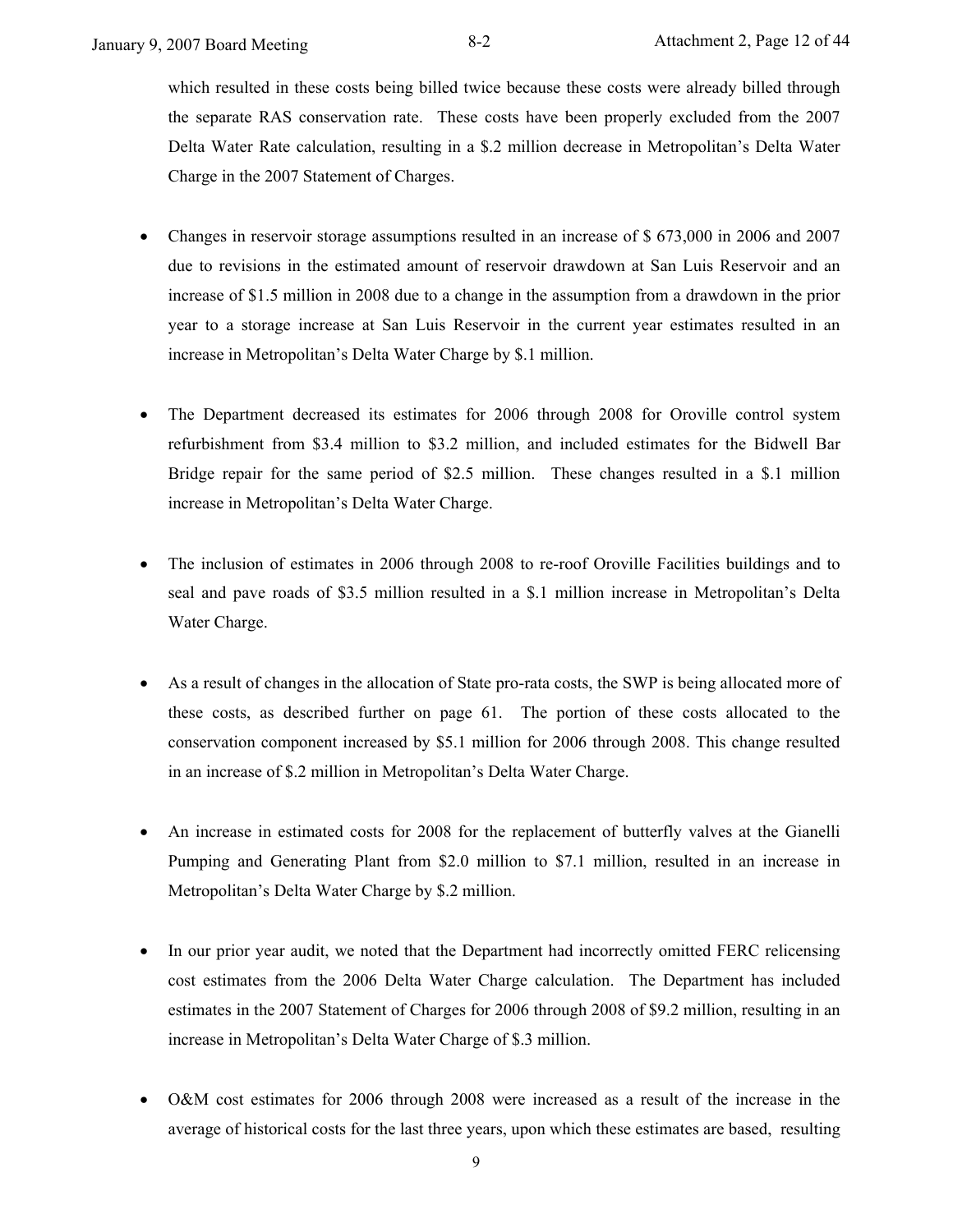in an increase of \$15.9 million in the conservation facilities O&M costs and a \$.4 million increase in Metropolitan's Delta Water Charge.

- Cost projections for 2009 through 2035 were increased by 2% for the Oroville, Delta Facilities and North San Joaquin and San Luis divisions, as well as Oroville Power Revenues, resulting in an \$11.8 million increase in the conservation O&M costs and a \$.2 million increase in Metropolitan's Delta Water Charge.
- The Department included CalFed costs of \$22.5 million for 2006 through 2008 for the development of Habitat Conservation Plans and Natural Community Conservation Plans for the Delta and upstream areas, Pelagic Fish Science and establishment of a Species Recovery Capital Fund. At the request of the contractors, the Department has agreed to remove \$12 million of costs related to the Species Recovery Capital Fund until the Department of Fish and Game has identified the specific projects for this money will be used. The inclusion of these costs increased Metropolitan's Delta Water Charge by \$.6 million.
- Increases in 2005 costs by \$30.8 million, due to actual amounts being more than what was projected for 2005 in the 2006 Statement of Charges, resulted in a \$.9 million increase in Metropolitan's Delta Water Charge. The increase is primarily attributed to the change in classification of \$14.3 million of conservation costs from the capital to minimum component because the coding of unbonded capital-related expenditures has been changed in the accounting system to allocate these costs to the minimum component; however, the cost estimates were originally included in the capital component.

Transportation Minimum: The decrease in the transportation minimum component of \$8.8 million is the result of a \$1.4 million increase in cost estimates and a \$10.2 million decrease in the past cost adjustment. The decrease is due primarily to the following increases and decreases:

• The Department's estimate of water gains and losses and reservoir storage changes for 2006 and 2007 was \$5 million lower in the 2007 Statement of Charges due primarily to changes in water storage assumptions in 2006. The Department assumed a large drawdown at Castaic Lake in 2006 in the 2007 Statement of Charges whereas the prior year estimate assumed only a small increase in storage. In addition, water losses for 2005 caused a decrease of \$3.9 million in the 2007 Statement of Charges because the Department did not post the adjustments to record the downstream distribution of costs in the 2006 Statement of Charges. Changes in water loss assumptions for 2007 resulted in a \$.4 million increase in minimum costs. These water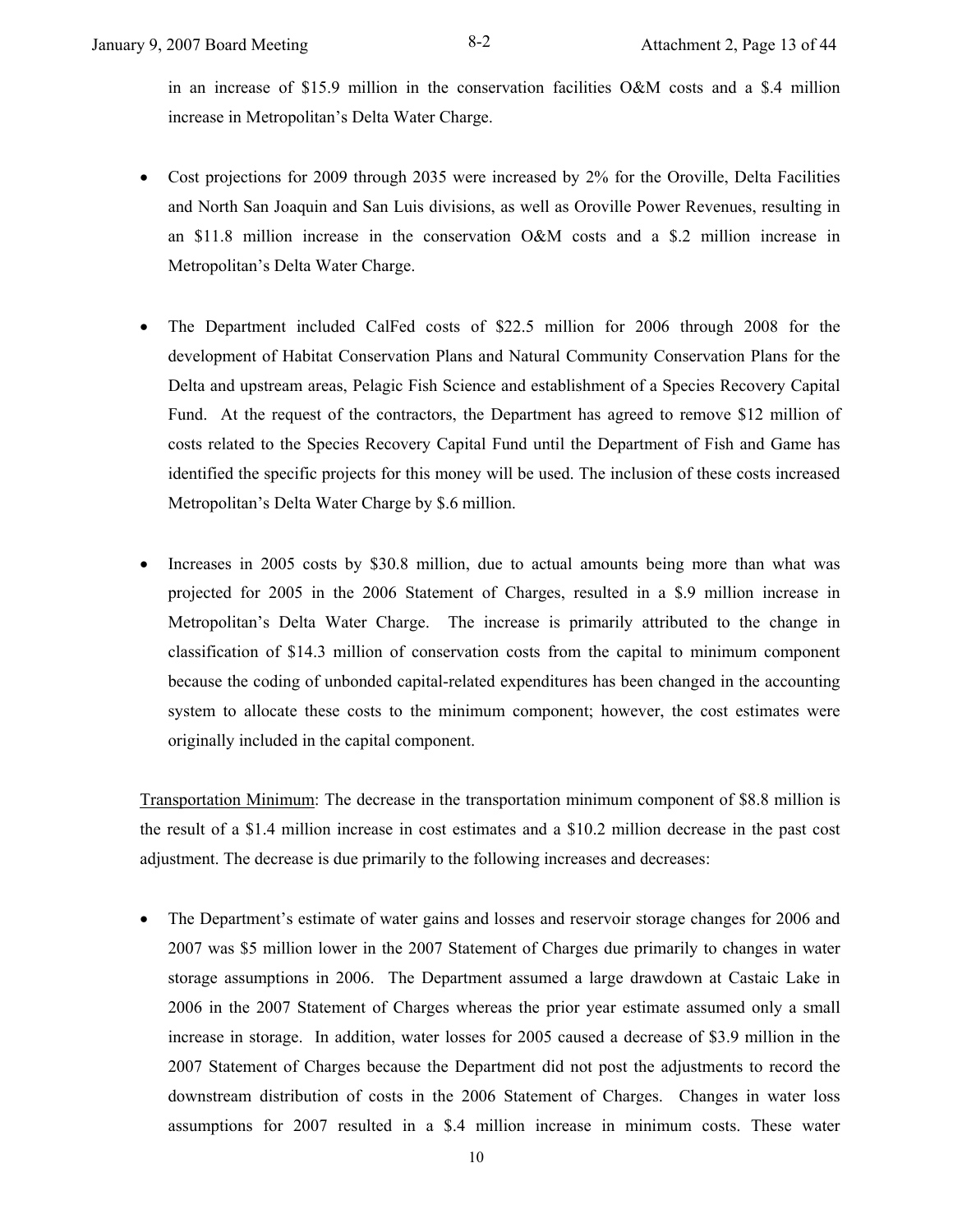assumption changes resulted in a net \$7.6 million decrease in Metropolitan's transportation minimum component.

- The Department decreased the cost estimates for 2006 and 2007 future operations projects in the 2007 Statement of Charges. Estimates for the aqueduct control system and centralized operations migration project decreased by \$3.6 million due to delays in the project while energy operation support estimates were reduced by approximately \$.8 million. The total estimated remaining cost of the aqueduct control system through fiscal year 2009 is \$12.5 million, which consists of \$5 million for the business process evaluation project, \$3.5 million for the regulatory legal support project, \$1.3 million for the power planning/transmission evaluation project, \$1.1 million for the risk analysis automated modeling tools project, \$.6 million for the transmission rate analysis system, \$.6 for the CPS project and \$.3 million for the automated energy price forecasting and financial hedging project. In addition, the Department did not include cost estimates for the water accounting system and automated modeling tools in the 2007 Statement of Charges because these projects are being deferred to fiscal year 2009 while in the prior year \$7.0 million and \$6.5 million, respectively, were included for these projects. These decreases for future operations were partially offset by an increase in cost estimates for the SAP migration project, which is to upgrade the current SAP system, of \$1.6 million because the work is now extending into 2007. The total cost of the project is estimated to be approximately \$24 million. As a result of these changes, Metropolitan's transportation minimum component decreased by \$5.0 million in the 2007 Statement of Charges.
- Transportation minimum costs incurred for 2005 were approximately \$5.1 million less than the amounts estimated in the 2006 Statement of Charges, which resulted in a decrease in Metropolitan's minimum charges of approximately \$3.1 million.
- The Department revised the 2006 and 2007 estimates for planned extraordinary O&M activities in the 2007 Statement of Charges. Projected costs to overhaul Units 3, 5 and 6 and to recoat the discharge lines interiors at the Teerink Pumping Plant were reduced by \$3.4 million and \$.7 million, respectively, for 2006 and 2007 because the work is now expected to be done over several years rather than completed in fiscal year 2007 as originally expected. The Department expects to expend \$6.8 million on the work at Teerink Pumping Plant through fiscal year 2009. This decrease was partially offset by the addition of \$1.1 million for pump casing refurbishment work on Units 2 and 3 and for the replacement and refurbishment of field poles for Units 1 through 6 at the Pearblossom Pumping Plant and \$2 million for sealing and paving roads in the Southern Field Division. The Department expects to expend \$3.9 million on the work at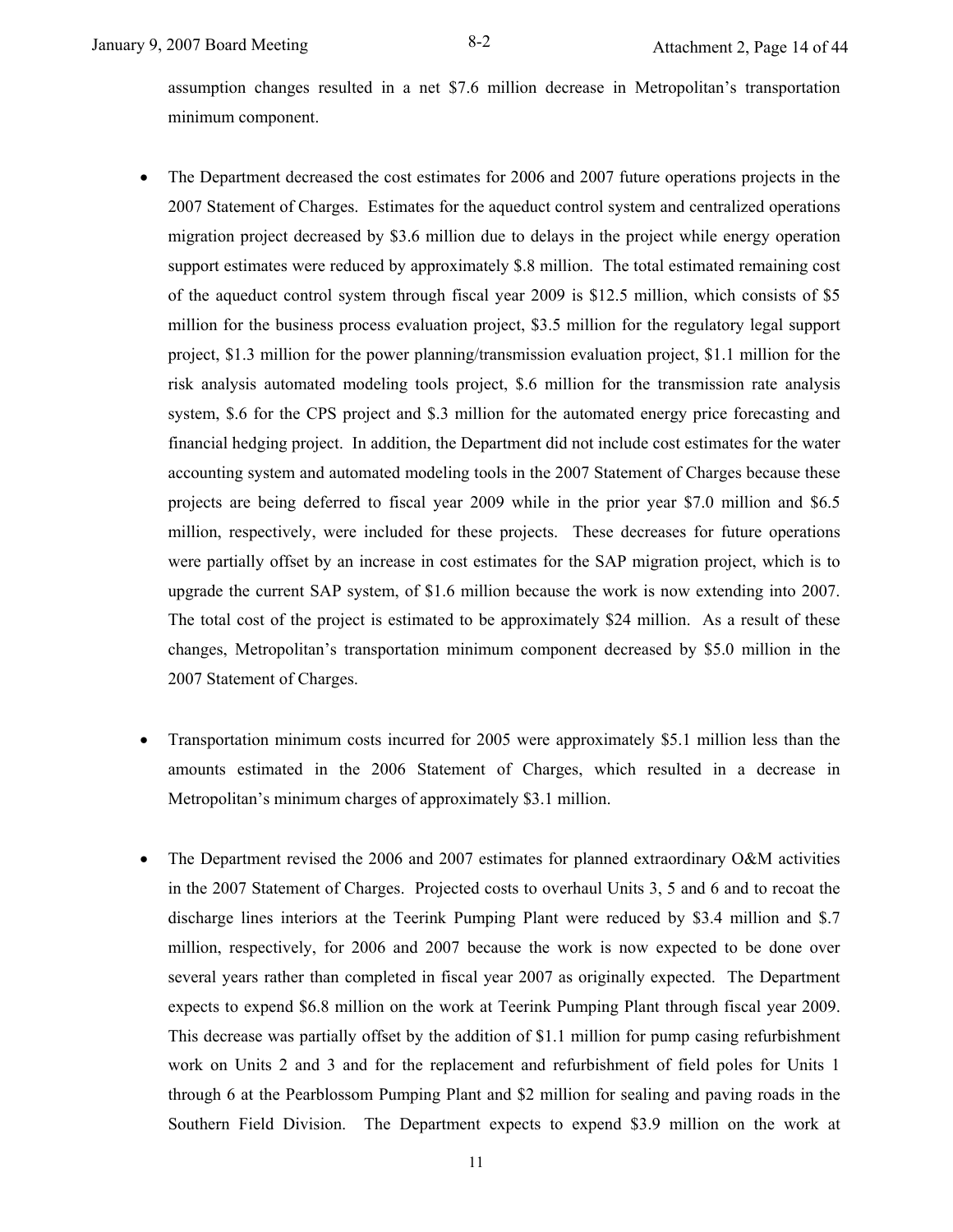Pearblossom Pumping Plant through fiscal year 2009. These additional estimates and revisions to prior year estimates reduced Metropolitan's transportation minimum component by \$1.3 million in the 2007 Statement of Charges.

- The impact of an additional year of interest on the prior over and underpayments results in a \$.6 million decrease in Metropolitan's transportation minimum component.
- The Department posted credits totaling \$.6 million related to special water wheeling in the 2007 Statement of Charges, which resulted in a \$.2 million decrease in Metropolitan's transportation minimum component.
- Metropolitan's transportation minimum component decreased by \$.1 million as a result of revisions the Department made to the costs of the Municipal Water Quality Investigation program for 2004 through 2007.
- The Department updated the transmission costs for 2004 and 2005 from estimates to actual amounts, which resulted in a \$1.1 million increase in the 2004 costs and a \$.7 million decrease in the 2005 costs in the 2007 Statement of Charges. In addition, the estimated transmission costs for 2006 and 2007 increased by a total of \$.1 million for both years. As a result of these increases, Metropolitan's transportation minimum component increased by \$.5 million in the 2007 Statement of Charges.
- Changes in minimum cost estimates for 2006 and 2007 resulted in a \$1.4 million increase in Metropolitan's transportation minimum component. As a result of the Department updating its O&M cost estimates using the previous three years of historical cost information, escalated by 3%, Metropolitan's share of the transportation minimum costs for 2006 and 2007 increased by \$1.1 million in the 2007 Statement of Charges.
- For the past three years, the State Water Project (SWP) portion of the Department's pro-rata charges has been relatively small (approximately \$2 million) because most of the costs were allocated to California Energy Resources Scheduling (CERS). Pro-rata charges represent General Fund recoveries of statewide general administrative costs. In the preparation of the 2007 Statement of Charges, the Department revised their allocation methodology for pro-rata costs. Under the revised allocation methodology, pro-rata costs allocated to the SWP increased from \$2 million for fiscal year 2005-2006 to almost \$9 million for fiscal year 2006-2007, a net increase of \$7 million. Each pro-rata cost is allocated first across all the Department's funds (including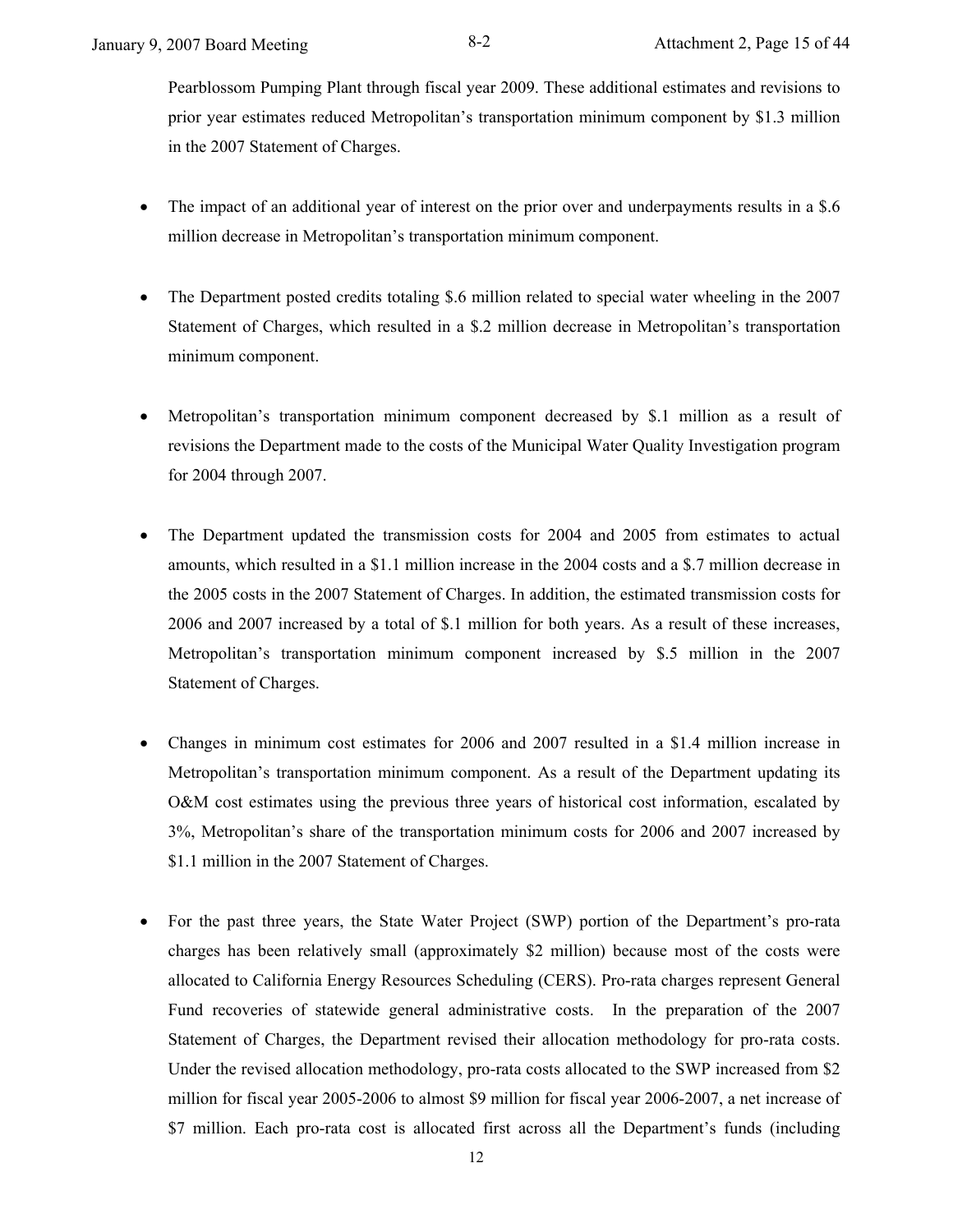special, bond, and general funds) according to a variety of categories such as budget, planned labor hours and state operations. The costs allocated to the bond and general funds are then reallocated to the special funds of the Department, which consist primarily of CERS and the SWP. The SWP is responsible for approximately 61% of the total pro-rata budget. As a result of this new methodology, Metropolitan's transportation minimum component increased by \$3.6 million in the 2007 Statement of Charges.

• The revised 2006 Statement of Charges included a \$4.1 million underpayment due to revisions to 2005 and prior year costs, which causes an increase of this amount when compared to the 2007 Statement of Charges.

13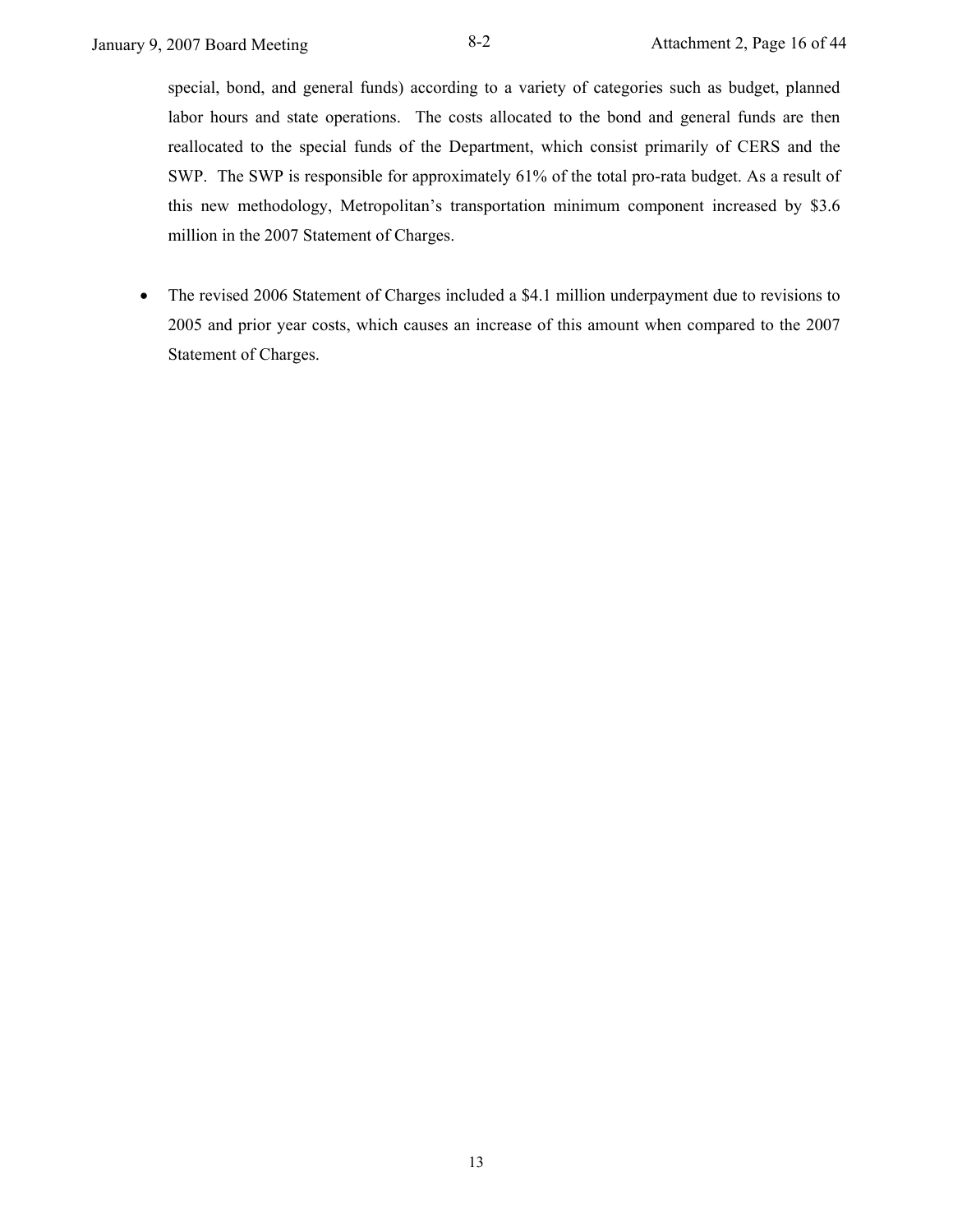### THE METROPOLITAN WATER DISTRICT OF SOUTHERN CALIFORNIA

### COMPARISON OF THE PREVIOUSLY ESTIMATED 2007 STATEMENT OF CHARGES TO THE STATEMENT DATED JULY 2006

|                                                                     |                    | Transportation Charge | Off-                |           | Delta Water Charge        |          |          | East Branch Enlargement | Water<br>System  |                   |
|---------------------------------------------------------------------|--------------------|-----------------------|---------------------|-----------|---------------------------|----------|----------|-------------------------|------------------|-------------------|
|                                                                     | Capital            | Minimum               | Aqueduct<br>Minimum | Variable  | Capital<br>(in thousands) | Minimum  | Capital  | Minimum                 | Revenue<br>Bonds | Total             |
| Prior year Department estimates<br>Of the 2007 Statement of Charges | \$65,290           | \$89,320              | \$73,218            | \$182,374 | \$23,231                  | \$28,166 | \$32,095 | \$3,539                 | \$34,515         | \$531,748         |
| Increase (decrease) due to<br>charges in:                           |                    |                       |                     |           |                           |          |          |                         |                  |                   |
| <b>Estimated costs</b>                                              | 4,307              | 243                   | 11,616              | 12.905    | 66                        | (977)    |          | 472                     |                  | 28,632            |
| Past cost adjustments                                               | (4,004)            | (14,246)              |                     | (9,005)   | (60)                      |          | 890)     | 311                     |                  | (27, 894)         |
| Change in debt service                                              |                    |                       | 210                 |           |                           |          | (6)      |                         | 65               | 269               |
| Power sales                                                         |                    |                       |                     | 15,943    |                           |          |          |                         |                  | 15,943            |
| Recovery generation credit                                          |                    |                       |                     | 18,727    |                           | (688)    |          |                         |                  | 18,039            |
| Allocations among contractors                                       |                    |                       | 5,863               |           |                           |          |          |                         |                  | 5,863             |
| Rebates under Monterey Amendment<br>NET CHANGE                      | (4,814)<br>(4,511) | (14,003)              | 17,689              | 38,570    | (2,324)<br>(2,318)        | (1,665)  | (896)    | 783                     | 65               | (7,138)<br>33,714 |
| 2007 Statement of Charges dated July 1, 2006                        | \$60,779           | \$75,317              | \$90,907            | \$220,944 | \$20,913                  | \$26,501 | \$31,199 | \$4,322                 | \$ 34,580        | \$ 565,462        |

Note: The Transportation Capital and Minimum Charges include charges relating to the Devil Canyon-Castaic Contract.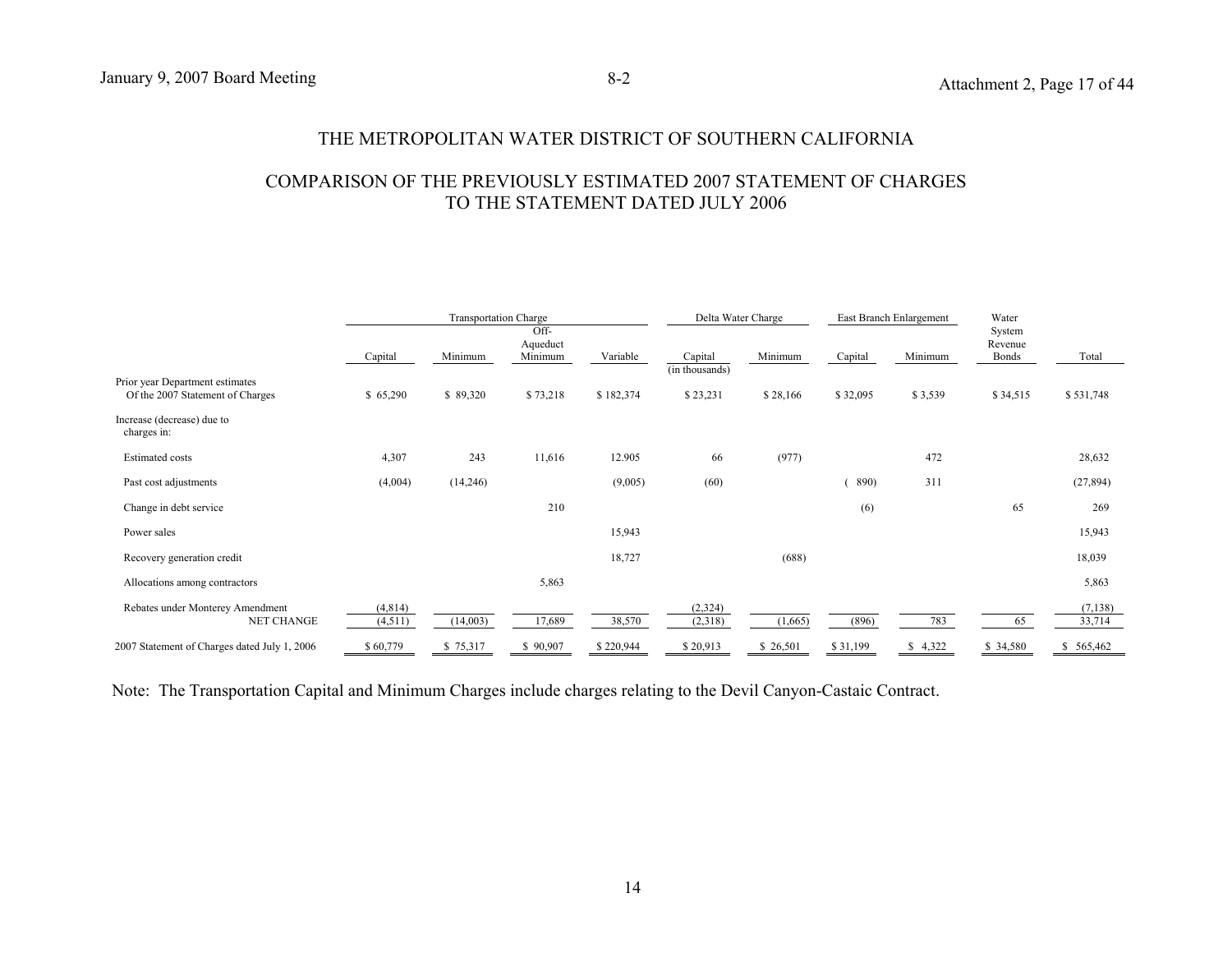# **Comparison of the Previously Estimated 2007 Statement of Charges to the Statement Dated July 2006**

As shown on the previous page, Metropolitan's 2007 Charges increased by \$33.7 million compared to last year's estimate of the 2007 Charges. The more significant of these changes are the result of the following items:

Transportation Variable: The variable component increased by \$38.6 million between last year's estimate of the 2007 charges and the 2007 Statement of Charges. The increase results from \$12.9 million in higher energy and other variable costs, a \$15.9 million decrease in power sales, and a \$18.7 million decrease in recovery generation credits which are offset by a \$9 million decrease in the past cost adjustment. The increase in estimated costs is due mainly to a higher mill rate resulting from an increase in wholesale energy prices. The Department has assumed that the mill rate for energy purchases will increase from 30 mills per kilowatt-hour, which was used in last year's estimates, to 38 mills per kilowatt-hour, but that less non-firm purchases will be needed due to a decrease in projected entitlement water deliveries of 540,576 acre-feet. The Department is estimating a \$2 million decrease in net ISO charges, an increase in Hyatt-Thermalito Powerplant costs of \$4.3 million as a result of an expected increase in O&M and FERC relicensing costs, and an increase in rates for Duke energy purchases from 48 to 71 mills per kilowatt-hour. The Department also included \$.5 million for transportation replacement expenditures for 2007 in the 2007 Statement of Charges, and \$.8 million for prior years' undercharges. The decrease in power sales is primarily due less energy being available for sale as a result of reduced generation at Hyatt-Thermalito and due to a decrease in non-firm energy sale prices from 57 to 36 mills per kilowatt-hour. The recovery generation credits decreased primarily due to decreased water flow through the powerplants as a result of the reduced water deliveries. The 2006 past cost adjustment overpayment of \$9.0 million is primarily the result of the \$10.3 million overpayment discussed on pages 5 and 6, which is offset by the prior year overpayment of \$1.3 million due to decreased 2006 energy costs.

Off-Aqueduct Minimum: The \$17.7 million increase in Metropolitan's off-aqueduct minimum component is due primarily to an \$11.6 million increase in Metropolitan's share of the Reid Gardner Power Plant O&M and coal costs. The 2007 O&M estimates are based on revised estimates of 2006 costs, which were escalated by 30% to account for planned heavy plant maintenance in 2007. The increase in estimated coal costs is based on an estimated increase in coal consumption of 50,000 tons and an increase in coal costs from \$40 per ton to \$53 per ton. In addition to these cost increases, decreases in other contractor water deliveries of 340,576 acre-feet resulted in an increase in costs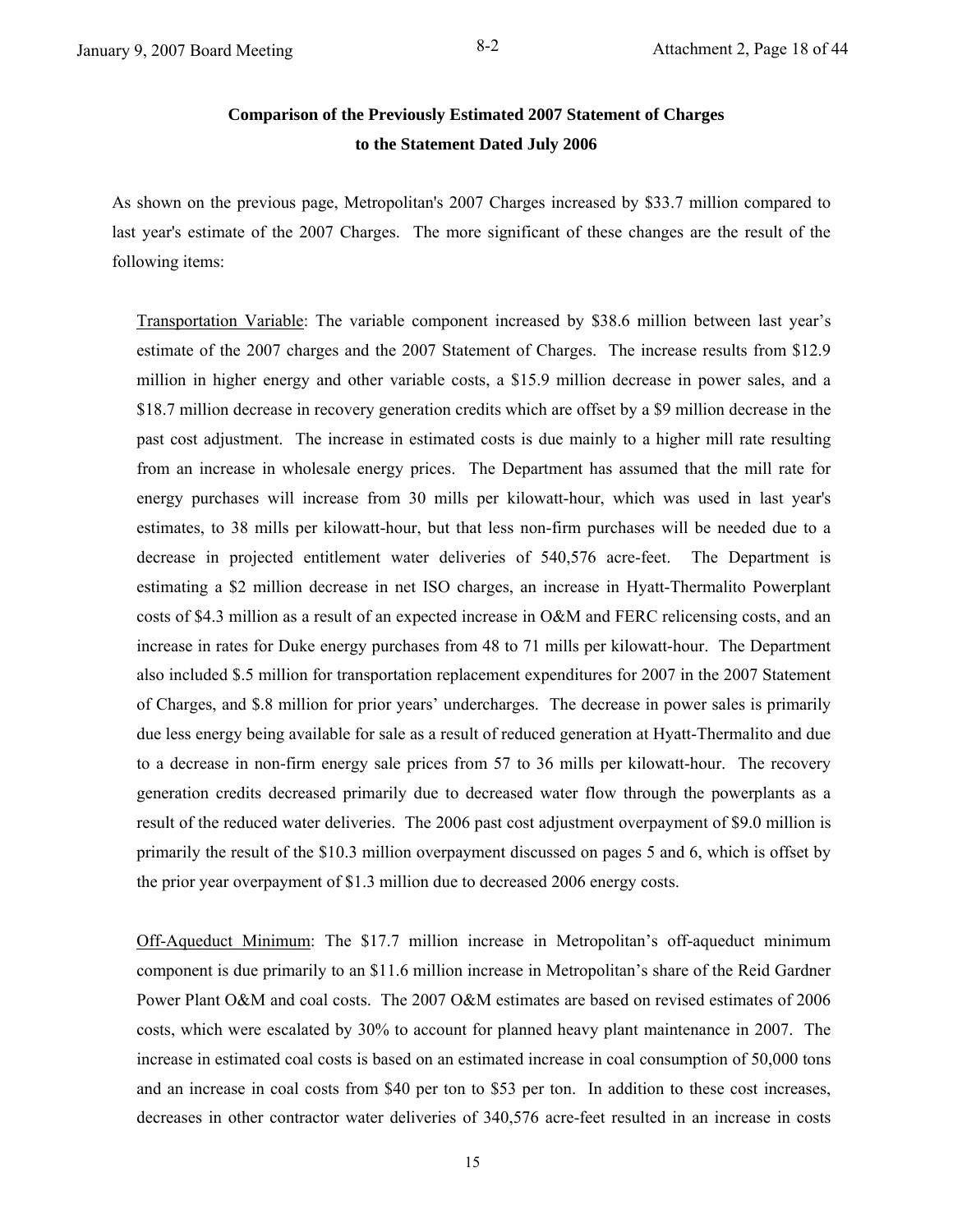allocated to Metropolitan of \$5.9 million, even though Metropolitan decreased their requested estimated water delivery by 200,000 acre-feet in 2007. The decrease in the other contractors' water deliveries caused Metropolitan's overall percentage of the costs to increase more than 5%.

These increases are partially offset by decreases due to the following:

Transportation Minimum: The decrease of \$14 million in the transportation minimum component is due to a \$14.2 million decrease in the past cost adjustment and a \$.2 million increase in estimated costs. The increase in 2007 estimated costs of \$.2 million is primarily due to the following:

- As discussed on page 12, the Department revised their methodology for allocating State pro-rata costs, resulting in a \$4.4 million increase in the transportation minimum costs. As a result, Metropolitan's transportation minimum component increased by \$2.5 million in the 2007 Statement of Charges.
- The Department revised the estimates for 2007 for planned extraordinary O&M activities. Projected costs of \$1.8 million for pump casing refurbishment work on Units 2 and 3 and for the replacement and refurbishment of field poles for Units 1 through 6 at the Pearblossom Pumping Plant were added. Also added were costs of \$1 million to seal and pave roads in the Southern Divisions, \$.5 million for the overhaul of Units 2, 5 and 6 at the Buena Vista Pumping Plant and \$.4 million for road and embankment repairs at Reach 5 of the aqueduct. The Department expects to expend \$1.5 million on the Buena Vista Pumping Plant work and \$1.6 million on the Reach 5 work through fiscal year 2009. In addition, 2007 estimates were increased by \$.5 million for discharge valve repair and the overhaul of Units 11, 12 and 14 at the A. D. Edmonston Pumping Plant. The Department is still projecting costs totaling \$4.7 million to be incurred through fiscal year 2009 for the work at Edmonston. These revisions result in a \$2.4 million increase in Metropolitan's 2007 Statement of Charges.
- Municipal Water Quality Investigation costs for 2007 totaling \$1.2 million, which were not included in the prior year estimate of 2007 charges, were added to the 2007 Statement of Charges.
- Monterey Amendment litigation charges of \$1 million were added to the 2007 Statement of Charges that were not included in the prior estimates. Metropolitan's share of these charges was \$.5 million.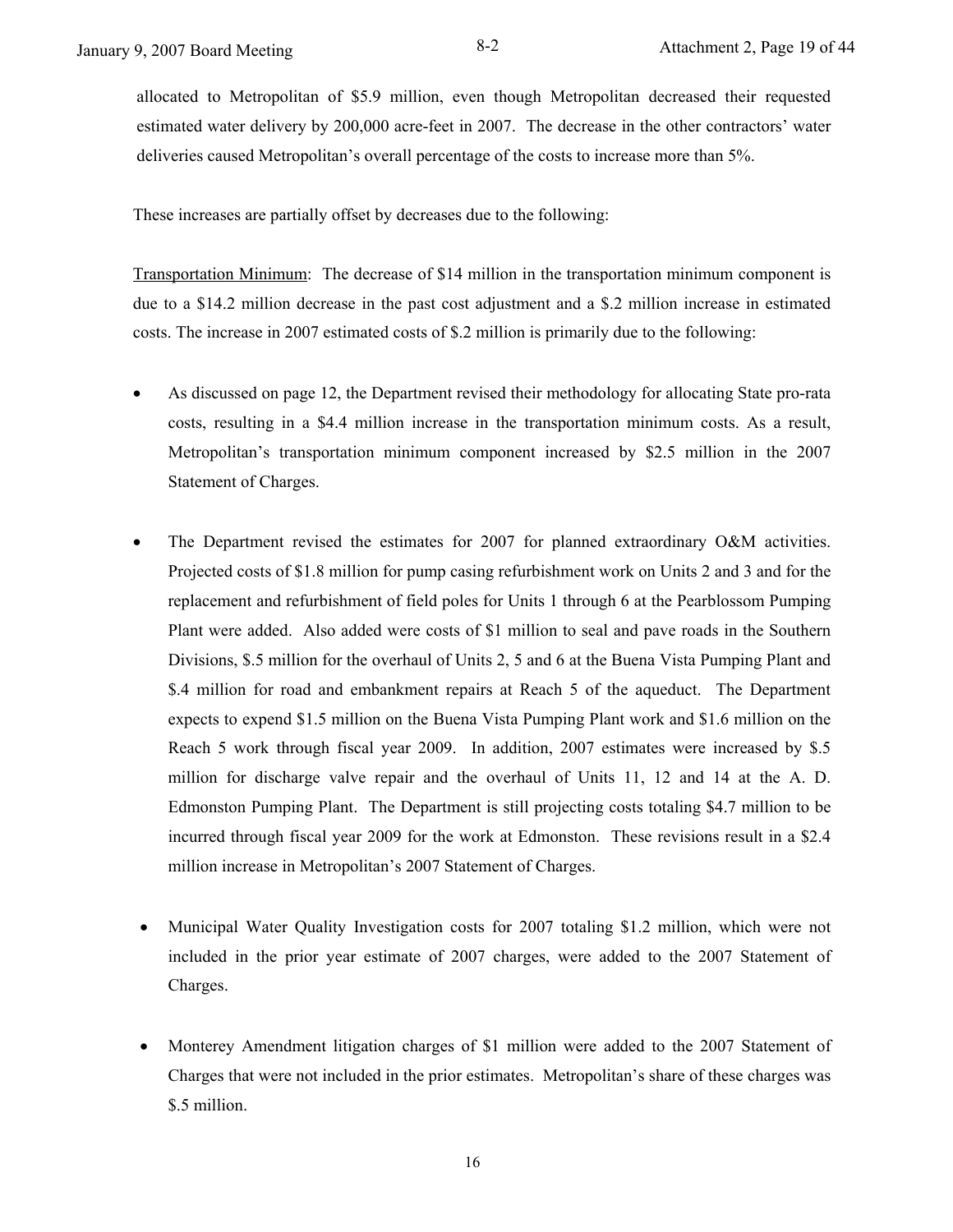- The estimated costs for transmission service for 2007 were \$.2 million more than the prior year estimate, resulting in a \$50,000 increase in Metropolitan's transportation minimum component.
- The Department's estimate of water losses for 2007 was \$.7 million lower than previously estimated, which results in a decrease in Metropolitan's transportation minimum component by \$.4 million.
- As a result of the Department updating its O&M cost estimates using the previous three years of historical cost information, escalated by 3%, estimated transportation minimum costs for 2007 decreased by \$2 million, causing a \$.9 million decrease in Metropolitan's 2007 Statement of Charges.
- The Department decreased its cost estimates for future operations projects for 2007 in the 2007 Statement of Charges. The decrease is primarily due to the Department excluding approximately \$6.5 million of costs for automated modeling tools and \$6.3 million for the water accounting system from the 2007 Statement of Charges that were included in the prior year 2007 estimates because these projects are being deferred to fiscal year 2009. These decreases were partially offset by \$3.6 million of SAP migration costs estimates added for 2007. As a result of these changes, Metropolitan's transportation minimum component decreased by \$5 million in the 2007 Statement of Charges.

We noted that the \$14.2 million change in past cost adjustment is due mainly to adjustments for 2004 to 2006 consisting of the following:

- The Department's estimate of water gains and losses and reservoir storage changes for 2006 were \$5 million lower in the 2007 Statement of Charges due primarily to changes in water storage assumptions. The Department assumed a large drawdown at Castaic Lake in the 2007 Statement of Charges whereas the prior year estimate assumed only a small increase in storage. In addition, storage changes for 2005 were \$5.3 million lower in the 2007 Statement of Charges because the Department did not post the adjustments to record the downstream distribution of costs. These changes resulted in a net \$9 million decrease in Metropolitan's transportation minimum component.
- The Department decreased the cost estimates for 2006 future operations projects in the 2007 Statement of Charges. The estimates for the aqueduct control system centralized operations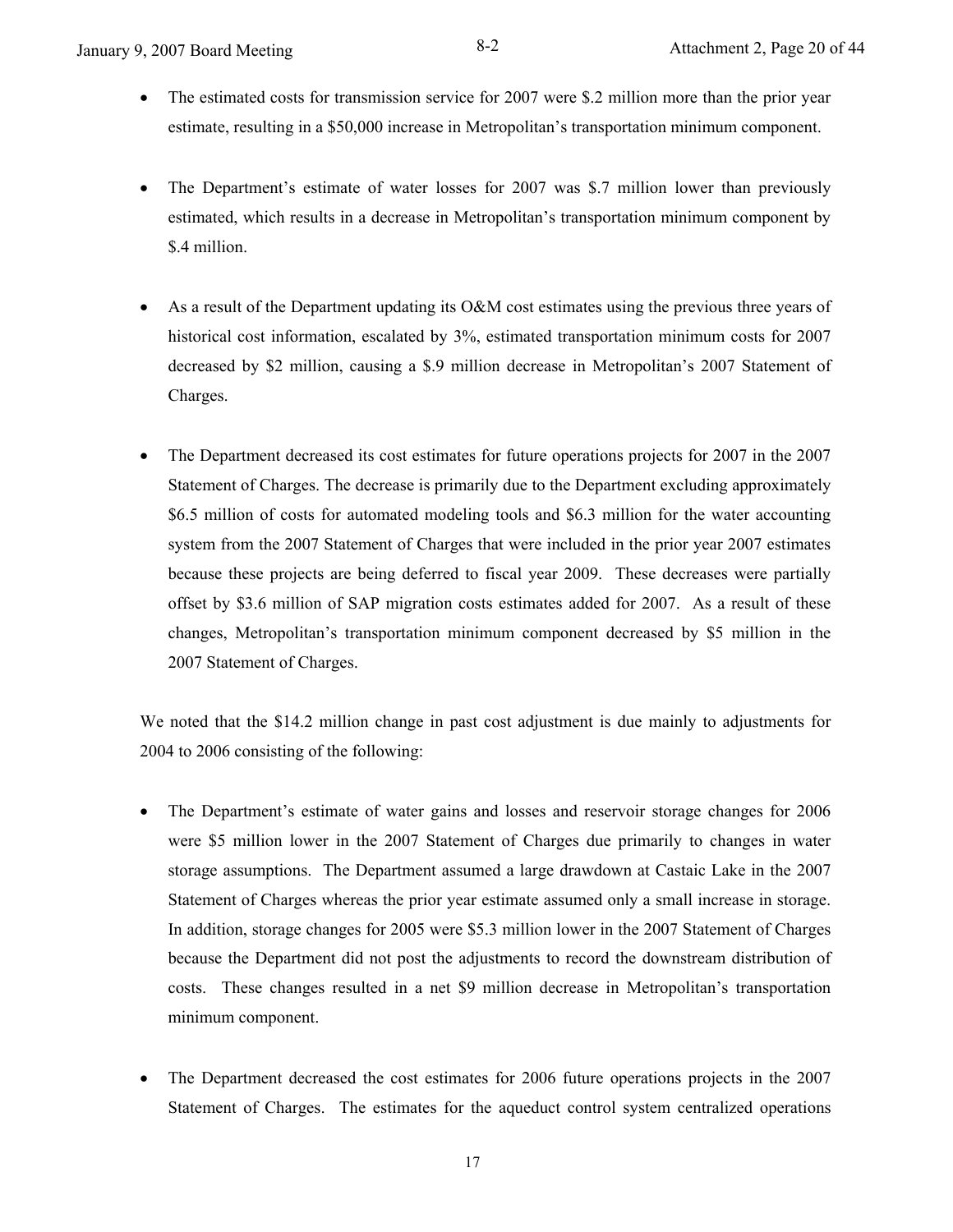migration project was reduced by \$2.3 million and SAP migration estimates were reduced by \$2 million due to the work being delayed to subsequent fiscal years. In addition, the Department did not include cost estimates for the water accounting system while in the prior year \$.8 million was included for this project. As a result of these changes, Metropolitan's transportation minimum component decreased by \$2.5 million in the 2007 Statement of Charges.

- Transportation minimum costs incurred for 2005 were approximately \$3.7 million less than the amounts estimated in the 2006 Statement of Charges, which resulted in a decrease in Metropolitan's transportation minimum charge of approximately \$2 million.
- The Department revised the estimates for 2006 planned extraordinary O&M activities, causing a \$1.2 million decrease in minimum costs. Projected costs to overhaul Units 3, 5 and 6 and to recoat the discharge line interiors at the Teerink Pumping Plant were reduced by \$3.4 million and estimates for the overhaul of Units 1, 2, 5 and 6 at the Chrisman Pumping Plant were reduced by \$.3 million in the 2007 Statement of Charges because this work is now anticipated to carry over into fiscal years 2008 and 2009, whereas last year's estimates assumed the work would be completed in fiscal year 2007. The Teerink work is expected to cost \$6.8 million and the Chrisman work is expected to cost \$4.5 million through fiscal year 2009. These decreases were offset by the addition of \$1.1 million for 2006 for pump casing refurbishment work on Units 2 and 3 and for the replacement and refurbishment of field poles for Units 1 through 6 at the Pearblossom Pumping Plant. Estimates also increased \$.3 million for the overhaul of Units 3, 5 and 6 at the Buena Vista Pumping Plant and \$1 million for sealing and paving roads in the Southern Division. These revisions to prior year estimates reduced Metropolitan's transportation minimum component by \$1.1 million in the 2007 Statement of Charges.
- The impact of an additional year of interest on the prior over and underpayments results in a \$.6 million decrease in Metropolitan's transportation minimum components.
- The Department posted credits totaling \$.6 million related to special water wheeling in the 2007 Statement of Charges, which resulted in a \$.2 million decrease in Metropolitan's transportation minimum component.
- Due to revisions and adjustments to the Municipal Water Quality Investigation Charges for 2004 to 2006, Metropolitan's transportation minimum component decreased by \$.2 million.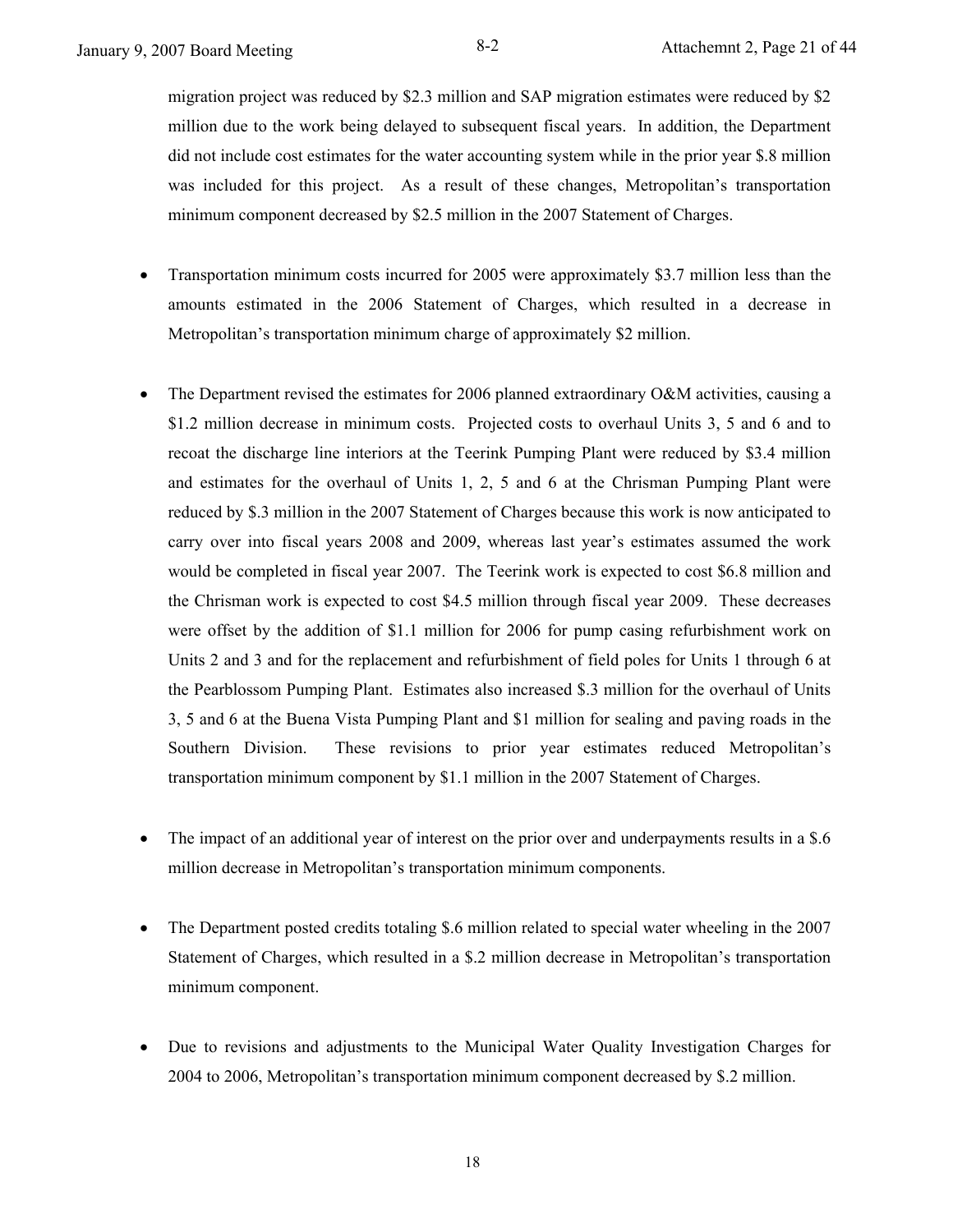- The Department updated the transmission costs for 2004 and 2005 from estimated to actual amounts, which resulted in a \$1.1 million increase in the 2004 and a \$.7 million decrease in the 2005 costs in Metropolitan's 2007 Statement of Charges. In addition, the estimated transmission costs for 2006 increased by \$.2 million. As a result, of these revisions, Metropolitan's transportation minimum component increased by \$.5 million in the 2007 Statement of Charges.
- As discussed on page 12, the revision of the State pro-rata cost allocation increased 2006 transportation minimum costs by \$2 million, which results in an increase of \$1.1 million in Metropolitan's 2007 Statement of Charges.

Transportation Capital: The decrease of \$4.5 million in the transportation capital component is primarily due to the inclusion of rate reduction credits under the Monterey Amendment of \$4.8 million in the 2007 Statement of Charges. In addition, the Department included the past cost adjustment credit of \$4.0 million, which was offset by an increase in estimated costs for 2006 of \$4.3 million due to projected increases in capital costs at the Mojave and Santa Ana Divisions. The increase at the Santa Ana Division appears to be primarily for the planned seismic retrofit of the East Branch bridges and costs related to Pearblossom administration building improvements. The increase at the Mojave Division is for the Perris Dam Mitigation Project including dam remediation and tower retrofit costs. Included in the past cost adjustment is a decrease of \$.4 million that represents the amortization of the change in the 2005 payment amount related to the Coachella and Desert 2003 Exchange Agreement as described on page 7.

Delta Water Charge Capital: The decrease of \$2.3 million in the Delta Water charge capital component is due to the prior year estimate not including the Monterey Amendment rebate of \$2.3 million. See pages 7 and 8 for the explanation of additional changes.

Delta Water Charge Minimum: Refer to explanation on pages 8 through 10.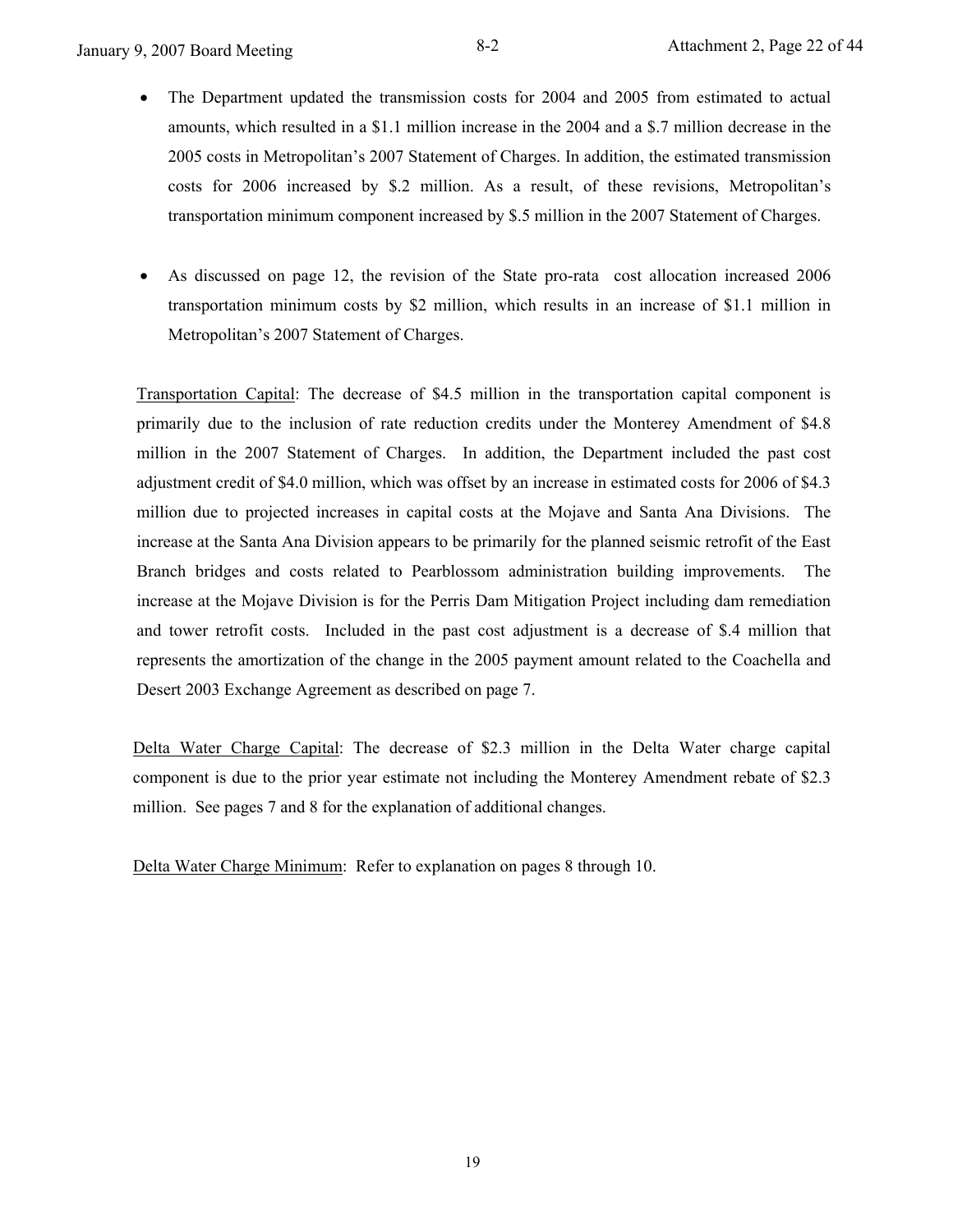### **Future Potential Refunds and Adjustments**

Metropolitan's estimated 2007 charges of \$565 million do not include certain credits, refunds and adjustments that are expected in 2007 as part of the Department's normal accounting and billing process. Refunds are expected to reduce Metropolitan's 2007 billings by approximately \$51.6 million for the following items:

|                                                  | Estimated<br><b>Refund Date</b> |             |             |
|--------------------------------------------------|---------------------------------|-------------|-------------|
| $Cover - Off-Aqueduct$                           |                                 |             |             |
| Return of January - June 2005                    | November 2006                   | \$3,257,000 |             |
| Return of July - December 2005                   | April 2007                      | 3,070,000   | \$6,327,000 |
| <u>Cover – Water System Revenue Bond (WSRB)</u>  |                                 |             |             |
| Return of July 2005                              | November 2006                   | 7,034,000   |             |
| Return of January 2006                           | April 2007                      | 7,117,000   | 14,151,000  |
| <u> Cover – East Branch Enlargement (EBE)</u>    |                                 |             |             |
| Return of September 2005                         | November 2006                   | 2,411,000   |             |
| Return of March 2006                             | April 2007                      | 3,203,000   | 5,614,000   |
| <u>Cover – Tehachapi 2<sup>nd</sup> Afterbay</u> |                                 |             |             |
| Return of March & September 2005                 | November 2006                   | 29,000      | 29,000      |
| <b>Federal Securities Earnings</b>               |                                 |             |             |
| Earned January - June 2006                       | November 2006                   | 500,000     |             |
| Earned July - December 2006                      | March 2007                      | 500,000     | 1,000,000   |
| <b>SMIF Interest - Off-aqueduct</b>              |                                 |             |             |
| Earned January - June 2006                       | November 2006                   | 339,000     |             |
| Earned July - December 2006                      | March 2007                      | 339,000     | 678,000     |
| <b>SMIF Interest - WSRB</b>                      |                                 |             |             |
| Earned January - June 2006                       | November 2006                   | 576,000     |             |
| Earned July -December 2006                       | March 2007                      | 576,000     | 1,152,000   |
| <b>SMIF Interest - EBE</b>                       |                                 |             |             |
| Earned January - June 2006                       | November 2006                   | 90,000      |             |
| Earned July - December 2006                      | March 2007                      | 90,000      | 180,000     |
| <b>SMIF Interest - Reserve Account</b>           |                                 |             |             |
| Earned January - June 2006                       | November 2006                   | 1,810,000   |             |
| Earned July - December 2006                      | March 2007                      | 1,810,000   | 3,620,000   |
| Devil Canyon Second Afterbay                     |                                 |             |             |
| Return of 2006 EBE debt service credits          | May 2007                        | 3,826,000   | 3,826,000   |
| <u>Prior Year Adjustments – Off-Aqueduct</u>     |                                 |             |             |
| OAP prior year adjustments 2005                  | November 2006                   | 15,000,000  | 15,000,000  |
|                                                  |                                 |             |             |

TOTAL ESTIMATED REFUND \$51,577,000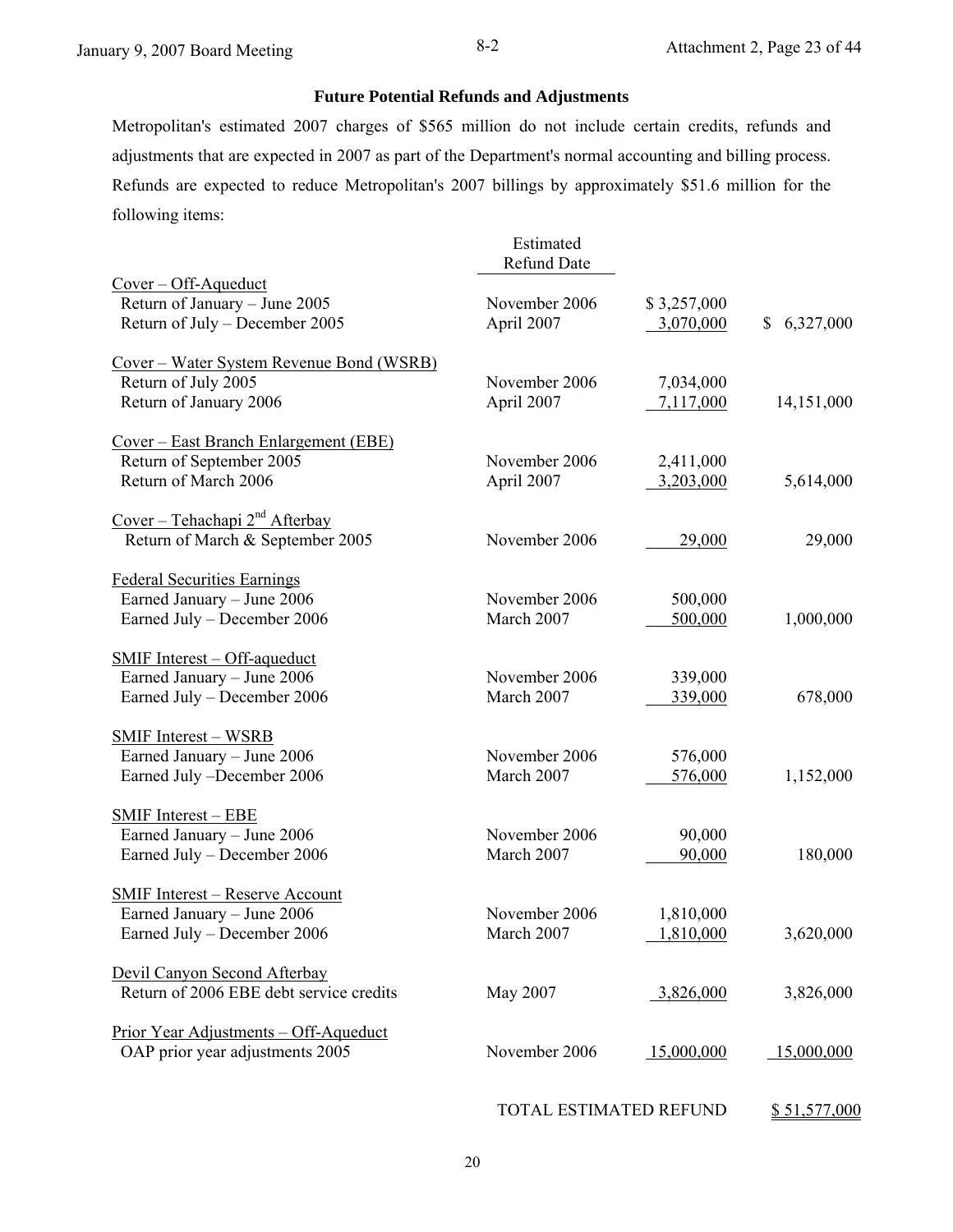The 2007 variable and off-aqueduct charges may be reduced further if 2007 costs are determined to be overstated during the year. Also, amounts described in this section are in addition to the other credits, refunds and adjustments related to audit findings that are summarized on page 31.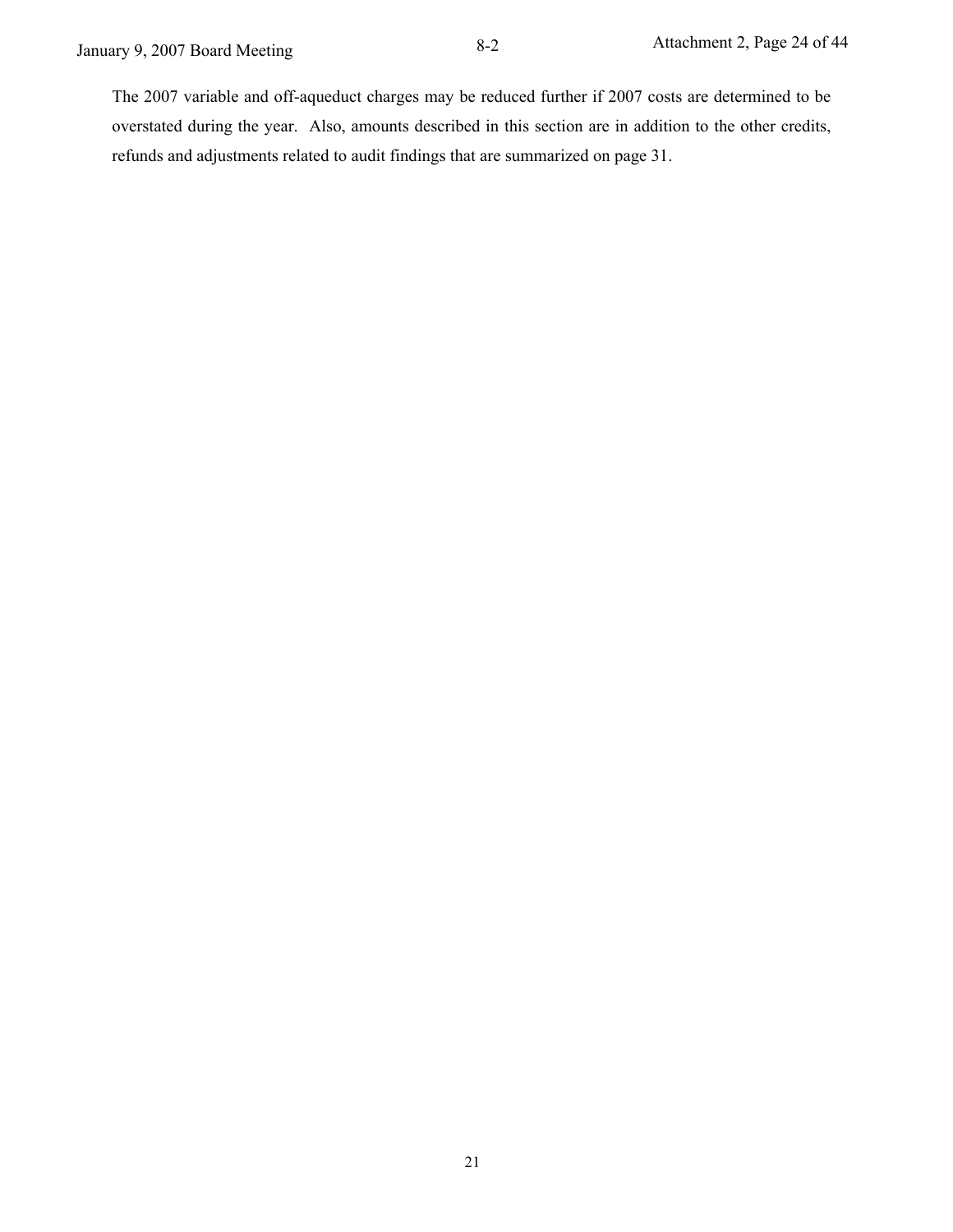### UNRESOLVED ISSUES RELATED TO THE 2007 STATEMENT OF CHARGES

During our audit, we encountered a number of issues related to the calculation of various components of the 2007 Statement of Charges that need to be addressed by the Department. Some of these issues result in errors in the Statement of Charges. The following paragraphs describe the nature of the issues and the potential effect on Metropolitan's Statement of Charges.

Variable Component Billings. Since the implementation of SAP, the Department has had difficulty calculating the water table redistribution entries that reallocate costs between the minimum, variable and Delta Water Charge components for water gains and losses and changes in reservoir storage within the SAP system. To properly reflect these water table redistribution entries, the Department has had to perform the calculation outside of the system and post entries manually in SAP for the preparation of the Statements of Charges. During 2004, the Department modified the SAP system to calculate the downstream entries; however, due to time constraints, the process was not completed in time for the preparation of the 2005 Statement of Charges. This calculation that was developed in the SAP system has not been used in either the 2006 or 2007 Statement of Charges. For the 2006 and 2007 Statements of Charges, the Department continued to prepare the necessary downstream allocation of costs outside of the system and manually posted the entries to SAP. We will continue to monitor the Department's progress in working with the SAP system to perform these allocations.

Water System Revenue Bond (WSRB) Surcharge. In conjunction with the development of the new SAP/CARA system in 2000, the Department developed a new calculation of the WSRB Surcharge using the SAP/CARA system. However, this new system produces a Surcharge that is significantly different from the estimated Surcharge amounts calculated as part of the 2000 Statement of Charges. As a result, since the implementation of SAP, the Department has billed the contractors the estimated WSRB Surcharge amounts that were included in the 2000 Statement of Charges, Attachment 3, which was calculated in 1999. The Department has not been able to determine why the SAP/CARA system produces a Surcharge that is inconsistent and unreasonable compared to previous computations. As a result, in the 2007 Statement of Charges, the Department calculated the 2007 WSRB Surcharge using the relative proportion of the Surcharge to total debt service from the 2002 Statement of Charges and applied that proportion to 2007 debt service costs that include WSR bonds through Series AD issued in July 2005. We will monitor the Department's progress in re-evaluating the calculation of the Surcharge in the SAP/CARA system. We will audit the revised calculation after it is completed by the Department.

The Department has included in the Surcharge \$1.6 million in recreation capital costs that have not been reimbursed by the State; however, in evaluating Metropolitan's claim against the Department for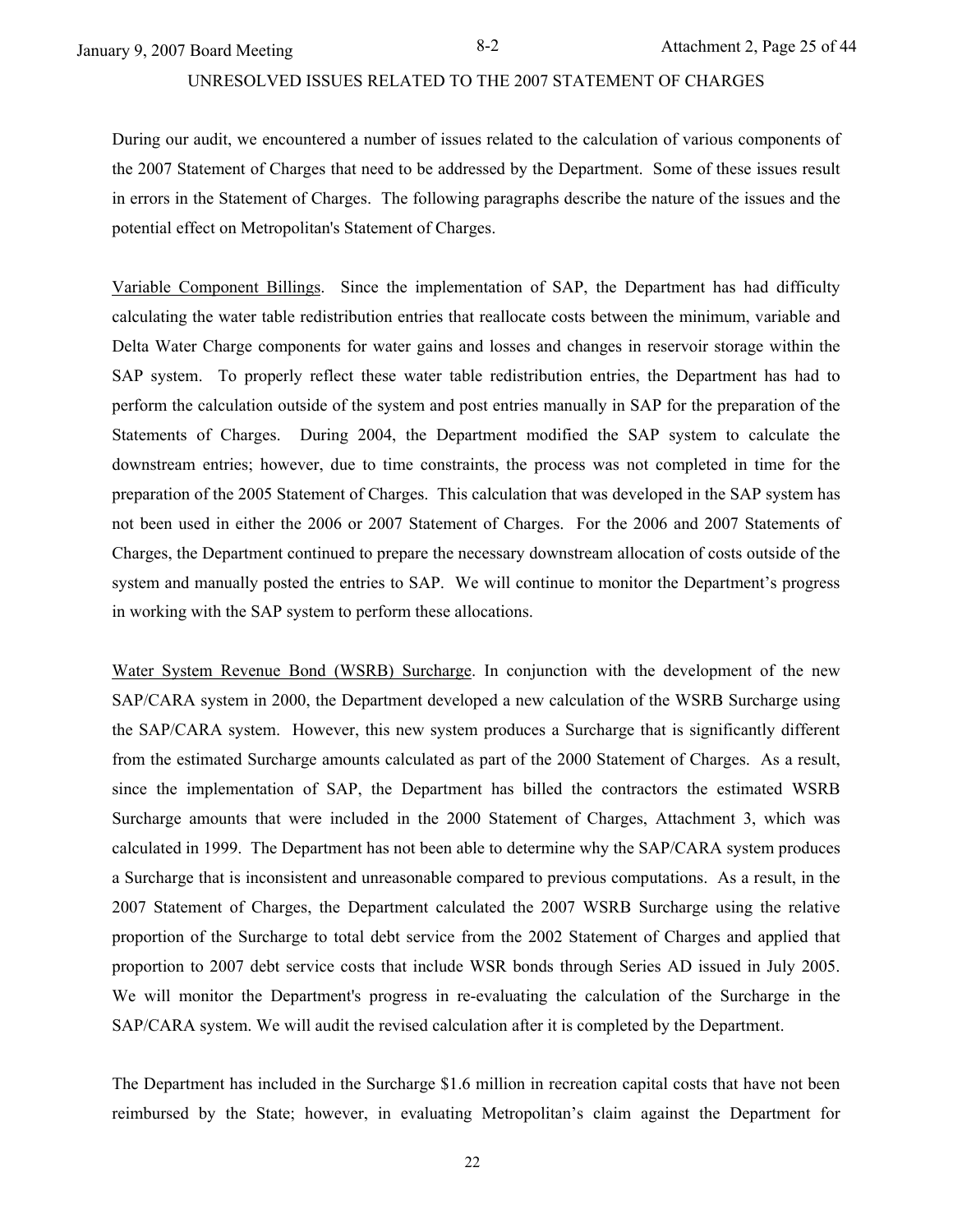unresolved billing issues, the Department's legal counsel determined that Water Code Section 11912 (part of the Davis Dolwig Act) prohibits the Department from including the costs of the development of recreation, or for fish and wildlife, in charges to the water contractors. These costs are the responsibility of the State of California general fund or other available funds. Legal counsel will not allow the Department to issue revenue bonds until a plan is developed to repay the bonds used to finance recreation costs to comply with revenue bond covenants, and adjust the contractors' bills. The Department has reached its limit on commercial paper capacity and is anticipated to deplete its available cash in November 2006, so capital expenditures may need to be suspended until this issue is resolved.

The Department has determined that it has bonded for \$40.2 million of recreation costs from 1986 to 2006 with Water System Revenue Bonds. Principal payment on this debt through December 2006 total \$7.4 million, along with \$27.4 million of interest payments. The remaining principal balance owned is \$32.8 million. Payments have been made by the Department with excess cash, including \$10 million of payments collected from the contractors through the WSRB Surcharge since 1998. While the Department plans to remove the recreation amount included in the 2007 Surcharge as part of the December 2006 rebilling, the adjustment for 1998 through 2006 will be made by revising the rate management credits, which will cause the rate management credit amount to become negative, whereby the contractors would owe money back to the Department. However, the Department is considering revising the recreation allocation percentage in the Delta so that additional costs are allocated to the contractors, which will result in an increase in Metropolitan's Delta Water Charge. The Department is anticipating that this revision would be made in a revised 2007 Statement of Charges to be prepared in the first quarter of 2007. Metropolitan and the other contractors have expressed to the Department that any supplemental bill that would be required should be due over a period of time rather than all at one time. The Department plans to develop a new bond resolution that will exclude capital costs that have been allocated to recreation. These recreation capital costs will instead be funded from the Capital Facilities Account and reimbursements from the General Fund. A Committee and Workgroup that includes representative from the water contractors has been developed to work with the Department to resolve this issue. We will continue to monitor the progress of this issue and the impact of decisions made on the Statement of Charges.

Hyatt-Thermalito Refurbishment Costs. The Department prepared a conservation replacement calculation for the 2004 through 2006 Statements of Charges that included conservation replacement costs for 2002 through 2006 totaling \$24.3 million, which was billed as part of the Delta Water Charge. The costs relate to contracts for the refurbishment of the Hyatt-Thermalito Powerplant Turbines, which are identified as a replacement item. Because of the extensiveness of the work and issues raised by Metropolitan and other contractors that the work is more than a routine replacement, the Division of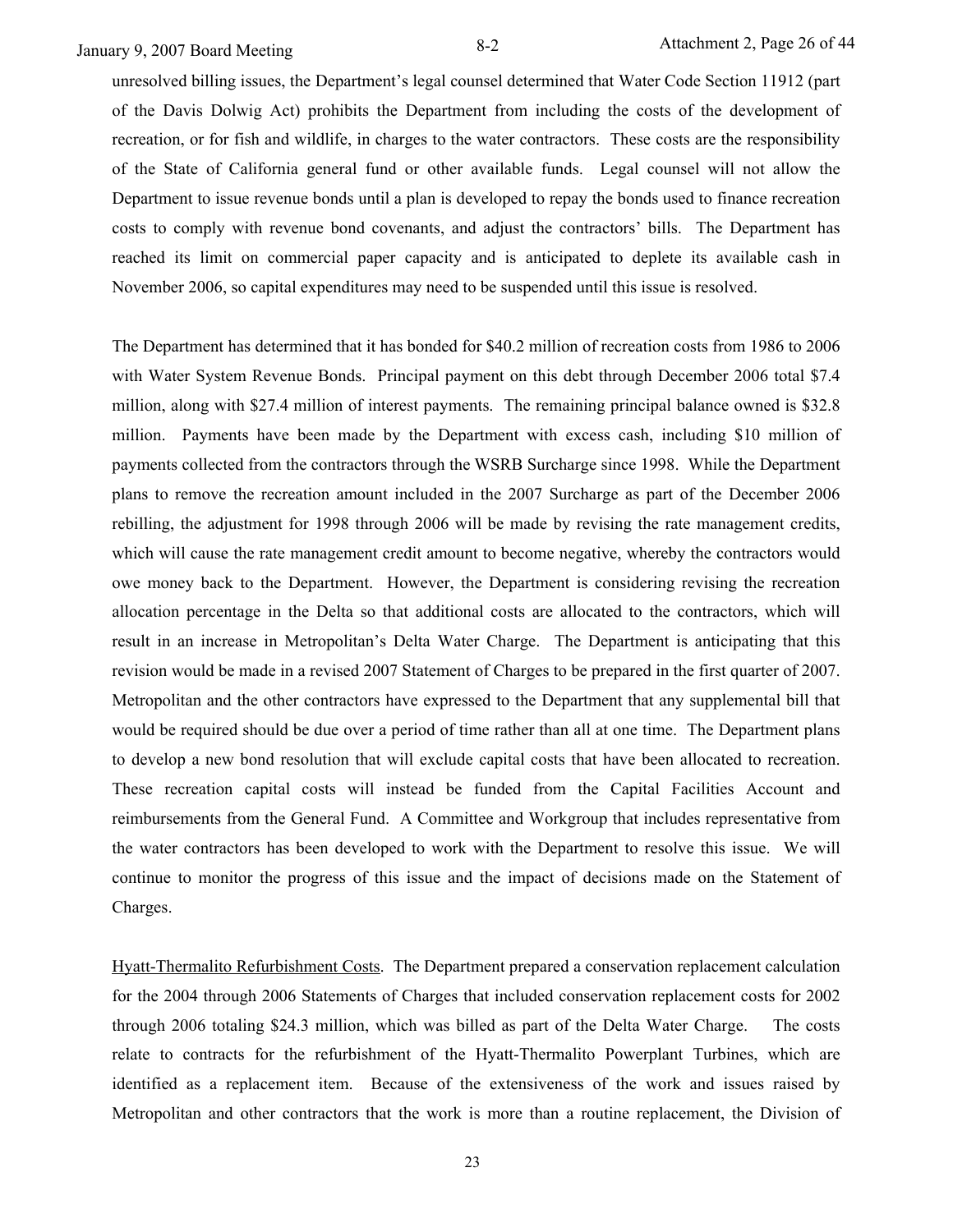Engineering prepared an analysis of the costs of the refurbishment that allocates the costs between betterments, O&M and replacements, such that a portion of these costs would be billed through the variable component instead of the conservation replacement rate. The Division of Fiscal Services proposed classifying the costs as capital and issuing bonds to finance the costs. However, the Department determined that they could not issue bonds for Units 1, 3, and 5 because the work on these Units was completed in 2004 and bonds can only be issued for costs incurred 18 months prior to the bond offering. As a result, the Department indicated that the costs of Units 1, 3 and 5 would continue to be billed through the conservation replacement rate, while the costs for Units 2, 4 and 6 would be included in the variable component.

Metropolitan expressed to the Department that they believe that the billing for all six units should be treated consistently. Since these pumps and turbines are allocable entirely to the power purpose, Metropolitan believes that costs for all units should be billed through the variable component. As a result of the Hyatt refurbishment costs being included in the conservation replacement rate in the 2006 and prior Statements of Charges, Metropolitan's Delta Water Charge increased by \$12,158,000. If these costs were included in the variable component, costs back to 2000 totaling approximately \$38 million would be included in the computation of the variable charges, of which Metropolitan's share would be approximately \$30,000,000. These additional costs would not increase charges in one year because for the Units 2, 4 and 6 that will be bonded for, the Department will include the debt service amount rather than the actual costs. The Department has indicated that they will include the Hyatt refurbishment costs in the December 2006 rebilling of the 2007 Statement of Charges.

In the calculation of the conservation replacement Delta Water Rate, the Department included only Oroville replacement cost estimates and not other conservation replacement costs. The Department believes that a billing mechanism for other conservation replacement charges was not discussed by the Work Group that met in 2003. The Department incurred replacement costs of facilities other than Oroville of \$772,000 through 2005 that have not been included in the conservation replacement rate, resulting in an understatement of the Delta Water Charges. In addition, the costs for the Banks Pumping Plant are being allocated entirely to the transportation component instead of being partially allocated to the conservation component. The effect of this error was not quantified, but it would result in an overstatement to Metropolitan's variable component and an understatement to Metropolitan's Delta Water Charge by a similar amount. The Department believes that the contractors work group addressed the inclusion of only Hyatt-Thermalito Power Plant replacement costs in the conservation replacement rate. The Department plans to work with the contractors on a method to bill these additional conservation replacement costs. We will monitor this situation to ensure the amounts are billed in the future.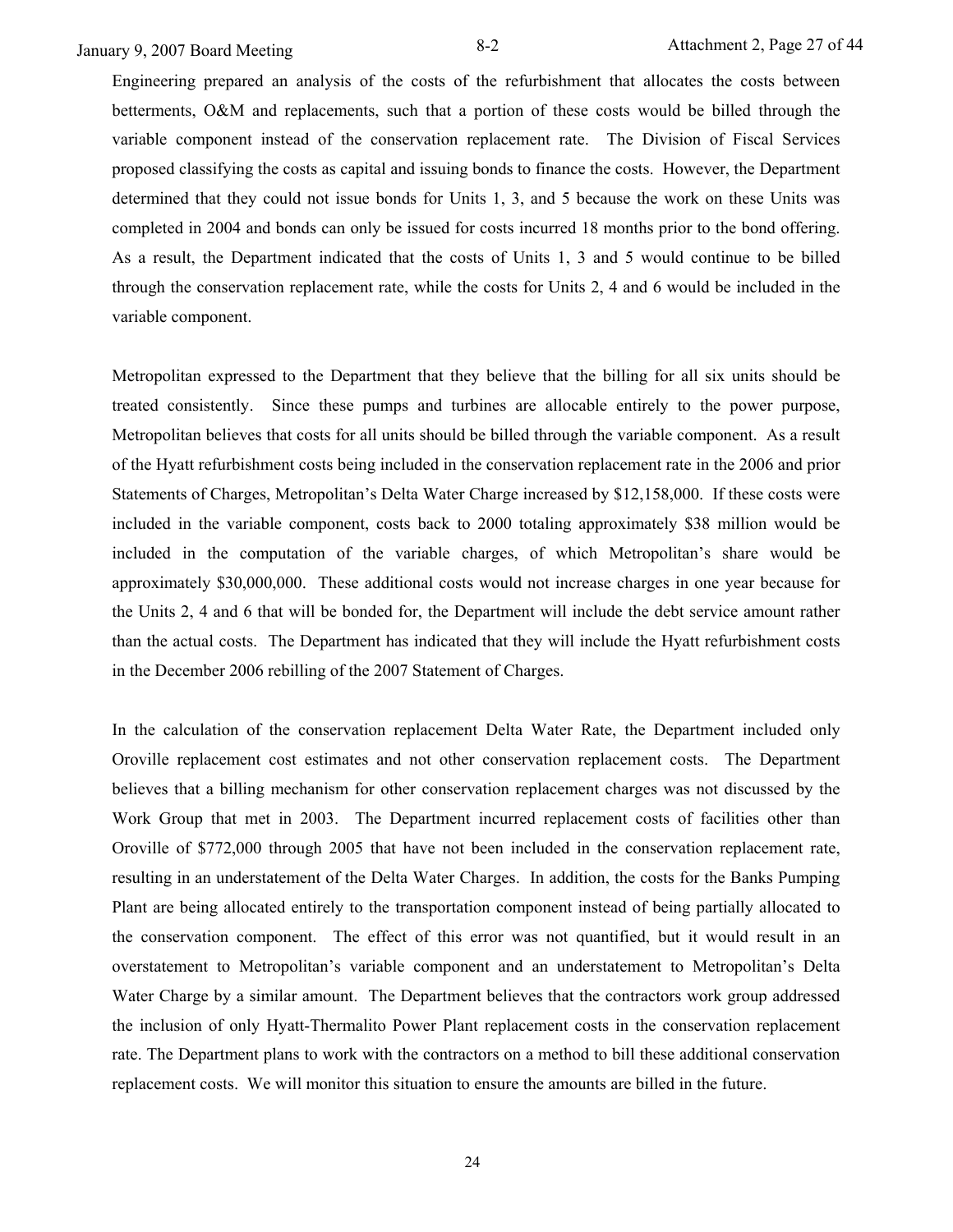January 9, 2007 Board Meeting 8-2 Attachment 2, Page 28 of 44

Debt Service Reserve and Surplus Money Investment Fund (SMIF) Interest. The Department is required by bond covenants to maintain bond debt service reserves. The reserve amount is recomputed with each new series issued. Until 1995, the Department maintained separate accounts for each bond series, which included the reserve, as well as receipts from contractors, SMIF interest and payments of debt service. In 1995, the Department consolidated the accounting for the bonds, combining the reserves into one account. Off-aqueduct reserves were consolidated with other reserves even though the off-aqueduct reserves were collected from the contractors directly, based on water deliveries, while other reserves were funded by bond proceeds. Since 1995, the SMIF interest earned on the debt service reserve balance has been returned to the contractors semi-annually in proportion to the contractors' payments of the Off-Aqueduct, East Branch Enlargement, and WSRB charges.

The Department has analyzed the current debt service reserve balance of \$180,954,755 (through Series AA) and has determined that \$56,595,746 of this balance was collected from the contractors in 1983, 1984 and 1985 based on water deliveries in those years to fund reserves required for off-aqueduct bonds. The remaining balance of \$124,359,009 was provided through bond proceeds to fund the reserves required by subsequent bond issues. Recently, the Department has determined that due to the repayment of a portion the off-aqueduct bonds, the current outstanding off-aqueduct bonds require a reserve of only \$29,774,507. The remaining amount collected from the contractors of \$26,821,239 is being maintained in the reserve account to meet the reserve requirements for various Water System Revenue Bonds.

The Department has, since 1995, computed the refunds of SMIF interest on the debt service reserve based on the contractor's payment of the Off-Aqueduct, East Branch Enlargement and WSRB components without consideration as to how the reserve was initially funded. It appears that the SMIF interest earned on the off-aqueduct portion of the reserve, funded by the contractors in 1983, 1984 and 1985, should be returned based on the amount paid by those contractors at that time, rather than in proportion to their current off-aqueduct charges. The Department has recomputed the refunds since 1995 based on the original payments by the contractors and has determined that a reallocation among the contractors is necessary. This reallocation is expected to result in additional refunds to Metropolitan of approximately \$1,221,000. The Department has indicated that the cover refunds for January through July 2005, expected to be issued October 2006, will reflect the revised allocation.

The Department has not yet addressed the issue of the off-aqueduct reserves funding the debt service reserves for other bond issues, which was initially identified in 2001. The portion of the debt service reserve held in excess of the amount required for the off-aqueduct bonds of \$26,821,239 would need to be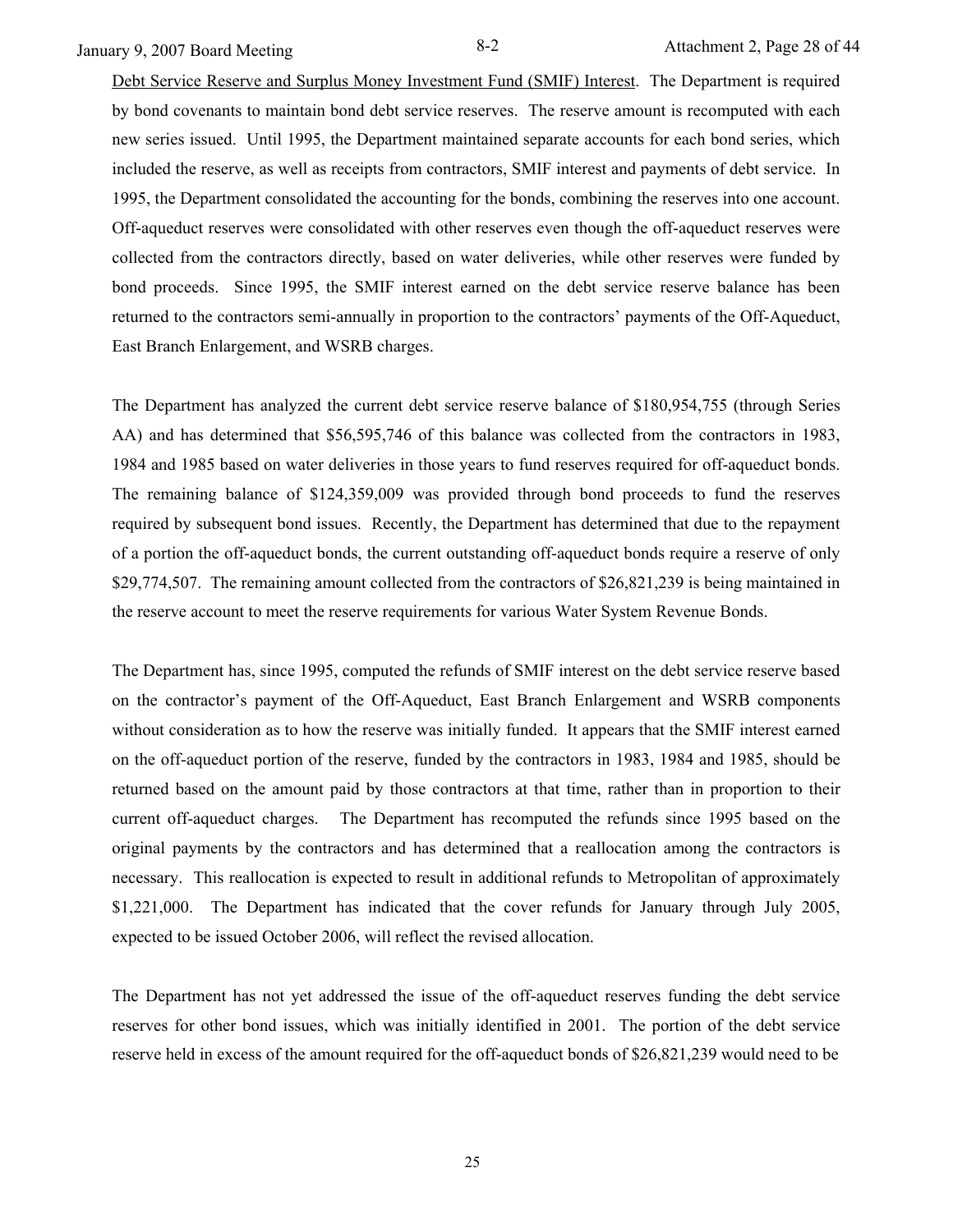January 9, 2007 Board Meeting 8-2 Attachment 2, Page 29 of 44

funded from some other source should it be determined that this amount should be returned to the contractors. We have provided documents to new Department personnel that will be responsible for evaluating this issue.

During 2006, the Department reported to the contractors during an Audit-Finance Committee meeting that the bond debt service reserve account is over funded by \$40 million. We were unable to obtain a response from the Department about whether the excess debt service reserve of \$26,821,239 is included as part of the \$40 million excess reported by the Department in 2006. The Department initially indicated that this \$40 million would be returned by the end of 2006, but it has been delayed by the recreation capital cost reimbursement issue that impacts the Department's cash flow, as discussed on page 23.

Rate Management Credits. For the purpose of computing the rate management credits, the Monterey Amendment states that the allocation of the rate management credits, which utilizes the transportation capital component repayment obligation from Table B-15, be recalculated once every five years, unless requested by a contractor to be recalculated more frequently. Bulletin 132-99 has been used to allocate rate management credits since 2000. It appears that the rate management credits for 2005, 2006 and 2007 should have been computed using the Bulletin 132-04 Table B-15 in order to comply with the five-year provision. The Department has agreed to revise the allocation percentages for the next rate management credit calculation. If the 2005, 2006 and 2007 credits were calculated using the Table B-15 from Bulletin 132-04, Metropolitan's 2005, 2006 and 2007 credits would be reduced by \$860,000, \$555,000 and \$408,000, respectively.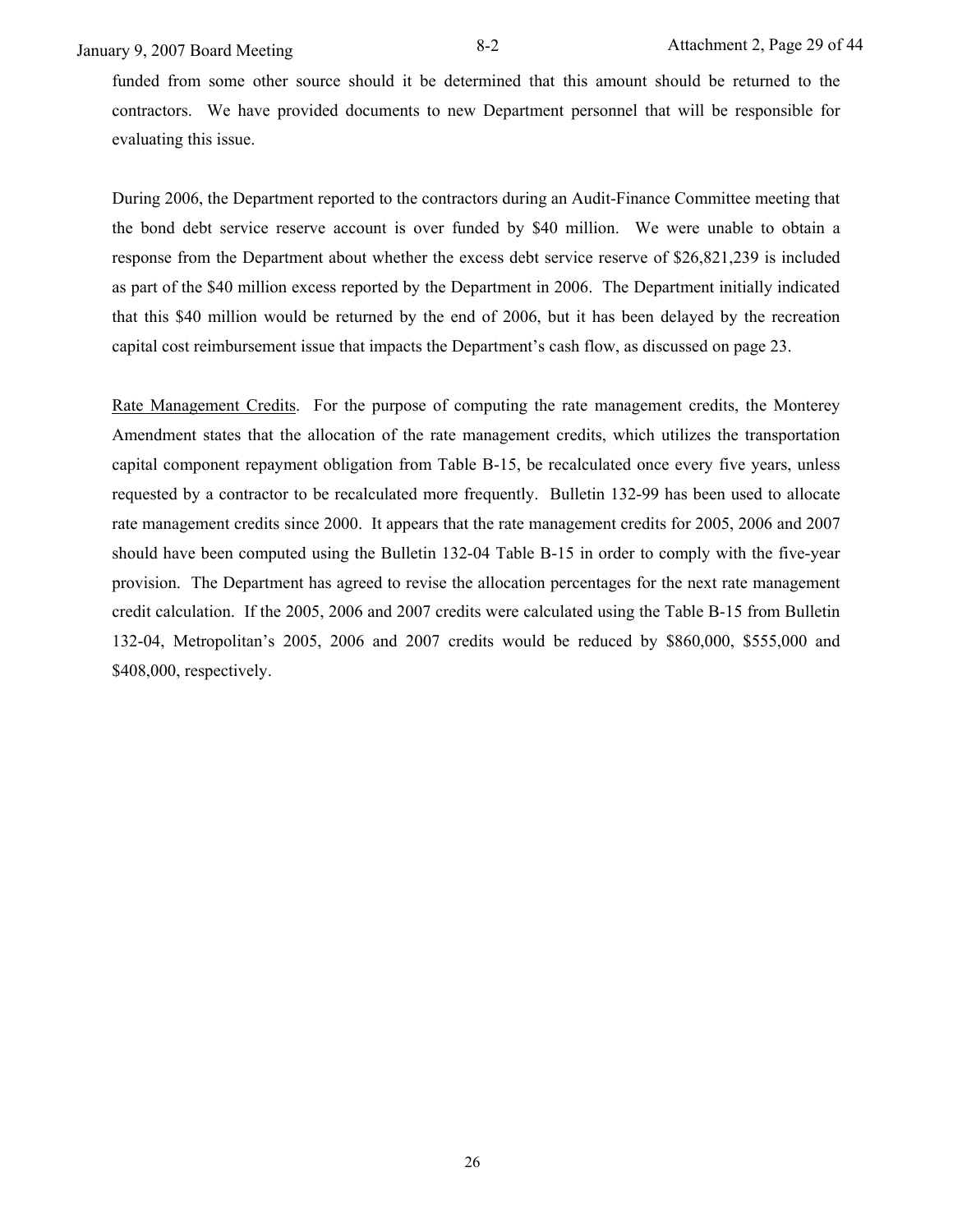### **TABLE A**

### **Summary of Settled Audit Findings Resulting in Changes to**

# **the 2007 Statement of Charges**

Throughout the year, we worked with Metropolitan's representatives and the Department to resolve audit exceptions. The following is a brief summary of the items resolved during 2006 which affected the 2007 Statement of Charges. A more detailed description of these items starts on page 32.

|    | Items                                                                                                                                                                                                 | Effect on Metropolitan's<br>2007 Costs<br>Increase (Decrease) |
|----|-------------------------------------------------------------------------------------------------------------------------------------------------------------------------------------------------------|---------------------------------------------------------------|
|    | Corrections to be included in the rebill of the<br>2007 Statement of Charges                                                                                                                          |                                                               |
|    | <b>Previously Reported Findings</b>                                                                                                                                                                   |                                                               |
| 1. | Amount representing recreation portion of debt service costs of \$1,648,000<br>were properly removed from the WSRB Surcharge (refer to pages 32 and<br>33).                                           | \$<br>(972,000)                                               |
|    | New Findings                                                                                                                                                                                          |                                                               |
| 2. | Water deliveries of 153,700 acre-feet were excluded from the computation<br>of the variable unit rates (refer to page 33).                                                                            | 975,000                                                       |
|    | Corrections included in the original<br>2007 Statement of Charges                                                                                                                                     |                                                               |
|    | <b>Previously Reported Findings</b>                                                                                                                                                                   |                                                               |
| 3. | Coastal Branch Reach 33A debt service charges previously excluded were<br>properly included in the 2006 variable charges instead of the Coastal<br>Extension debt service charges (refer to page 33). | (1,049,000)                                                   |
| 4. | Wheeling credits for 2002 and 2003 previously excluded were properly<br>included in the computation of the variable fish replacement charge (refer<br>to page 33).                                    | (321,000)                                                     |
| 5. | The replacement over-/under-adjustment was revised to use correct<br>payment amounts and correct interest factors (refer to pages 33 and 34).                                                         | (312,000)                                                     |
| 6. | Costs totaling \$430,000 previously excluded from the accounting system<br>were properly included in the Delta Water Charge component (refer to page<br>$34)$ .                                       | 13,000                                                        |
| 7. | Debt service amounts for the Tehachapi Second Afterbay previously<br>excluded were properly included in the calculation of the 2005 variable<br>component (refer to page 34).                         | 118,000                                                       |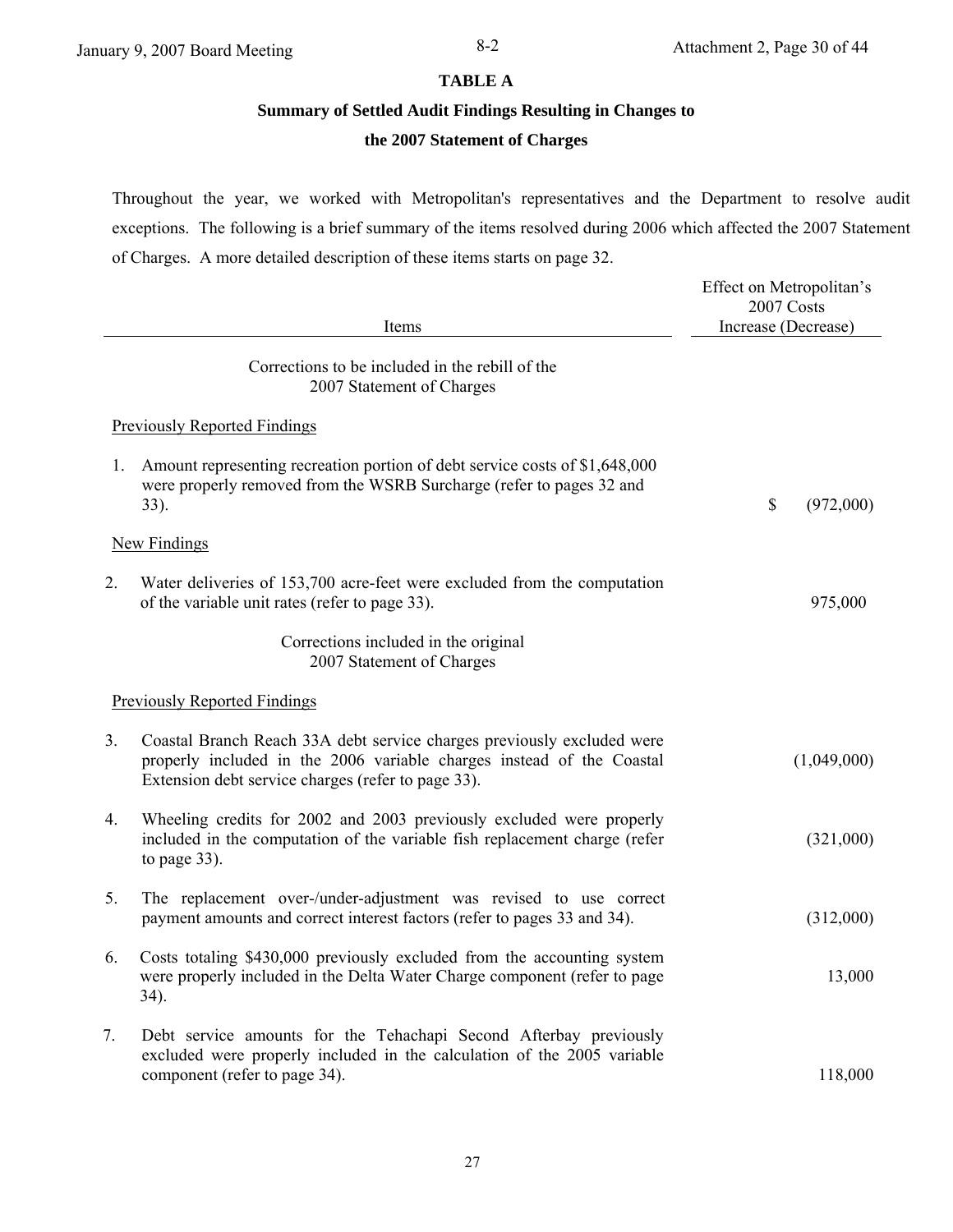|    | <b>Items</b>                                                                                                                                                                                                                                                                                           | Effect on Metropolitan's<br>2007 Costs<br>Increase (Decrease) |
|----|--------------------------------------------------------------------------------------------------------------------------------------------------------------------------------------------------------------------------------------------------------------------------------------------------------|---------------------------------------------------------------|
| 8. | FERC costs totaling \$17.5 million that were incorrectly omitted were<br>included in the Delta Water Rate calculation and conservation replacement<br>costs totaling \$11.2 million that were previously included were correctly<br>excluded from the Delta Water Rate calculation (refer to page 34). | 183,000<br>S                                                  |
| 9. | The recovery generation amount were increased by \$433,000 to reflect the<br>correct amounts (refer to page 34).                                                                                                                                                                                       | 347,000                                                       |
|    | NET BENEFIT                                                                                                                                                                                                                                                                                            |                                                               |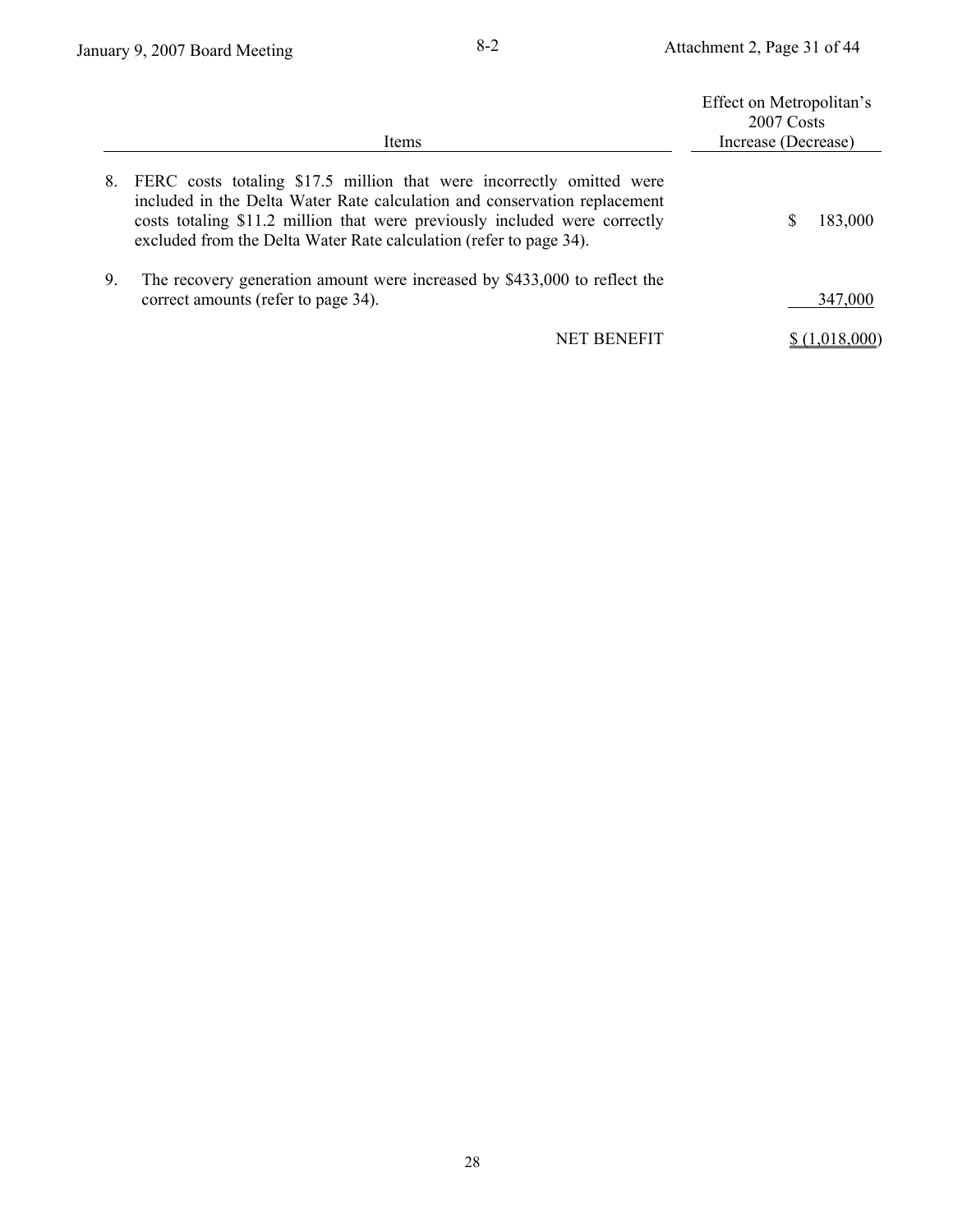### **TABLE B**

# **Summary of Audit Findings Projected to Result in Changes to the 2008 Statement of Charges**

Throughout our examination, we worked with Department and Metropolitan representatives to resolve findings which arose during our audit of the 2007 Statement of Charges. We will work with the Department to ensure the correction of these findings in the 2008 Statement of Charges. The items are discussed in detail starting on page 35 of this report. The items are summarized as follows:

|    | Items                                                                                                                                                                                                                                                                 | Effect on Metropolitan's<br>2008 Costs<br>Increase (Decrease) |
|----|-----------------------------------------------------------------------------------------------------------------------------------------------------------------------------------------------------------------------------------------------------------------------|---------------------------------------------------------------|
|    | <b>New Findings</b>                                                                                                                                                                                                                                                   |                                                               |
| 1. | The 2007 recovery generation amounts for Alamo and Mojave Siphon<br>included in the variable component calculation are understated by<br>\$1,949,000 (refer to page 35).                                                                                              | \$<br>(1,559,000)                                             |
| 2. | Coastal Extension debt service charges were erroneously included in the<br>2007 variable charges instead of the Coastal Branch Reach 33A charges<br>(refer to page 35).                                                                                               | (1,167,000)                                                   |
| 3. | The Los Angeles Department of Water and Power (LADWP) peaking credit<br>was excluded from the computation of the 2005 variable component (refer<br>to page $35$ ).                                                                                                    | (470,000)                                                     |
| 4. | Hyatt-Thermalito operating costs for 2006, included as a credit in the Delta<br>Water Charge, are understated by \$5,125,000 (refer to page 35).                                                                                                                      | (162,000)                                                     |
| 5. | The adjustment to the 2007 rate management credit to correct errors in<br>previous credits was understated by \$79,000 (refer to page 36).                                                                                                                            | (79,000)                                                      |
| 6. | Debt service amounts for the Tehachapi Second Afterbay were overstated<br>by \$13,000 in the calculation of the 2007 variable component (refer to page<br>36).                                                                                                        | (10,000)                                                      |
| 7. | Transportation replacement estimates totaling \$500,000 for the Banks<br>Pumping Plant were improperly excluded from the computation of the<br>transportation replacement charges (refer to page 36).                                                                 | 400,000                                                       |
|    | <b>Previously Reported Findings</b>                                                                                                                                                                                                                                   |                                                               |
| 8. | Costs incurred at the Oroville facilities associated with FERC relicensing<br>for 1999 to 2005, are overstated in the transportation variable charges by<br>\$1,852,000 and understated in the Delta Water Charge by \$1,948,000,<br>respectively (refer to page 36). | (2,708,000)                                                   |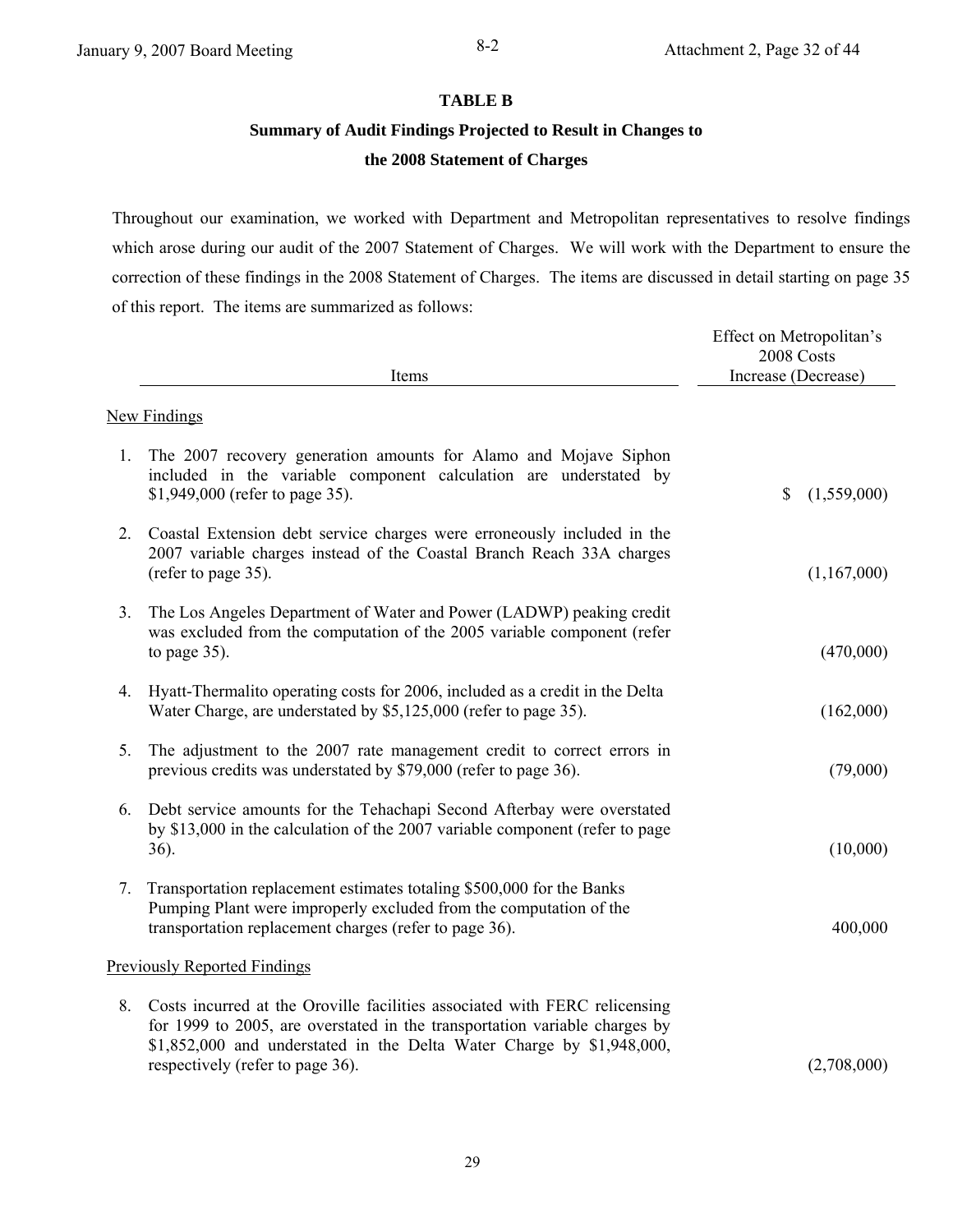|     |                                                                                                                                                                                                                                                                                            | Effect on Metropolitan's<br>2008 Costs |
|-----|--------------------------------------------------------------------------------------------------------------------------------------------------------------------------------------------------------------------------------------------------------------------------------------------|----------------------------------------|
|     | Items                                                                                                                                                                                                                                                                                      | Increase (Decrease)                    |
| 9.  | Hyatt-Thermalito operating costs for 1998, 1999, 2004 and 2005, included<br>in the computation of the variable charges are overstated and credits for<br>Hyatt-Thermalito operating costs included in the Delta Water Charge are<br>understated by \$2,739,000 (refer to pages 36 and 37). | (1,211,000)                            |
| 10. | Peaking credits totaling \$1,884,000 for 1998 and 1999 were excluded from<br>the computation of the variable component (refer to page 37).                                                                                                                                                 | (1,080,000)                            |
| 11. | Adjustments related to 2006 and 2007 Thermalito Diversion Dam<br>Powerplant capital cost repayment amounts totaling \$1,320,000 were<br>erroneously included twice in the variable component (refer to pages 37<br>and 38).                                                                | (1,056,000)                            |
| 12. | Final energy costs for 1998 were not recorded or were recorded incorrectly<br>in the bills (refer to page 38).                                                                                                                                                                             | (906,000)                              |
| 13. | Credits totaling \$993,000 for wheeling water transactions were not<br>recorded in the cost accounting system (refer to page 38).                                                                                                                                                          | (437,000)                              |
| 14. | Recovery generation credits for San Luis, Devil Canyon and Warne<br>Powerplants for 1998 are misstated by \$396,000 (refer to page 38).                                                                                                                                                    | (22,000)                               |
| 15. | Power costs are understated and recovery generation credits are overstated<br>by \$267,000 due to an incorrect 2002 Alamo mill rate and the use of an<br>outdated 1999 San Luis amount (refer to page 39).                                                                                 | (10,000)                               |
| 16. | Gianelli Pumping Plant replacement costs totaling \$50,000 are improperly<br>included in the calculation of the Delta Water Charge (refer to page 39).                                                                                                                                     | (2,000)                                |
| 17. | Power costs and revenues, transmission, station service, and peaking costs<br>totaling \$31,747,000 for 1999 through 2005 were not recorded or were<br>recorded incorrectly in the accounting system (refer to page 39).                                                                   | 61,000                                 |
| 18. | Incorrect wheeling contractor payment and water amounts were used in the<br>variable fish replacement charge calculation (refer to page 39).                                                                                                                                               | 627,000                                |
| 19. | Certain cost centers are not properly mapped to the CARA system,<br>excluding costs totaling \$22,777,000 from the Statement of Charges (refer<br>to pages $39$ and $40$ ).                                                                                                                | 1,313,000                              |
| 20. | The 2006 variable fish replacement charge was improperly excluded from<br>the computation of the variable component (refer to page 40).                                                                                                                                                    | 1,424,000                              |
| 21. | Outdated debt service amounts were used to determine the Devil Canyon<br>Second Afterbay charges for 2002 through 2006 in the variable component<br>(refer to page 40).                                                                                                                    | 1,593,000                              |
|     | NET BENEFIT                                                                                                                                                                                                                                                                                | \$ (5,461,000)                         |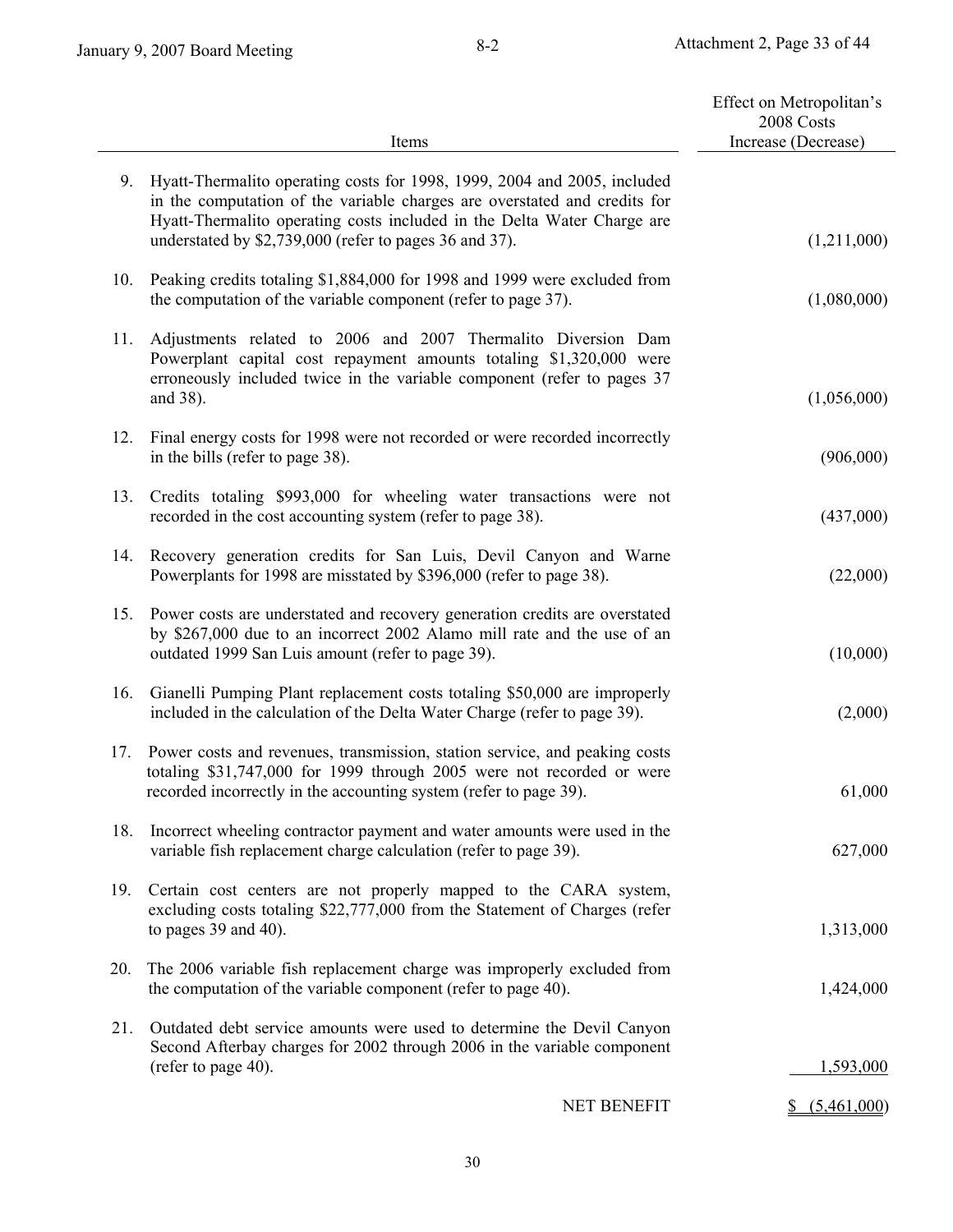### **TABLE C**

### **Summary of Audit Findings Resulting in Credits, Refunds and Adjustments**

Audit findings affect not only the Statement of Charges but also the amounts of credits, refunds and adjustments the Department issues to Metropolitan. The following is a brief summary of the items found during our audit that affect credits, refunds and adjustments. A more detailed description of these items starts on page 40.

|                |                                                                                                                                                                                      | Effect on Metropolitan's<br>2008 Costs |
|----------------|--------------------------------------------------------------------------------------------------------------------------------------------------------------------------------------|----------------------------------------|
|                | Items                                                                                                                                                                                | Increase (Decrease)                    |
|                | <b>New Findings</b>                                                                                                                                                                  |                                        |
| $\mathbf{1}$ . | The year-end allocation of 2005 off-aqueduct costs has not been issued,<br>overstating charges to contractors by an estimated \$15.3 million (refer to<br>page 40).                  | (11,145,000)                           |
| 2.             | The Bottlerock debt service cover for 2007 was overstated by \$27,000<br>(refer to pages 40 and 41).                                                                                 | (20,000)                               |
| 3 <sub>1</sub> | Fuel and O&M costs were understated by \$56,000 in the computation of the<br>2004 off-aqueduct charges (refer to page 41).                                                           | 45,000                                 |
|                | <b>Previously Reported Findings</b>                                                                                                                                                  |                                        |
| $4_{\cdot}$    | Cost estimates continue to be used in the calculation of the 2003 off-<br>aqueduct charges, resulting in an overstatement of Metropolitan's charges<br>(refer to page 41).           | (1,561,000)                            |
| 5.             | Incorrect costs were used to compute the 1992 WSRB Surcharge and an<br>inconsistent project purpose split was used to compute the 1990 to 1993<br>WSRB Surcharge (refer to page 41). | (655,000)                              |
| 6.             | Certain Coastal Branch capital cost repayment amounts were excluded from<br>the computation of the 2000 WSRB Surcharge (refer to page 41).                                           | (632,000)                              |
|                | <b>NET BENEFIT</b>                                                                                                                                                                   | 13,968,000                             |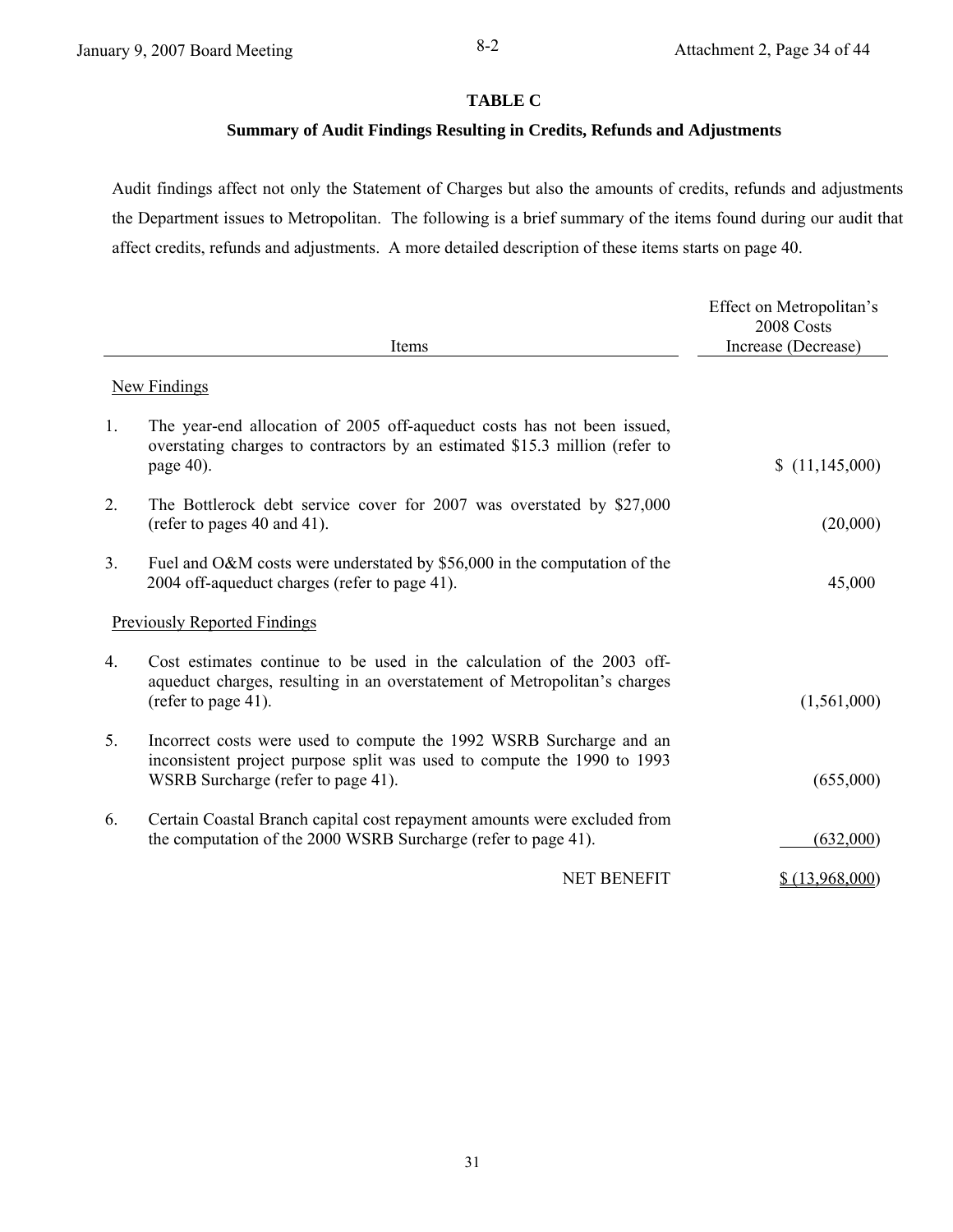# DISCUSSION OF OUR SERVICES, AUDIT FINDINGS AND GENERAL COMMENTS

In conformity with the contract between The Metropolitan Water District of Southern California (Metropolitan) and Richardson & Company, we have audited the 2007 Statement of Charges submitted to Metropolitan by the State of California Department of Water Resources (Department).

Scope of the Assignment. The primary service we perform for Metropolitan is the audit of the annual Statement of Charges under Metropolitan's Water Service Contract with the Department. In addition to our audit work, we perform special projects as requested by Metropolitan's staff in areas such as investigating financial and accounting matters, disputes over Department policy, and in negotiating contract amendments and administrative changes in the Department's management of the State Water Project. We also participate with Metropolitan in water contractor meetings that serve as a forum for resolving accounting, billing, and budgeting issues, including meetings of the State Water Contractor (SWC) Audit-Finance Committee and progress meetings with Metropolitan staff to discuss audit findings.

Reporting. The more significant findings and results of our audit, special projects work and participation in meetings are presented in two reports prepared after the completion of our annual audit: a comprehensive report that serves as a working document between the auditors, Department and Metropolitan staff and a summary report that is provided to Metropolitan's Board of Directors and management addressing the results of our audit.

Audit Findings. Our goal is to provide Metropolitan with a thorough audit. The engagement is divided into forty-four separate areas and fieldwork is completed primarily from April through October. Computer auditing techniques are used to test posting, mathematical accuracy and select samples from data files. The following are the more significant findings of our audit. The changes reflected in the 2007 Statement of Charges are summarized in Table A on pages 27 and 28, those projected to be reflected in the 2008 Statement of Charges are summarized in Table B on pages 29 to 30 and those that will affect credits, refunds and adjustments are summarized in Table C on page 31.

### Findings Resulting in Changes to the 2007 Statement of Charges:

● Due to increased scrutiny of the Department's financial condition by bond underwriters in 2001, the Department determined that \$30,807,000 of the Water System Revenue Bond (WSRB) proceeds allocable to recreation would be recovered by an annual charge included in the WSRB Surcharge to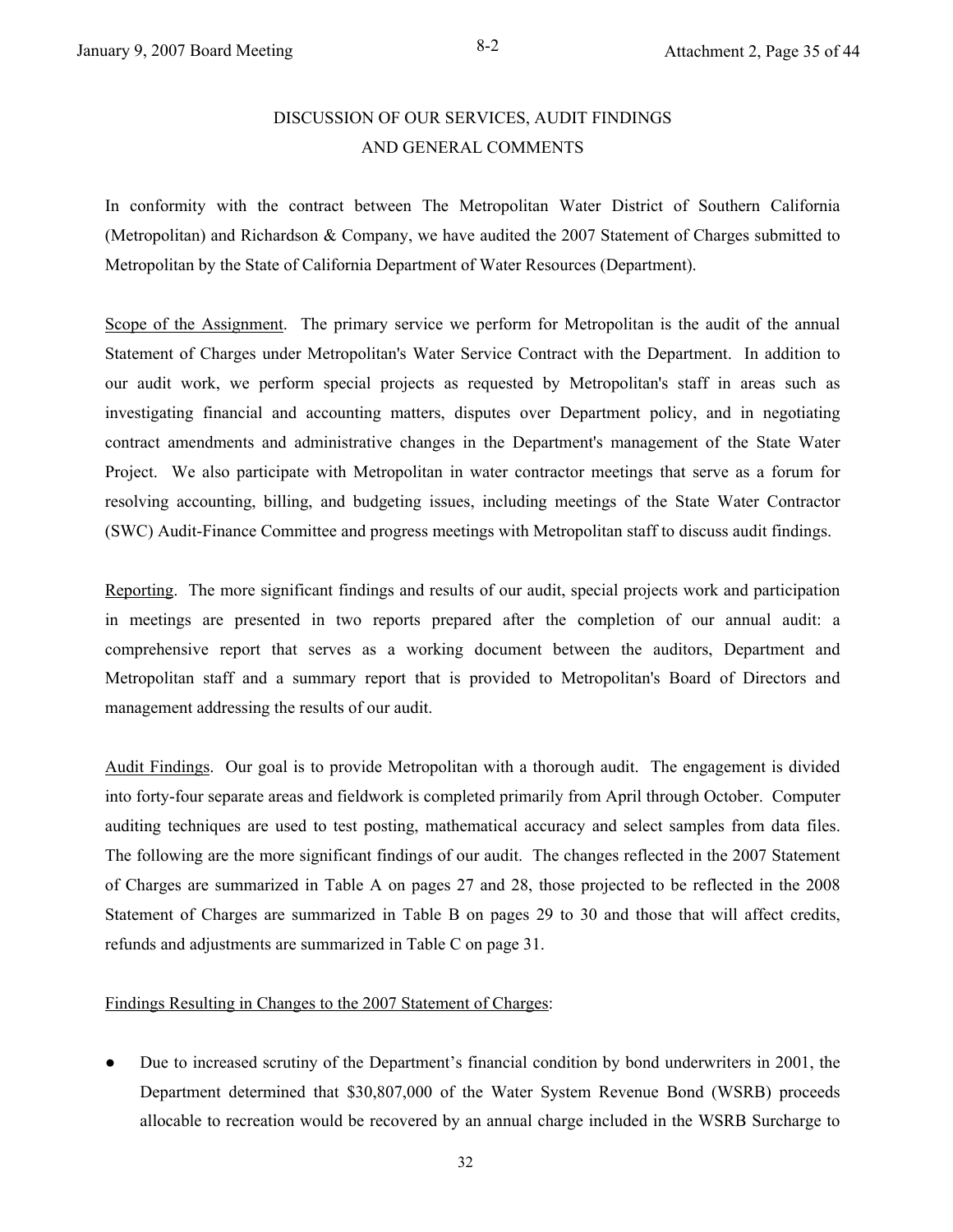generate a revenue stream for these costs that the State of California has not reimbursed the Department. Consequently, the 2002 through 2007 Surcharges have included \$1,648,000 per year to recover these recreation costs. The Department's legal counsel determined that the Davis Dolwig Act prohibits billing contractors for recreation costs. The Department has agreed to remove the \$1,648,000, of which Metropolitan's share is \$972,000, from the 2007 Statement of Charges as part of the December 2006 rebilling, but will work with the contractors on the approach for returning the amounts included in the 2006 and prior Statements of Charges, since it will result in reductions to rate management credits. We will continue to monitor this situation. (TABLE A, Item 1)

- We compared Metropolitan's 2005 schedule of water deliveries to the Department's records and noted 153,700 acre-feet of water was excluded from Metropolitan's calculated component used to determine the over-/under-payment in the 2007 Statement of Charges. We also noted that these water deliveries, as well as an additional 23,298 of other contractor water deliveries, were excluded from the variable unit rates used to calculate the 2005 variable calculated component. The result of these errors is to understate Metropolitan's variable component by \$975,000 in the 2007 Statement of Charges. We discussed this error with the Department and they indicated that this item will be corrected in the December re-bill of the 2007 Statement of Charges. (TABLE A, Item 2)
- Our prior year comparison of the Coastal Branch power costs included in the variable component to the Department's computation of the Coastal Branch Aqueduct system power charges disclosed a discrepancy for 2006. The Department erroneously included the Coastal Branch Extension amount of \$3,094,000 instead of the Coastal Branch Reach 33A charge of \$1,782,000. The Department made the appropriate correction in the 2007 Statement of Charges. As a result, Metropolitan's variable component decreased by approximately \$1,049,000 in the 2007 Statement of Charges. (TABLE A, Item 3).
- Our prior year audit of the Department's variable fish replacement computation disclosed that the wheeling credits included in the calculation were outdated or were improperly excluded from the computation. These wheeling credits were corrected in the computation of the 2007 variable fish replacement charge, which reduced Metropolitan's variable component in the 2007 Statement of Charges by \$321,000. (TABLE A, Item 4)
- Each year the Department computes an estimated replacement accounting system charge and then updates these estimates to actual amounts through an over-/under-adjustment that is included as a separate line item on the variable bill. In the 2006 Statement of Charges, the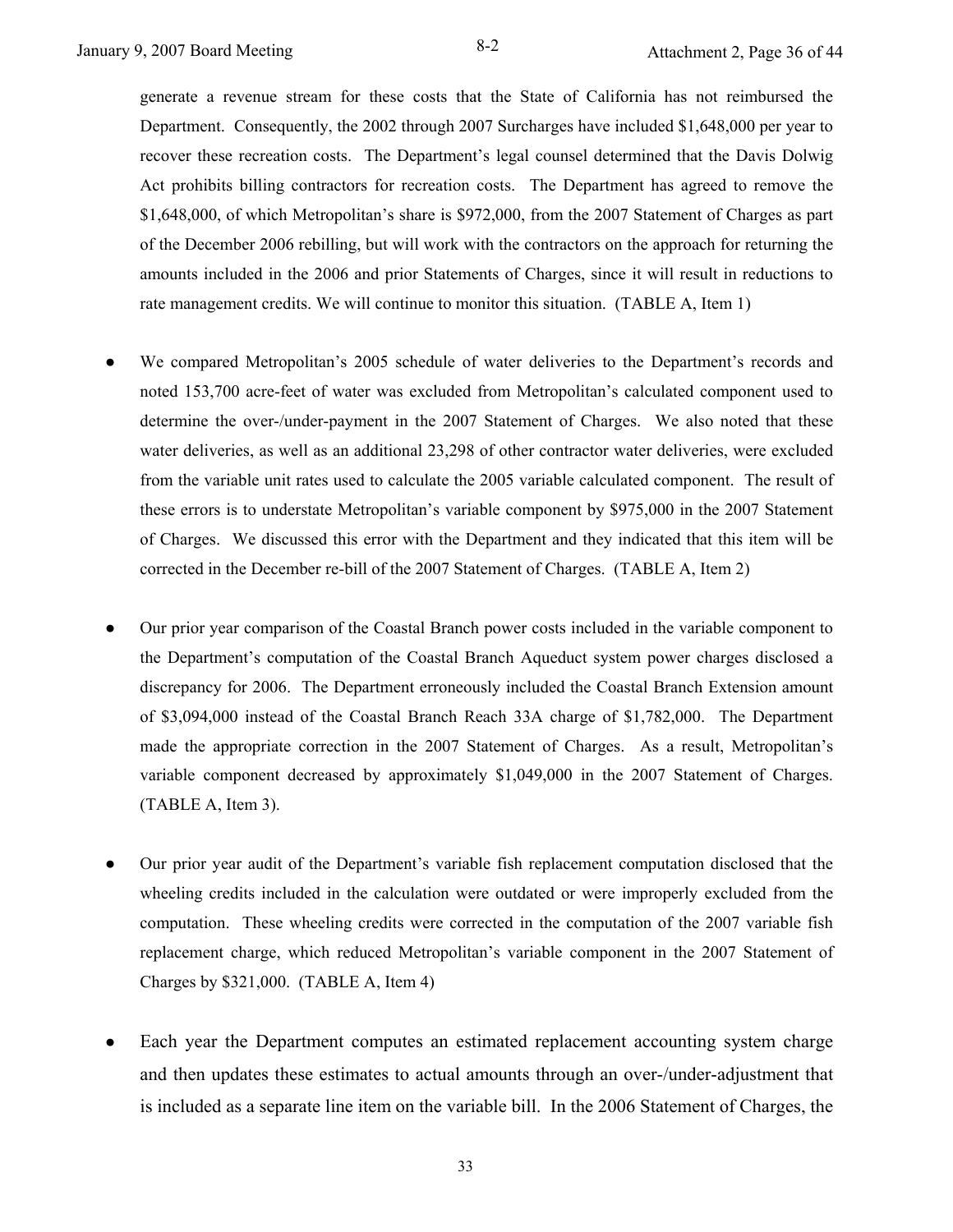Department's computation of the adjustment to prior years' charges and payments included an understated payment amount for 2005 of \$192,000 and incorrect interest rates. We informed the Department of this error and they used the correct interest rates and the correct 2005 payment amount when calculating the over-/under-adjustment for the 2007 Statement of Charges, which resulted in a decrease to Metropolitan's variable component of \$312,000. (TABLE A, Item 5).

- We noted that costs totaling \$430,000 for 2004 were excluded from the calculation of the Delta Water Charge component in the 2006 Statement of Charges as a result of costs not being allocated properly within the SAP system. These costs were included in the 2007 Statement of Charges and, as a result, Metropolitan's Delta Water Charge minimum component increased by \$13,000. (TABLE A, Item 6)
- In the last year's audit, we noted that the Tehachapi Second Afterbay charges for debt service allocated to the power benefit totaling \$148,000 were not included in the calculation of the 2005 variable component. We notified the Department of this omission and a correction was made in the 2007 Statement of Charges. As a result, Metropolitan's variable component in the 2007 Statement of Charges increased by \$118,000. (TABLE A, Item 7).
- We noted during our prior year audit that FERC estimates for 2005 and 2006, totaling \$17.5 million, were improperly excluded from the Delta Water Rate computation. We also noted that \$11.2 million of conservation replacement estimates for 2005 through 2007 were included in the Delta Water Rate computation and were also included in the replacement rate, resulting is these estimates being billed twice. The Department has corrected this error in the 2007 Statement of Charges, resulting in an increase in Metropolitan's Delta Water Charge by \$183,000. (TABLE A, Item 8)
- Our prior year audit disclosed that the Department incorrectly calculated the 2005 and 2006 recovery generation credits for the Alamo and Mojave Siphon Powerplants, overstating the value of recovery generation by \$433,000. The amounts were corrected when the Department prepared the revised 2005 power allocations and revised the 2006 recovery generation credit. As a result, Metropolitan's transportation variable component increased by \$347,000 in the 2007 Statement of Charges. (TABLE A, Item 9)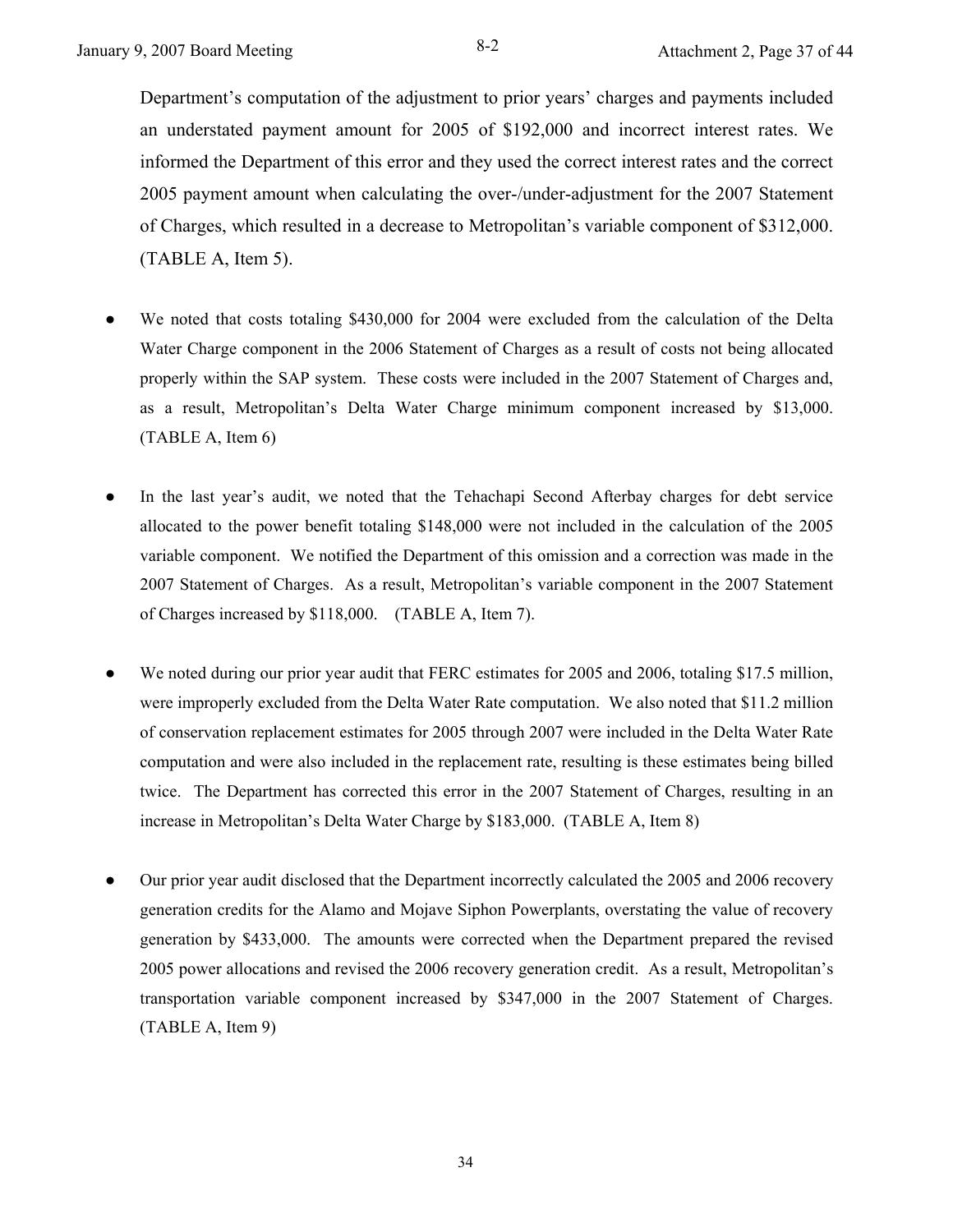### Findings Projected to Result in Changes to the 2008 Statement of Charges:

- Our audit disclosed that the Department calculated the 2007 recovery generation credits for Alamo and Mojave Siphon using incorrect mill rates, understating the value of recovery generation for Alamo by \$785,000 and understating the value of recovery generation for Mojave by \$1,164,000. As a result, Metropolitan's transportation variable component is overstated by \$1,559,000 in the 2007 Statement of Charge. These errors are expected to be corrected when a Preliminary Power Allocation Memo for 2007 is issued. (TABLE B, Item 1).
- We compared the Coastal Branch power costs included in the variable component to the Department's computation of the Coastal Branch Aqueduct system power charges and noted a discrepancy for 2007. The Department erroneously included the Coastal Branch Extension amount of \$3,241,000 instead of the Coastal Branch Reach 33A charge of \$1,781,000. As a result, Metropolitan's variable component is overstated by approximately \$1,167,000 in the 2007 Statement of Charges. The Department plans to make the appropriate correction in the 2008 Statement of Charges. (TABLE B, Item 2)
- LADWP paid \$587,100 to the Department in 2005 for interruption and curtailment of capacity as well as for peaking capacity foregone by the Department at the Castaic Powerplant. However, this payment did not reduce variable costs allocated to the Castaic Powerplant, as it was not properly recorded in the accounting system. The Department's exclusion of this credit results in an overstatement of \$470,000 to Metropolitan's 2005 variable component in the 2007 Statement of Charges. The Department has indicated that the credit will be included when a FALPOC is issued for 2005. (TABLE B, Item 3)
- We were unable to obtain information that we have received in the past showing future estimates for Hyatt-Thermalito O&M costs. However, we did receive a document indicating how the amount included in the variable component was determined. We noted that the charge included in the variable component and the credit included in the Delta Water Charge differed by approximately \$5,125,000. The understatement of the credit included in the Delta Water Charge results in the overstatement of Metropolitan's Delta Water Charge by \$162,000 in the 2007 Statement of Charges. We informed the Department of this difference but received no response. We expect that this error will be corrected in the computation of the 2008 Statement of Charges, when these 2006 charges and credits will be adjusted to actual amounts. (TABLE B, Item 4).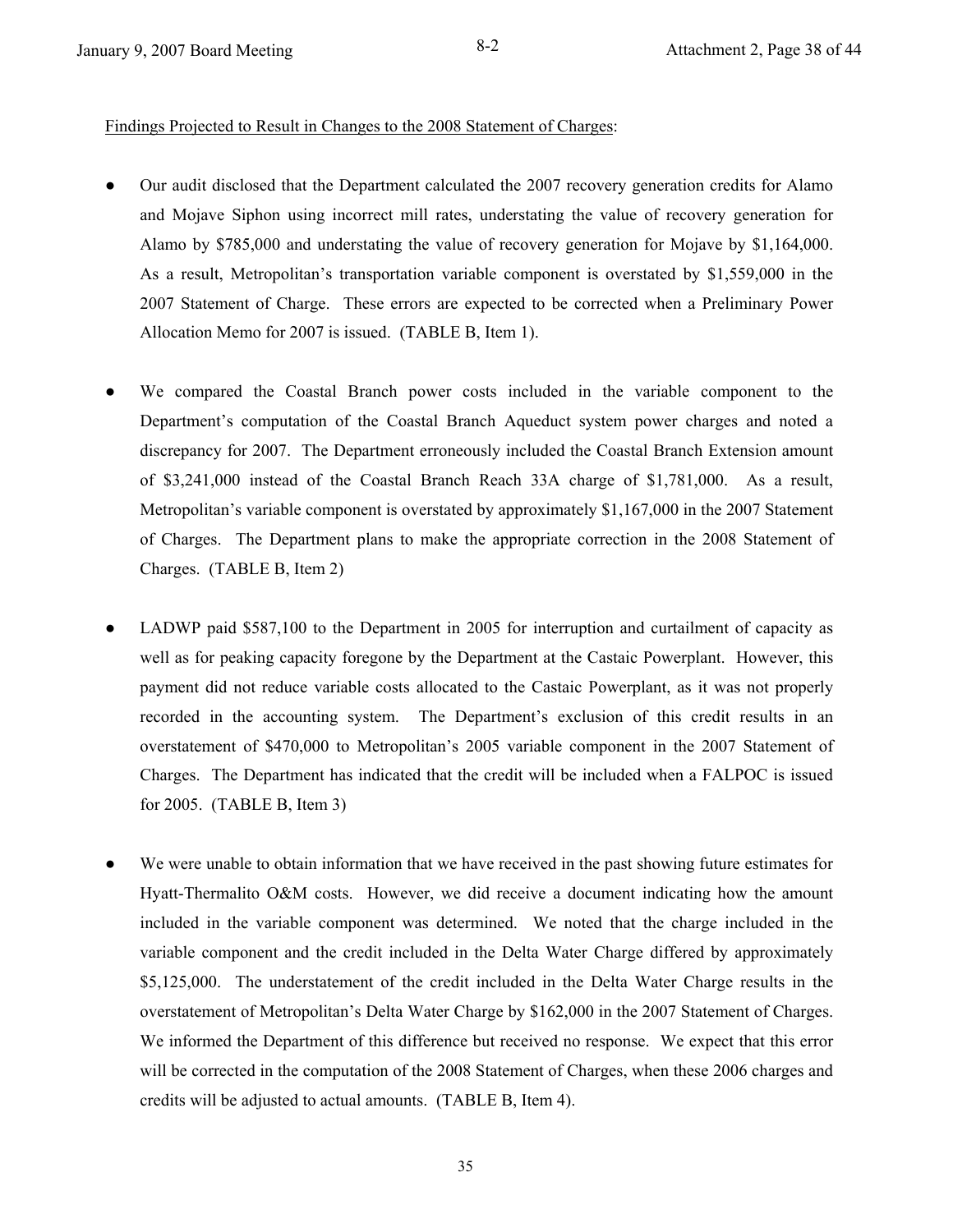- For the purpose of computing the rate management credits, the Monterey Amendment states that the transportation capital cost component repayment obligation shall be based on the transportation capital costs in Bulletin 132-99, Table B-15, excluding any costs associated with transfers of Table A. In previous audits, we reported that the Department had recalculated the credits for 1997 through 2004 because they had incorrectly used a Table B-15 that had been adjusted for the changes related to the permanent transfer of entitlement water. This recalculation resulted in an additional credit of \$803,000 for Metropolitan, of which \$606,000 was included in the 2005 rate reduction credit and \$119,000 plus interest was included in the 2007 rate reduction credit. The remaining \$79,000 was improperly excluded from the 2005 rate reduction credit due to an error in the Department's reallocation computation. We will continue to monitor the return of this additional credit. (Table B, Item  $5$ ).
- We noted that the Tehachapi Second Afterbay charge for debt service allocated to the power benefit was overstated by \$13,000 in the calculation of the 2007 variable component. As a result, Metropolitan's variable component in the 2007 Statement of Charges is overstated by \$10,000. We have notified the Department of this difference so that the correct amount can be included in the 2008 Statement of Charges. (TABLE B, Item 6).
- The Department's calculation of the transportation replacement charges for 2007 excluded \$500,000 of estimated replacements costs for 2006 and 2007 for the Banks Pumping Plant. The exclusion of this amount results in a \$400,000 understatement of Metropolitan's transportation variable component in the 2007 Statement of Charges. (TABLE B, Item 7).
- FERC relicensing costs related to Oroville facilities for 1999 through 2005, included in the computation of the variable and Delta Water Charge components, are misstated by \$1,948,000 due to the use of outdated costs and the exclusion of the 1999 amount. As a result, Metropolitan's variable charge is overstated and the Delta Water Charge component is understated by approximately \$2,780,000 and \$72,000, respectively, in the 2007 Statement of Charges. These costs will be updated when the final power allocations are completed for these years. (TABLE B, Item 8).
- We noted a number of inconsistencies in the Hyatt-Thermalito O&M cost data that is included in the contractor billings. The 1998, 1999, 2004 and 2005 Hyatt-Thermalito O&M costs included in the variable component and the credits included in the computation of the Delta Water Charge are understated by \$1,832,000 and \$2,739,000, respectively, due to the Department not using actual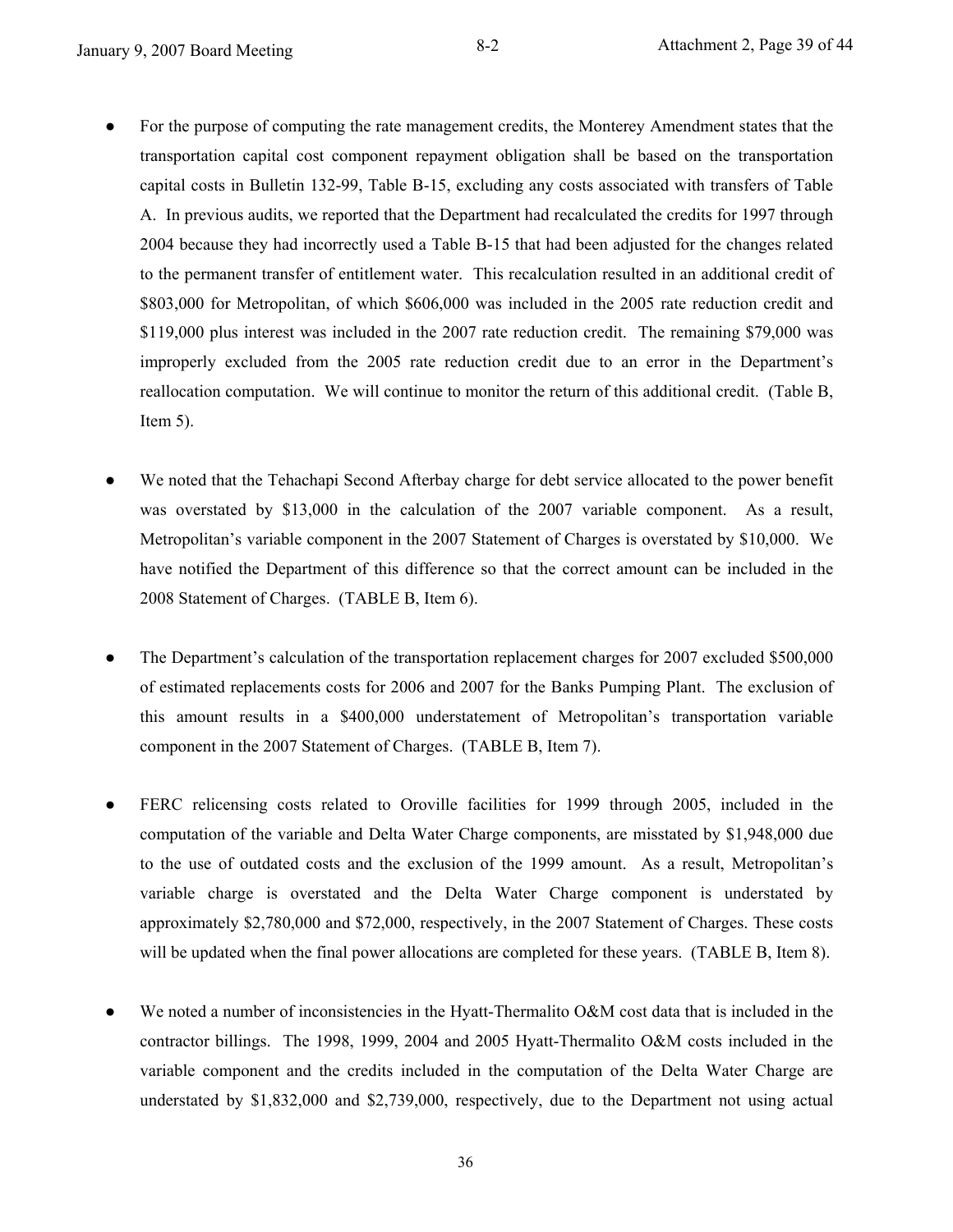O&M costs. The effect of these errors is to overstate Metropolitan=s variable and minimum components by \$1,239,000 and \$87,000, respectively, and to understate Metropolitan=s Delta Water Charge by \$115,000 in the 2007 Statement of Charges. The Department has indicated that the 1999, 2004 and 2005 amounts will be updated when final power allocations are performed for these years. We will pursue correction of the 1998 error with the Department. (TABLE B, Item 9).

- In 2005, the Department issued a power allocation memo for 1998. This power allocation memo included a peaking charge for 1998 of \$351,000, but the Department had not reduced the system power costs by this amount. If this peaking charge were included in the calculation of the variable charge, Metropolitan's transportation variable and transportation minimum components would be reduced by \$150,000 and \$28,000, respectively. In addition, we noted errors in the calculation of the 1998 peaking service costs that understates these costs by \$206,000. In 2005, the Department also issued a power allocation memo for 1999 in draft form. This power allocation memo includes a peaking charge for 1999 of \$1,533,000. The Department has not reduced the system power costs by this amount. If this peaking charge were included in the calculation of the variable charge, Metropolitan's transportation variable and minimum components would be reduced by \$817,000 and \$85,000, respectively. In addition, we noted errors in the calculation of the 1999 peaking service costs that appears to be understating these costs by \$202,000. We have informed the Department of the errors we noted in the 1998 and 1999 peaking computations and they are revising the calculations. In addition, we believe that the Department should reflect the corrected peaking amounts in the contractor's charges. (TABLE B, Item 10).
- In previous audits, we reported that the Thermalito Diversion Dam capital credits totaling approximately \$35 million for 1987 to 2035 had been erroneously excluded from the Delta Water Rate computation. During our 2005 audit, the Department indicated that Thermalito Diversion Dam credits totaling \$9,556,000 for 1987 to 1999 were included during the conversion to SAP and that for 2000 to 2035, credits totaling \$24,417,000 are included as part of the O&M estimated costs. However, the Department was not provided the documentation for us to verify that these costs were included in SAP. Based on our recalculation of the credits included in the Delta Water Charge for historical years, it appears that the Thermalito Diversion Dam credits are being properly included. We noted that O&M cost estimates, which the Department has indicated to us includes the Thermalito Diversion Dam capital credits, are included as a credit in the Delta Water Charge minimum component, so it would appear that the Thermalito Diversion Dam capital credits for future years are being properly included in the Delta Water Charge. However, if the Thermalito Diversion Dam amounts are included in the O&M cost estimates, then these amounts would appear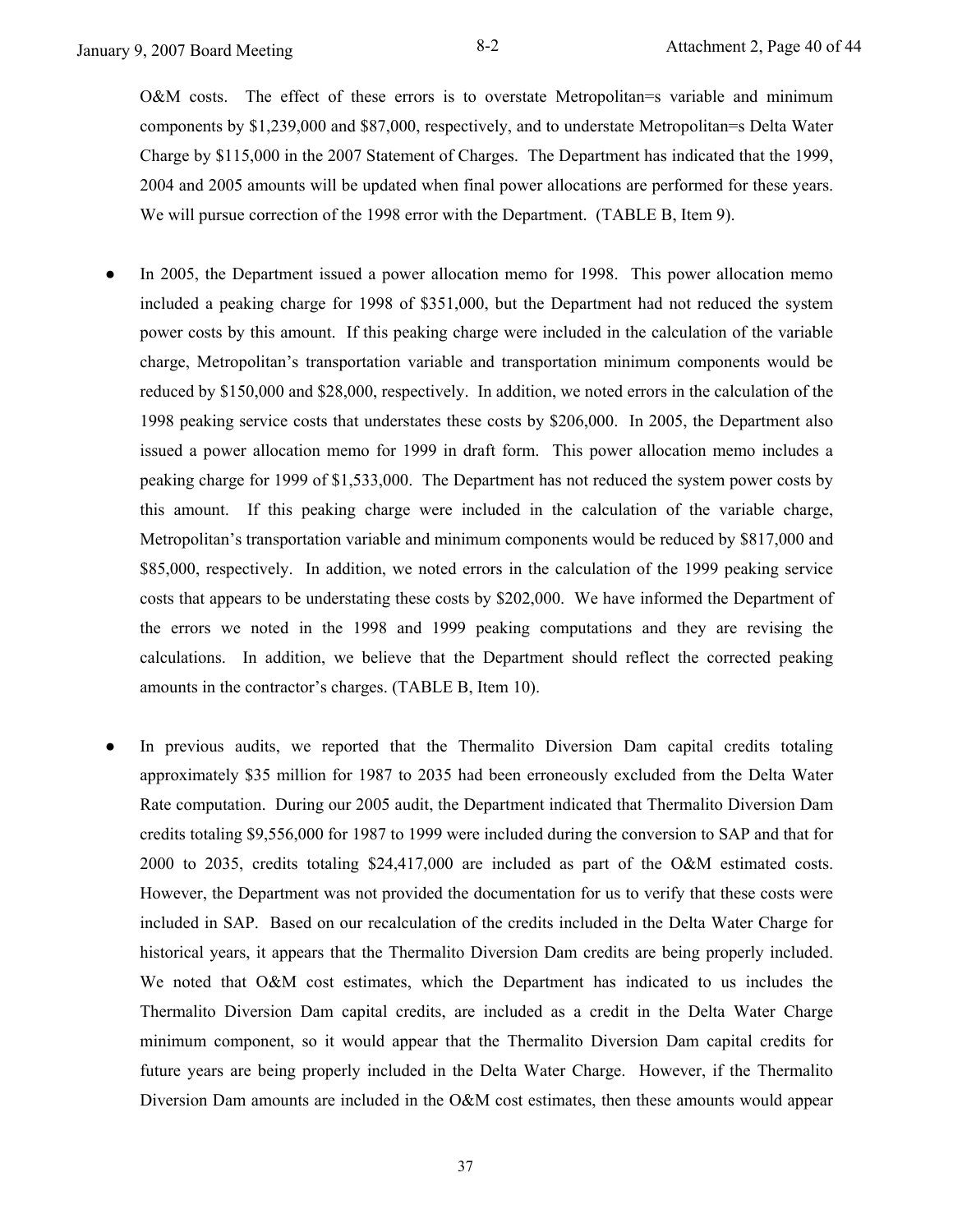to be included in the variable charges twice for 2006 and 2007 because the variable charge includes amounts for both Oroville O&M costs and Thermalito Diversion Dam capital costs. The result is to overstate the variable costs for 2006 and 2007 by \$1,320,000, which overstates Metropolitan's variable component by \$1,056,000 in the 2007 Statement of Charges. We have requested that the Department provide a detail of the future cost estimates, separately identifying the Powerplant and Diversion Dam amounts. (TABLE B, Item 11).

- During our reconciliation of the final 1998 energy, transmission and station service costs, we noted that power costs are overstated by \$2,659,000, power sales are understated by \$501,000, transmission costs are understated by \$293,000, station service costs are overstated by \$95,000, and Coastal Branch power costs are understated by \$680,000 due to the use of outdated information. These errors resulted in an overstatement of Metropolitan's variable component by \$1,048,000 and an understatement of the minimum component by \$142,000 in the 2007 Statement of Charges. Because of the difficulty in revising costs in SAP prior to 1999, the Department has indicated that they do not plan to make corrections for these errors. However, because of the significance of the various adjustments related to 1998 charges, we will propose that the Department make these corrections. (TABLE B, Item 12).
- Our examination of the 2004 wheeling transactions revealed a number of unbilled charges related to the wheeling of non-entitlement water because the contracts have not been finalized and provided to accounting staff. As a result, the cost of these transactions, which we estimate to be \$993,000, was not credited to the cost accounting system, resulting in an overstatement of power costs allocated to the water contractors. The impact of this overstatement on Metropolitan's 2007 Statement of Charges is approximately \$437,000. We will continue to monitor the situation to ensure that these deliveries are properly credited to the contractors. (TABLE B, Item 13).
- The value of recovery generation for the San Luis and Warne Powerplants for 1998 were understated by \$457,000 and \$14,000, respectively, and Devil Canyon recovery generation is overstated by \$75,000, due to the use of outdated information. The effect to Metropolitan is to overstate the transportation variable and understate the transportation minimum components by \$28,000 and \$6,000, respectively, in the 2007 Statement of Charges. Because of the difficulty in revising costs in SAP prior to 1999, the Department has indicated that they do not plan to make corrections for these errors. However, because of the significance of the various adjustments related to 1998 charges, we will propose that the Department make these corrections. (TABLE B, Item 14).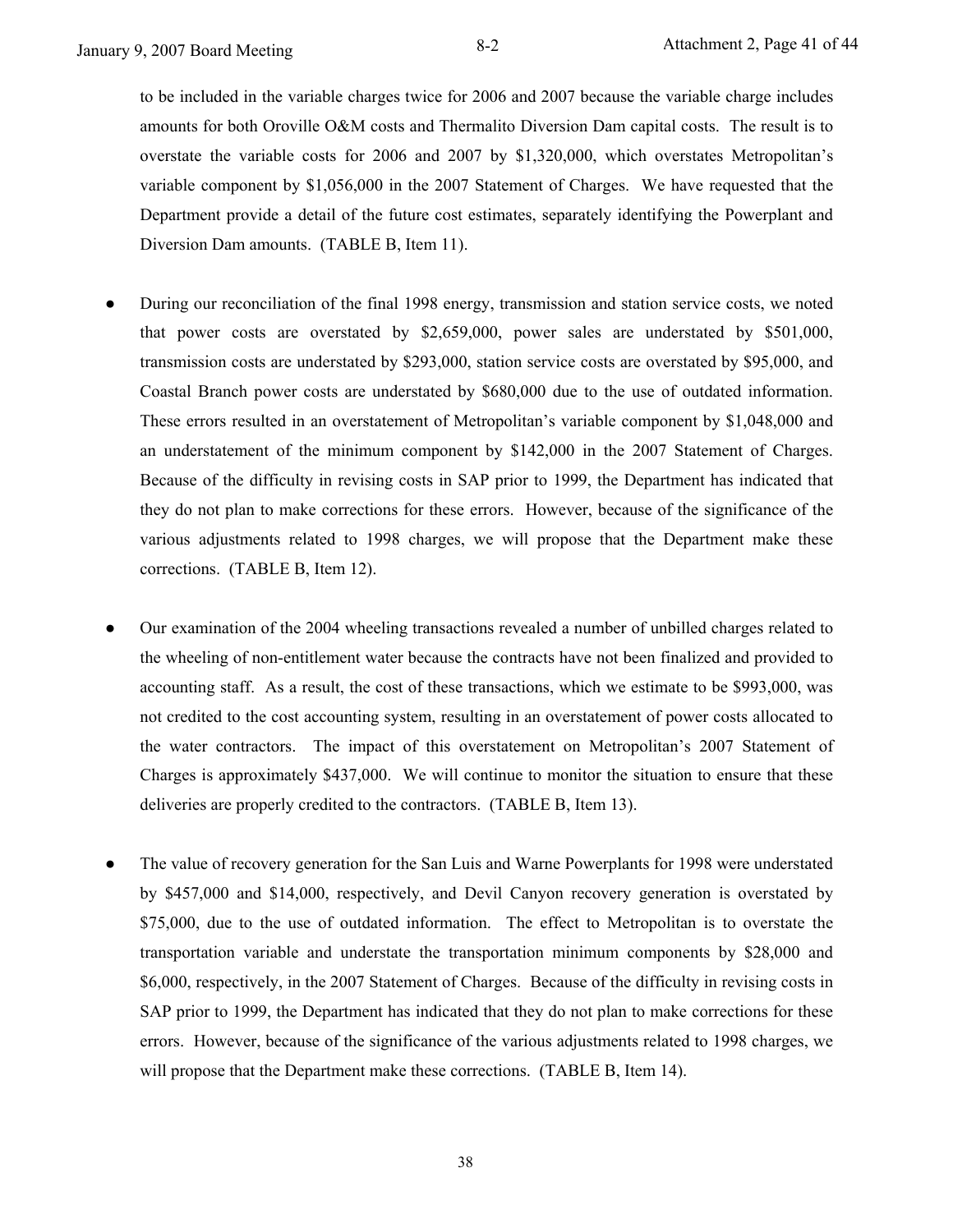- The Department used an outdated mill rate when valuing the recovery generation at the Alamo Powerplant, resulting in the value of recovery generation for the Alamo Powerplant for 2002 being overstated by \$97,000. In addition, we noted that the value of recovery generation for the San Luis Powerplant for 1999 was overstated by \$170,000. The effect to Metropolitan of these errors is an overstatement of the transportation variable component of \$10,000 in the 2007 Statement of Charges. These errors are expected to be corrected when final power allocations are completed. (TABLE B, Item 15).
- Due to the incorrect coding of a cost center, actual replacement costs totaling \$50,000 for the Gianelli Pumping Plant have been improperly included in the 2007 Delta Water Charge, which results in the overstatement of Metropolitan's 2007 Delta Water Charge by \$2,000. However, since the Department is not including these costs in the replacement charge, this error does not cause a double billing. We will work with the Department to ensure this item is corrected during the preparation of the 2008 Statement of Charges. (TABLE B, Item 16)
- Power costs totaling \$14,848,000 and sales totaling \$2,676,000 for 1999 through 2005, were not recorded or were recorded incorrectly in the accounting system. In addition, transmission costs of \$14,042,000 and station service costs totaling \$181,000 for 1999, 2000, 2001, 2003, 2004 and 2005 were not recorded properly in the accounting system. These errors result in an understatement of Metropolitan's variable component by \$3,529,000 and an overstatement to the minimum component of \$3,468,000 in the 2007 Statement of Charges. We have provided a list of mispostings to the Department so that the corrections can be made. (TABLE B, Item 17)
- Our audit of the Department's variable fish replacement computation disclosed that actual contractor payment and water delivery amounts were not used in calculating the fish replacement charges. Metropolitan's variable component included in the 2007 Statement of Charges is understated by \$627,000 as a result of these errors. We will continue to work with the Department to resolve these differences. (TABLE B, Item 18).
- We noted that costs totaling \$22,777,000 for 2001 to 2006 were excluded from the calculation of the Delta Water Charge and transportation capital and minimum components, as a result of certain cost centers not being mapped to the CARA system. As a result, Metropolitan's Delta Water Charge, transportation capital and transportation minimum components are understated by \$511,000, \$239,000 and \$563,000, respectively, in the 2007 Statement of Charges. We have provided a list of cost centers to the Department that appear to be improperly excluded from the Statement of Charges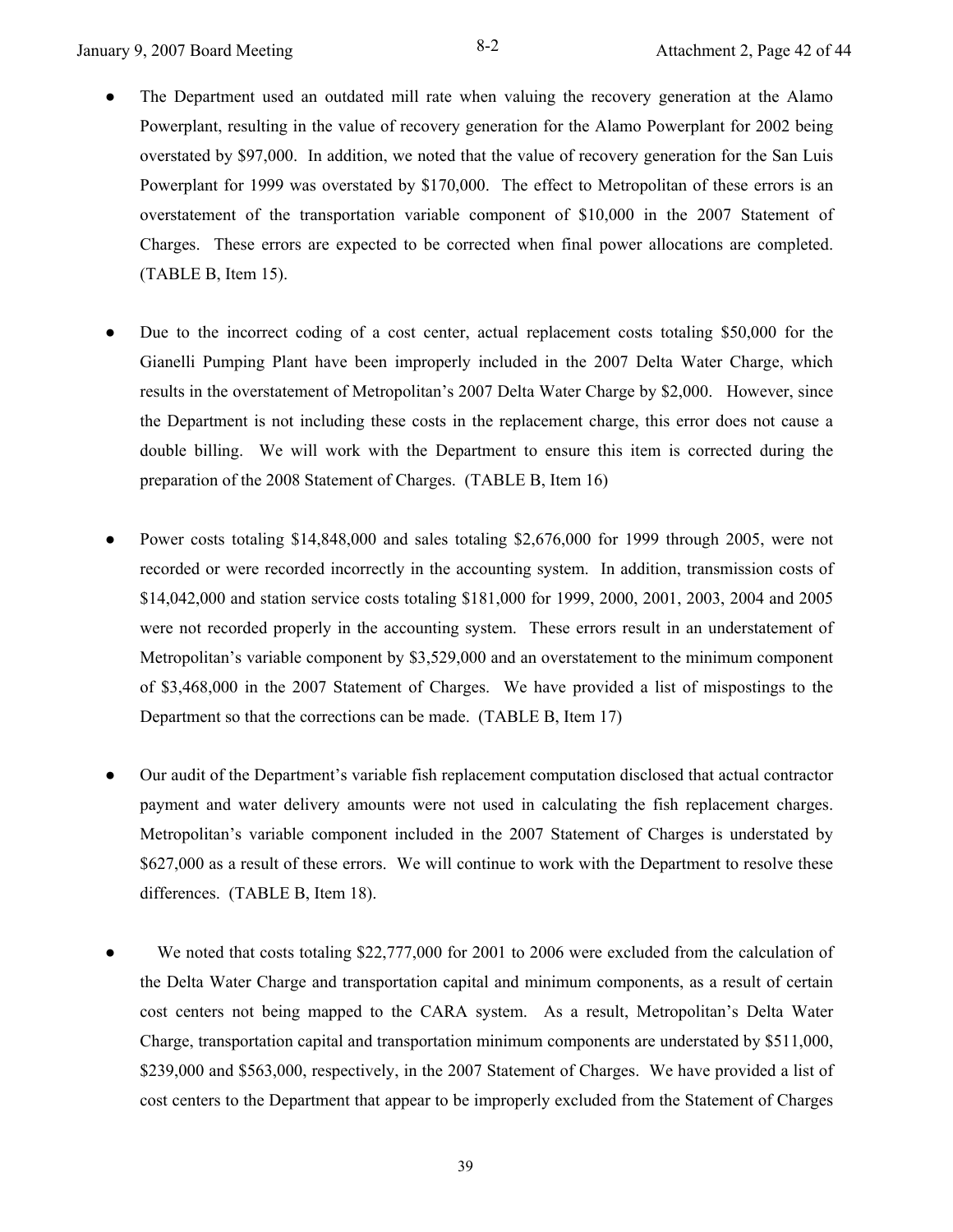but have not received a response indicating whether they concur with our analysis. (TABLE B, Item 19).

- As noted in our prior year report, the Department did not perform a calculation of the fish replacement charge for the 2006 Statement of Charges. We determined in this year's audit that while the Department has performed the calculation, they did not include the 2006 fish replacement charge of \$1,781,000 in the transportation variable component, resulting in an understatement of \$1,424,000 in Metropolitan's 2007 Statement of Charges. The Department is aware on this omission. We expect that the 2006 fish replacement charges will be included in the 2008 Statement of Charges. (TABLE B, Item 20)
- We compared the Devil Canyon Second Afterbay Charges for debt service included in the variable component to the debt service schedule and noted a \$2,244,000 understatement for 2002 through 2006, due to the use of an outdated debt service schedule. As a result, Metropolitan's variable and minimum components in the 2007 Statement of Charges are understated by \$1,566,000 and \$27,000, respectively. We informed the Department of these discrepancies and they plan to make the appropriate corrections when final power allocations are prepared for these years. (Table B, Item 21)

### Findings Resulting in Credits, Refunds and Adjustments:

- The Department has not issued a preliminary year-end allocation of 2005 off-aqueduct costs. A summary of 2005 charges was prepared by the Department in May of 2006 indicating an increase in costs of \$4.3 million and an increase in off-aqueduct sales of \$19.6 million. As a result, had the Department issued a study reflecting these updated amounts, Metropolitan would have received a refund of approximately \$11.1 million. However, it appears that this study does not reflect the latest O & M cost information nor the latest debt service amounts. Thus, Metropolitan's refund amount will likely change when the refund is eventually issued. We inquired of the Department as to when a revised allocation of 2005 costs would be prepared and were unable to obtain a specific date. We anticipate that the study will be issued in time for review during our audit of the 2008 Statement of Charges. (TABLE C, Item 1).
- Our audit of the 2007 off-aqueduct power facilities charge disclosed that the debt service cover for the Bottlerock facility was overstated by \$27,000. The impact to Metropolitan was to overstate the off-aqueduct charges included in the 2007 Statement of Charges by \$20,000. We have informed the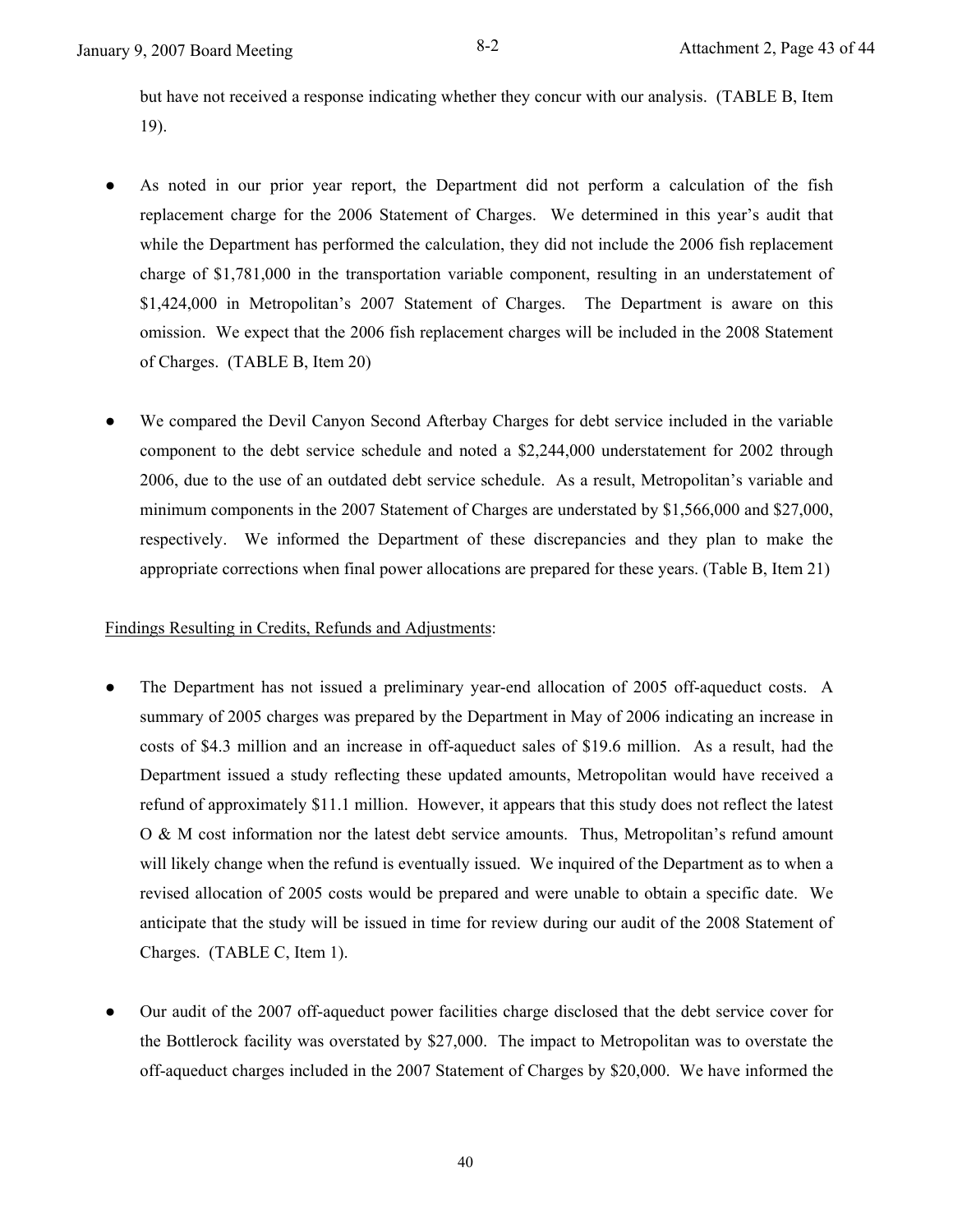Department of this discrepancy and will verify the amount has been corrected during our audit of the 2008 Statement of Charges. (TABLE C, Item 2).

- The preliminary year-end allocation of 2004 costs prepared in September 2005 did not include the most current O&M and fuel costs for Reid Gardner. As a result, Metropolitan's off-aqueduct charges for 2004 are understated by approximately \$45,000. We will inform the Department of this discrepancy. (TABLE C, Item 3)
- The preliminary year-end allocation of 2003 off-aqueduct costs, prepared by the Department in April 2004 and updated in July 2004 has not been updated during 2005 for final costs. The Department appears to still be including contingency amounts totaling approximately \$2,000,000 for potential Reid Gardner fuel and O&M cost increases. As a result, Metropolitan's 2003 off-aqueduct charges are overstated by \$1,561,000. The outdated cost information will be corrected when the Department prepares the final year-end allocation of 2003 off-aqueduct costs. (TABLE C, Item 4).
- There was an inconsistency in the application of the recreation Project purpose split between two components of the WSRB Surcharge computation. The error resulted in the overstatement of the WSRB Surcharge in the 1990 through 1993 Statements of Charges totaling \$993,000, of which Metropolitan's share is \$555,000. In addition, as noted in prior year, certain costs were excluded from the computation of the 1992 Surcharge, which results in an overstatement of Metropolitan's 1992 Surcharge of approximately \$100,000. We will work with Metropolitan and the Department to ensure refunds are issued to correct these errors. (TABLE C, Item 5).
- The Department excluded \$19,644,000 of Coastal Branch capital costs that are recovered through the transportation variable component from the computation of the 2000 Surcharge, which resulted in an overstatement of Metropolitan's 2000 Surcharge of \$632,000. We will work with the Department and Metropolitan to ensure that the appropriate corrections can be made in a future Statement of Charges. (TABLE C, Item 6).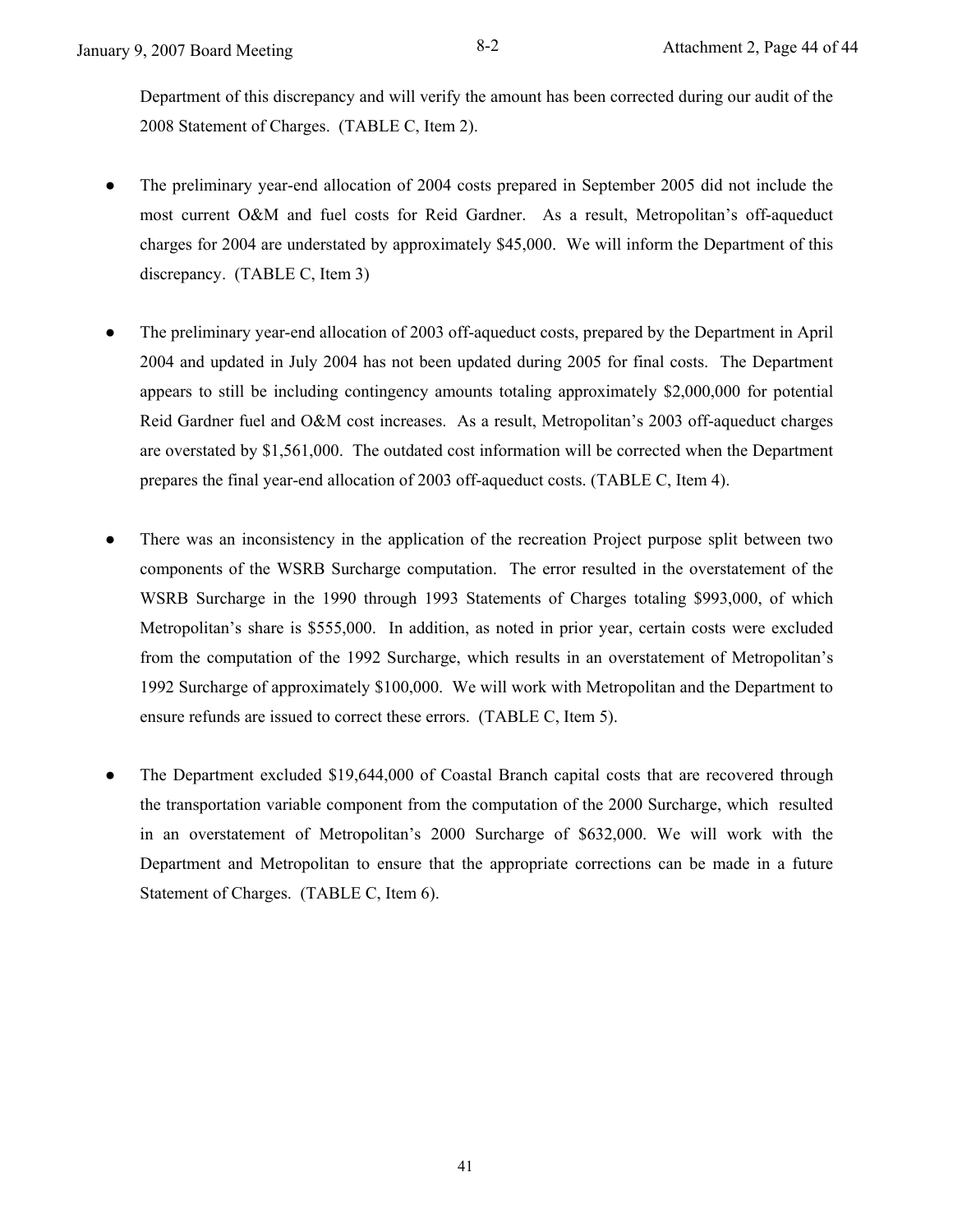| Comparison of Metropolitan's CY 2006 and Initial CY 2007 Statement of Charges<br>(\$ millions) |                    |                    |         |  |  |
|------------------------------------------------------------------------------------------------|--------------------|--------------------|---------|--|--|
|                                                                                                | <b>CY 2006 SOC</b> | <b>CY 2007 SOC</b> | Change* |  |  |
| <b>Total Power</b>                                                                             | 257                | 312<br>S           | 55      |  |  |
| <b>Total Min OMP&amp;R</b>                                                                     | 117                | 106                | (11)    |  |  |
| <b>Total Capital</b>                                                                           | 139                | 147                | 8       |  |  |
| <b>Total SWP Charges</b>                                                                       | S<br>513           | S<br>565           | 52      |  |  |
|                                                                                                |                    |                    |         |  |  |

\* Increase (Decrease)